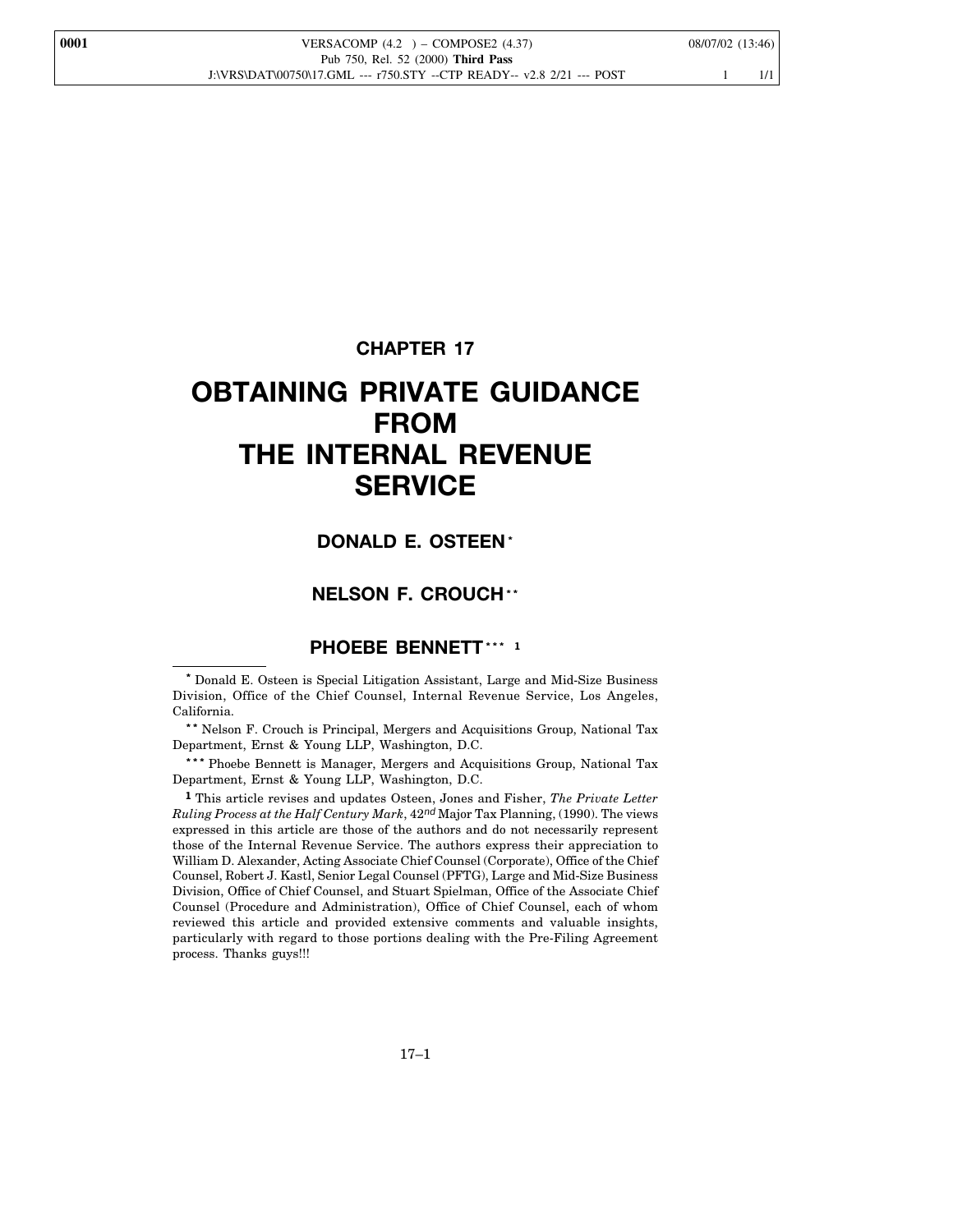U.S.C. LAW SCHOOL TAX INSTITUTE 17-2

## **Synopsis**

- **¶ 1700 FORWARD**
- **¶ 1701 BACKGROUND**

## **¶ 1702 THE PRIVATE LETTER RULING PROGRAM**

- **¶ 1703 TYPES OF GUIDANCE ISSUED BY THE IRS**
	- **¶ 1703.1 In General**
	- **¶ 1703.2 Regulations**
	- **¶ 1703.3 Revenue Rulings**
	- **¶ 1703.4 PLRs**
	- **¶ 1703.5 Determination Letters**
	- **¶ 1703.6 Information Letters**
	- **¶ 1703.7 Technical Advice Memoranda**
	- **¶ 1703.8 Closing Agreements**
	- **¶ 1703.9 Announcements**
	- **¶ 1703.10 Notices**
	- **¶ 1703.11 News Releases**
- **¶ 1704 THE HISTORY OF THE PLR PROGRAM**
	- **¶ 1704.1 1913 1919**
		- **¶ 1704.2 1919 1935**
		- **¶ 1704.3 1935 1938**
		- **¶ 1704.4 1938 1940**
		- **¶ 1704.5 1940 1954**
		- **¶ 1704.6 1954 2002**
- **¶ 1705 THE EFFECT OF PLRS**
	- **¶ 1705.1 In General**
	- **¶ 1705.2 PLRs as Precedent**
	- **¶ 1705.3 PLRs as Substantial Authority**
	- **¶ 1705.4 Adverse PLRs**
- **¶ 1706 FIXING THE "BROKEN TRANSACTION"**
- **¶ 1707 OFFICES WITHIN THE IRS THAT ISSUE PLRS**
- **¶ 1708 COMFORT RULINGS**
- **¶ 1709 THE PLR PROCESS IN GENERAL**
	- **¶ 1709.1 Introduction**
	- **Mandatory Ruling Areas**
	- **¶ 1709.3 Discretionary Ruling Areas**
	- **¶ 1709.4 No Ruling Areas**
- **¶ 1710 IRS RULING GUIDELINES**
	- **¶ 1710.1 "Automatic" Revenue Procedures**
	- **¶ 1710.2 Guideline Revenue Procedures**
	- **¶ 1710.3 "Self-Help" Ruling Guidelines**
- **¶ 1711 NO RULING AREAS**
- **¶ 1712 PREPARATION OF REQUESTS FOR PLRS**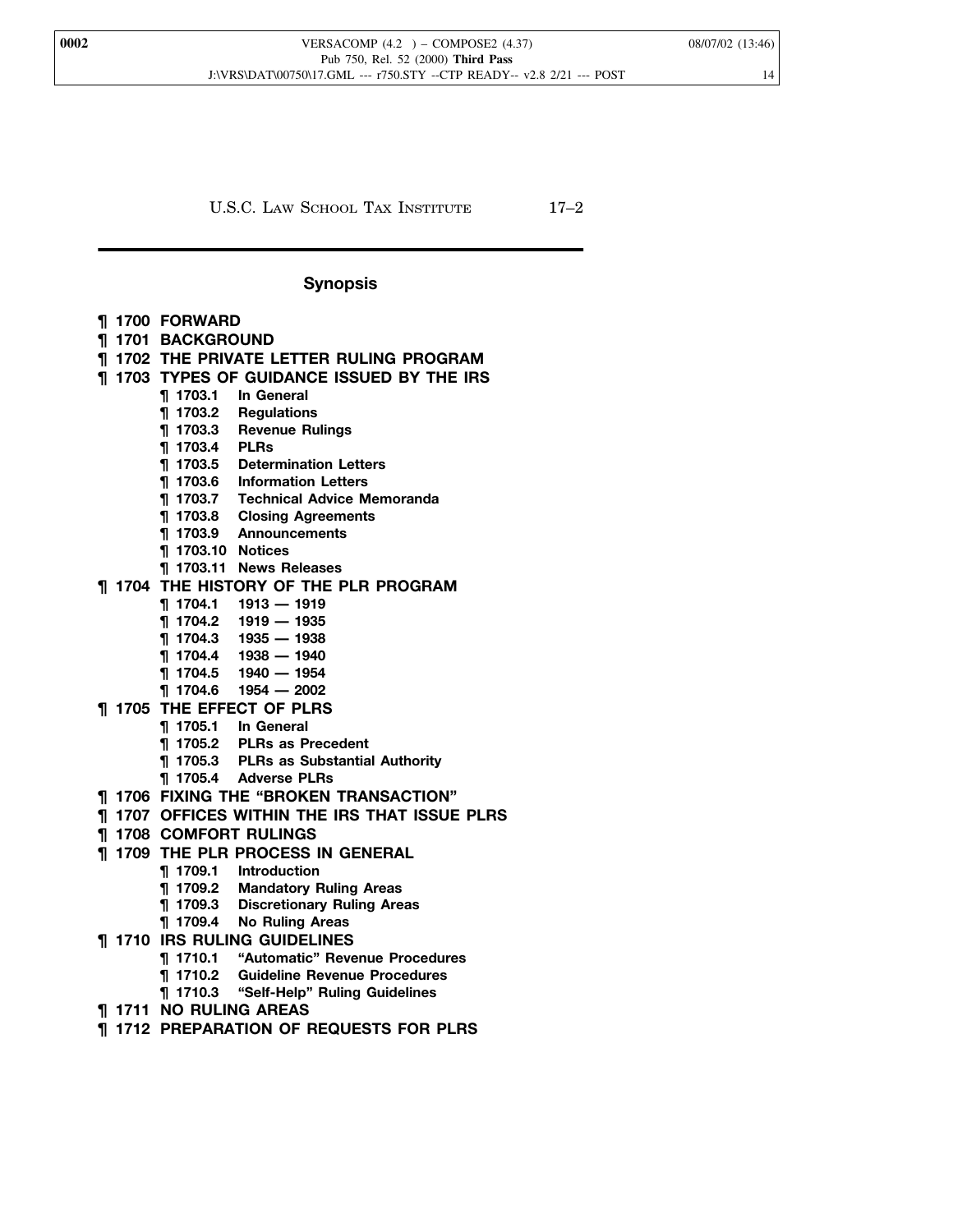#### 17–3 **IRS PRIVATE GUIDANCE I** 1700

- **¶ 1712.1 Introduction**
- **¶ 1712.2 Pre-Submission Conferences**
- **¶ 1712.3 Format**
- **¶ 1712.4 Content**
- **¶ 1712.5 Deletions Statement**
- **¶ 1712.6 Signature**
- **¶ 1712.7 Penalties of Perjury Statement**
- **¶ 1712.8 Checklists**
- **¶ 1712.9 User Fee Statement**
- **¶ 1712.10 Miscellaneous**
- **¶ 1713 TWO-PART RULING REQUESTS**
- **¶ 1714 PROCEDURES INVOLVED IN OBTAINING A PLR**
- **¶ 1715 USER FEES FOR PLRS**
- **¶ 1716 USING PLRS WHEN NOT OBTAINING A PLR**
- **¶ 1717 SUMMARY OF PLR PROCESS**
- **¶ 1718 THE PRE-FILING AGREEMENT PROGRAM**
- **¶ 1719 ELIGIBLE TAXPAYERS AND YEARS**
- **¶ 1720 ELIGIBLE ISSUES**
	- **¶ 1720.1 Domestic Issues**
	- **¶ 1720.2 International Issues**
	- **¶ 1720.3 Excluded Issues**
	- **¶ 1720.4 Accounting Methods Issues**
- **¶ 1721 ADMINISTRATIVE DISCRETION**
	- **¶ 1721.1 Suitability of Issue**
	- **¶ 1721.2 Availability of Service Resources**
	- **¶ 1721.3 Ability and Willingness of Taxpayer to Dedicate Sufficient Resources**
	- **¶ 1721.4 Contact by LMSB Representative**
- **¶ 1722 REQUESTING A PFA**
- **¶ 1723 OPERATION OF THE PFA PROGRAM**
- **¶ 1724 EFFECT OF A PFA**
- **¶ 1725 UNAGREED ISSUES**
- **¶ 1726 DISCLOSURE**
- **¶ 1727 REASONS TO SEEK A PFA**
	- **¶ 1727.1 Timely Access to Relevant Records and Personnel**
	- **¶ 1727.2 Greater Level of Certainty at an Earlier Point in Time**
- **¶ 1728 SUMMARY OF PFA PROGRAM**

## ¶ 1700 FORWARD

In 1962, Commissioner of Internal Revenue Mortimer Caplin, in an article dealing with the private letter ruling program of the Internal Revenue Service (IRS), wrote:

With complex tax laws and high tax rates, it is understandable why taxpayers frequently hesitate to move on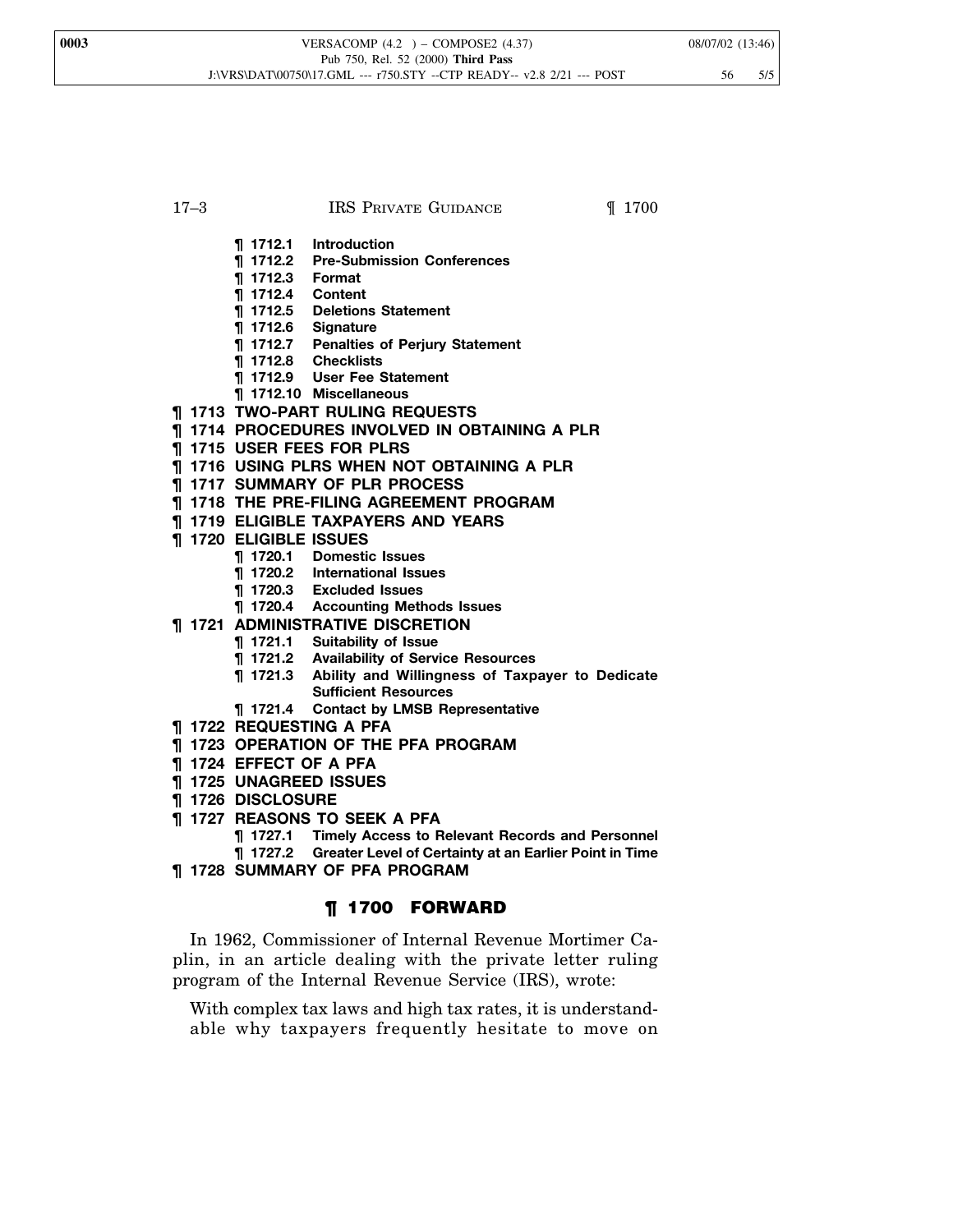#### ¶ 1700 U.S.C. LAW SCHOOL TAX INSTITUTE 17–4

important business transactions without some official assurances of the tax consequences.**<sup>2</sup>**

In 1962, John F. Kennedy was President of the United States, the world's attention was riveted by the Cuban missile crisis, the Vietnam war was a small-scale military skirmish in the backwaters of southeast Asia, and construction was about to begin on the Watergate complex on the banks of the Potomac river in Washington, D.C.

As for complexity in the tax law, in 1962, the first reverse triangular merger was three years away, today's complex original issue discount rules were two decades away, the consolidated return regulations covered 47 pages in the CCH paperback edition (as opposed to 354 pages in the 2001 edition), and the word "derivative", if used in the context of corporate finance (or taxation), would have drawn blank stares.

Despite recurring calls for (and promises of) "tax simplification", the trend inevitably seems to be in the other direction. Accordingly, it seems likely that IRS programs for providing private guidance to taxpayers will continue to play an important part in the administration of the tax laws. The private letter ruling program, having survived two major (and a multitude of minor) IRS restructurings, is now in its seventh decade and will undoubtedly continue to play a significant role in assisting taxpayers and their advisors in coping with the complexity of the tax system. New avenues for providing guidance, such as the pre-filing agreement program announced in 2000 by the new Large and Mid-Size Business Division, discussed below, provide additional tools for taxpayers and the IRS in their efforts to ensure compliance with intricate and comprehensive tax laws.

This article deals with the nuts and bolts of the private letter ruling program and the new pre-filing agreement program. It includes something for everyone, from those who devote a large part of their practice to such requests to those

**<sup>2</sup>** Caplin, *Taxpayer Rulings Policy of the Internal Revenue Service: A Statement of Principles*, 20 N.Y.U. Tax Inst. 1 (1962).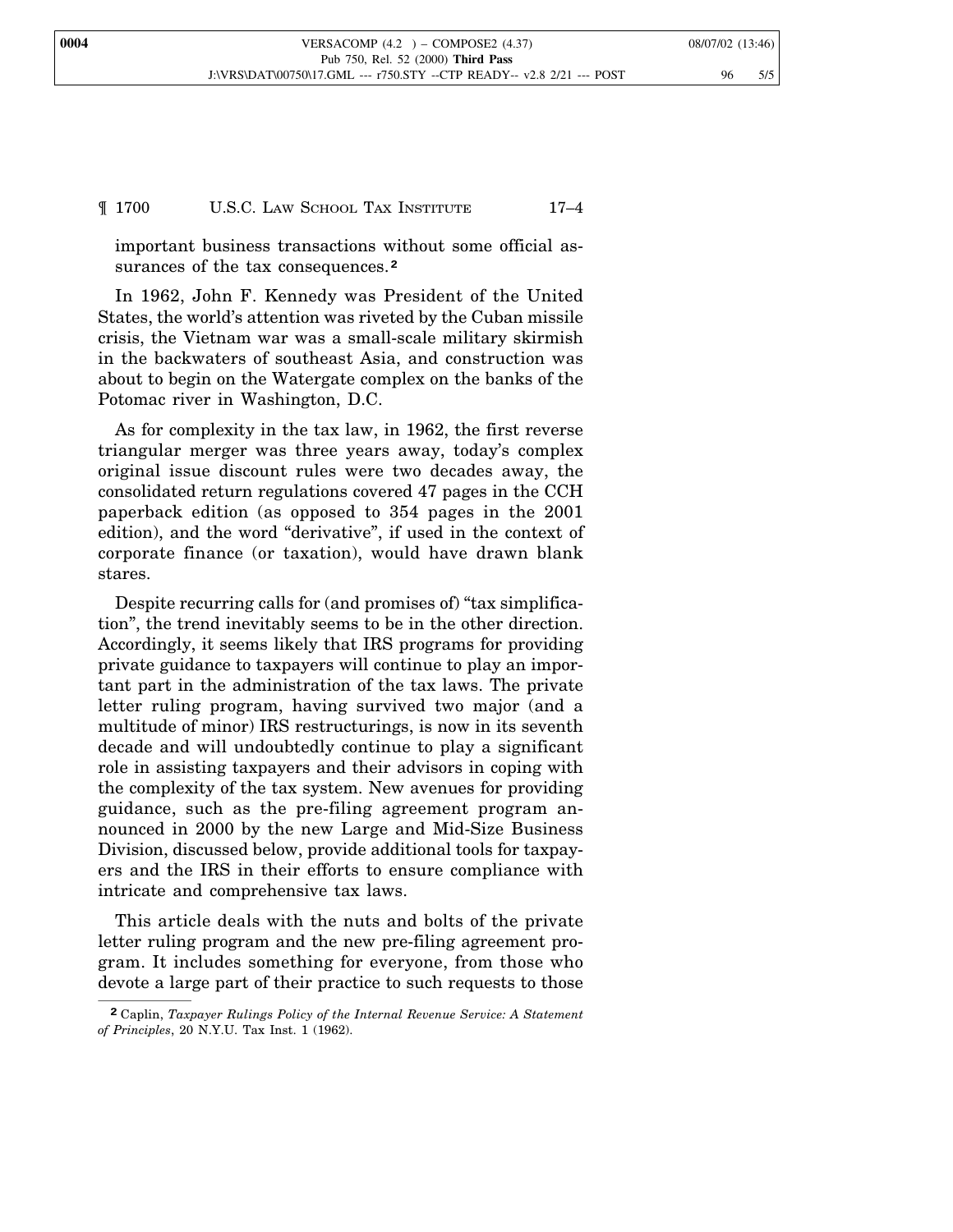who have never made a submission and want a comprehensive guide. It provides an inside look at the history and development of the private letter ruling and pre-filing programs, and describes how to determine which program to choose. It also walks the reader step by step through the details of each program, highlighting potential pitfalls and providing practical hints.

## ¶ 1701 BACKGROUND

Private letter rulings, with one major exception, are issued by the Office of the Chief Counsel. Pre-filing agreements, on the other hand, are issued by the new Large and Mid-Size Business Division on what many refer to as "the Commissioner's side of the house." As a preliminary matter, it is important to understand the current organization of the IRS (including the Office of Chief Counsel).

As a result of the IRS Restructuring and Reform Act of 1998,**<sup>3</sup>** the IRS in the last two years has undergone its first major, top-to-bottom reorganization in almost 50 years. Virtually every major function of the IRS, including the Office of the Chief Counsel ("Chief Counsel" or "Counsel"), has been affected by this reorganization.

Under its new organizational structure, the IRS includes four operating divisions, each responsible for serving the needs of a specified group of taxpayers. These new operating divisions are:

- The Large and Mid-Size Business Division (LMSB), which generally serves corporations, S corporations, and partnerships with assets in excess of \$10 million;
- The Small Business/Self-Employed Division (SB/SE), which generally serves (1) corporations, S corporations and partnerships with assets less than or equal to \$10 million, (2) estates and trusts, (3) individuals filing an individual federal income tax return with accompanying Schedule C (Profit or Loss from Business (Sole Proprietorship)), Schedule E (Supplemental Income

**<sup>3</sup>** Pub. L. No. 105-206 (1998).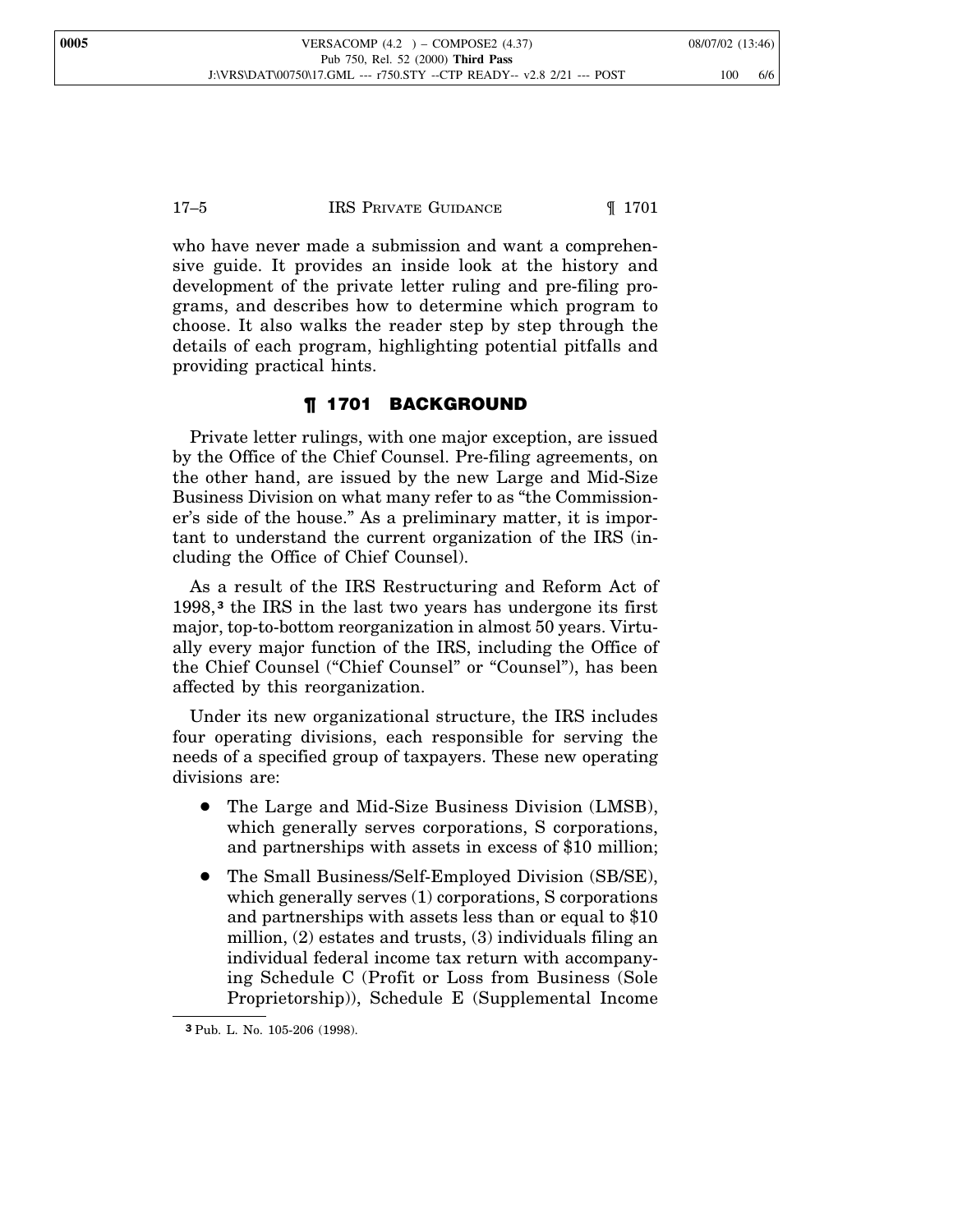¶ 1701 U.S.C. LAW SCHOOL TAX INSTITUTE 17–6

and Loss), Schedule F (Profit or Loss from Farming), Form 2106 (Employee Business Expenses), or Form 2106-EZ (Unreimbursed Employee Business Expenses), and (4) individuals with international tax returns;

- The Wage and Investment Division  $(W&I)$ , which generally serves individuals with wage and investment income only (and with no international returns) filing an individual federal income tax return without accompanying Schedule C, E, or F, Form 2106 or 2106-EZ; and
- The Tax Exempt and Government Entities Division (TE/GE), which serves three distinct taxpayer segments; employee plans, exempt organizations, and government entities.

In general, the field operations of the Chief Counsel's office have been realigned to correspond to the new operating divisions. Thus, for example, the LMSB is served by a counterpart LMSB organization in Chief Counsel headed by a Division Counsel.

The National Office functions of Chief Counsel, although not directly affected by the overall IRS restructuring, have also been significantly restructured in the last two years. One of the principal changes is that the office of the Associate Chief Counsel (Domestic) no longer exists and the Assistant Chief Counsel offices within that office have been elevated to the status of Associate Chief Counsel. Thus, for example, the former office of the Assistant Chief Counsel (Corporate) is now the Office of the Associate Chief Counsel (Corporate). In addition, the field service functions formerly located in the Office of the Assistant Chief Counsel (Field Service) have been relocated to the appropriate Associate Chief Counsel offices.

Despite the massive scope of this restructuring, the private letter program has been relatively unaffected. Those organizations that issued private letter rulings prior to the reorganization are the same organizations that currently issue private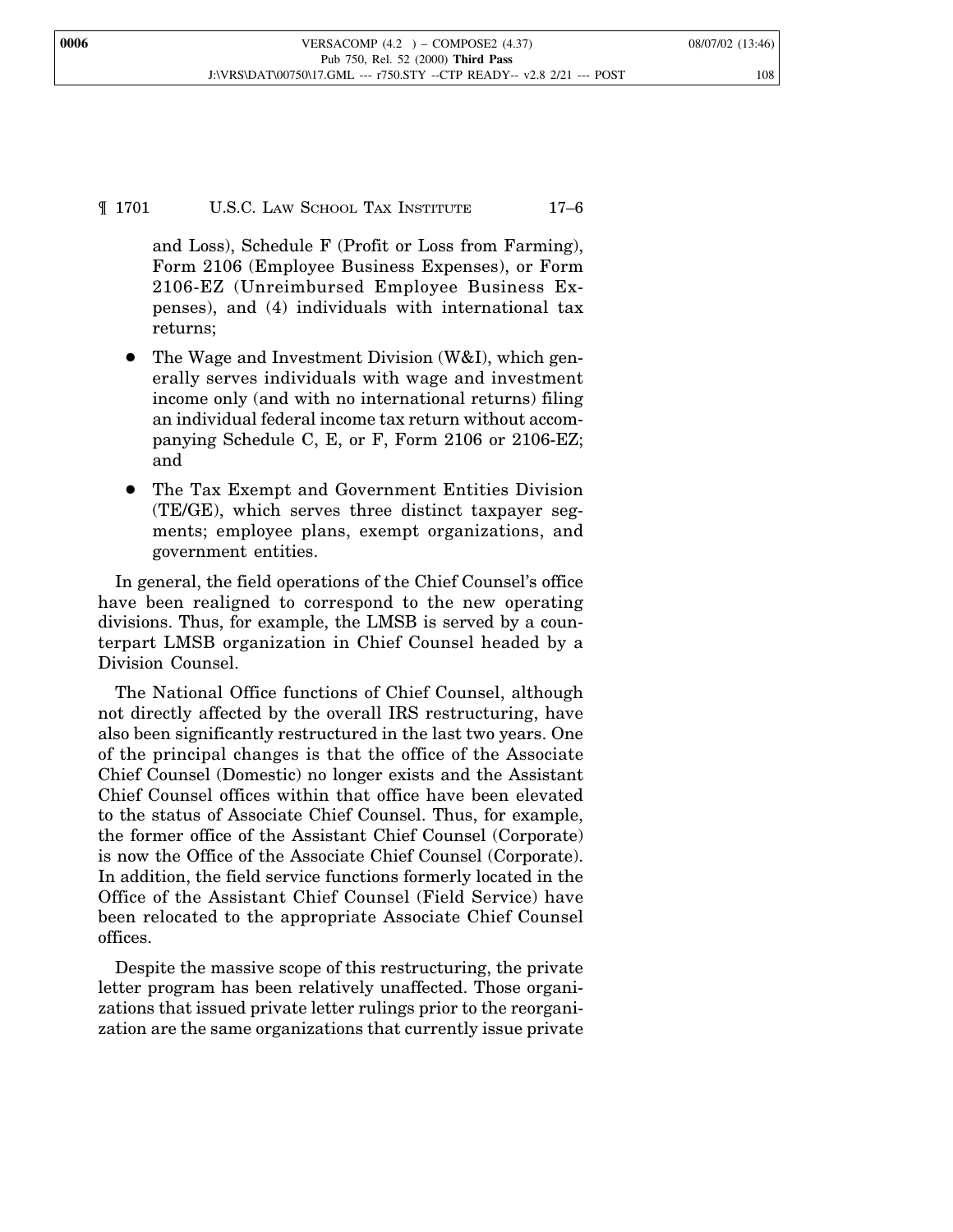letter rulings, albeit with, in some cases, slightly different organizational titles. On the other hand, the pre-filing agreement program is a specific initiative of the new LMSB, which was created by the restructuring.

## ¶ 1702 THE PRIVATE LETTER RULING PROGRAM

The IRS has been issuing guidance to taxpayers concerning the tax effects of proposed transactions for more than 60 years. This guidance is provided in the form of a private letter ruling (PLR).

For many tax attorneys, accountants, and other tax professionals (*e.g.*, members of corporate tax departments), the preparation and submission of requests for PLRs is an everyday occurrence. For others, it may happen once in a lifetime or sporadically at best. This article is designed to provide all readers with a basic understanding of the history and current status of the PLR program and a guided tour through the details of the process.**<sup>4</sup>**

The first Internal Revenue Bulletin (I.R.B.) published by the IRS each year (e.g., I.R.B. 2002-1) contains revenue procedures that revise, update and restate the procedures for obtaining PLRs from the IRS. **<sup>5</sup>** The practices and procedures relating to the PLR program generally do not change dramatically from year to year. However, the careful practitioner will always review the most recently published IRS guidance before submitting a request for a PLR. The first I.R.B. of the year should always be the starting point for any practitioner seeking a PLR.

**<sup>4</sup>** For a somewhat dated, but still extremely useful discussion by a former IRS Chief Counsel of many of the topics discussed in this article, see Rogovin, *The Four R's: Regulations, Rulings, Reliance, and Retroactivity — a View from Within*, 43 Taxes 756 (1965). *See also* Osteen, *supra* note 1.

**<sup>5</sup>** The I.R.B. is published weekly and is the instrument of the Commissioner for announcing official rulings and procedures of the IRS and for published Treasury Decisions, Executive Order, Tax Conventions, legislation, court decisions and other items of general interest. Items published in the I.R.B. that are of a permanent nature are consolidated semi-annually into Cumulative Bulletins.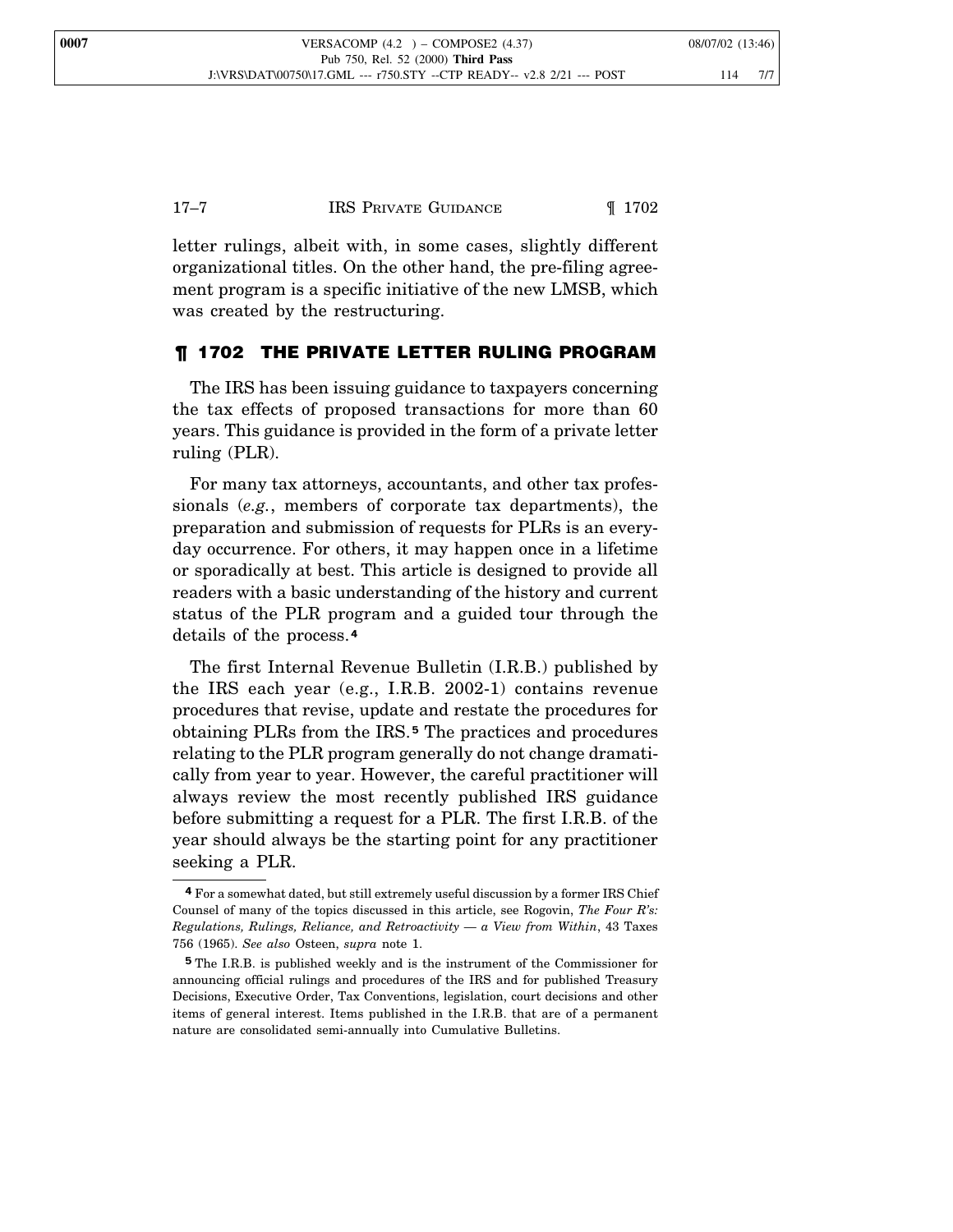## ¶ 1703 U.S.C. LAW SCHOOL TAX INSTITUTE 17–8

## ¶ 1703 TYPES OF GUIDANCE ISSUED BY THE IRS

## ¶ 1703.1 In General

Although this portion of the article is concerned with the PLR program, it is helpful as background to understand generally where PLRs fit in the overall scheme of legal guidance provided to taxpayers by the Treasury Department and the IRS.

## ¶ 1703.2 Regulations

Treasury Regulations are the highest form of guidance issued under the tax laws. Courts generally give Treasury Regulations a great deal of deference in interpretative matters.**<sup>6</sup>** Regulations are prepared cooperatively by the IRS and Office of Tax Policy of the Treasury Department and are signed by both the Commissioner and the Assistant Secretary of the Treasury for Tax Policy. Within the IRS, attorneys in the National Office of Chief Counsel are responsible for participating in the initial preparation and review of draft regulations. In exercising this responsibility, Counsel coordinates with and receives comments from all affected functions within the IRS (e.g., the LMSB and LMSB Division Counsel).

## ¶ 1703.3 Revenue Rulings

A revenue ruling is an interpretation of the tax laws by the IRS that is published in the I.R.B. and reproduced in the Cumulative Bulletin (C.B.). Revenue rulings represent the conclusions of the IRS on how the law is applied to a specific set of facts.**<sup>7</sup>**

Revenue rulings, unilaterally issued by the [IRS], do not rise to the dignity of those rules and regulations' which under the authority of Section 7805(a) **<sup>8</sup>** are prescribed by

**<sup>6</sup>** *See Comm'r v. Estate of Noel*, 380 U.S. 678 (1965).

**<sup>7</sup>** Rev. Proc. 2002-1, 2002-1 I.R.B. 1, § 2.05.

**<sup>8</sup>** Unless otherwise indicated, all "Section" references are to the Internal Revenue Code of 1986, as amended, and all "Treas. Reg. Section" references are to the regulations thereunder.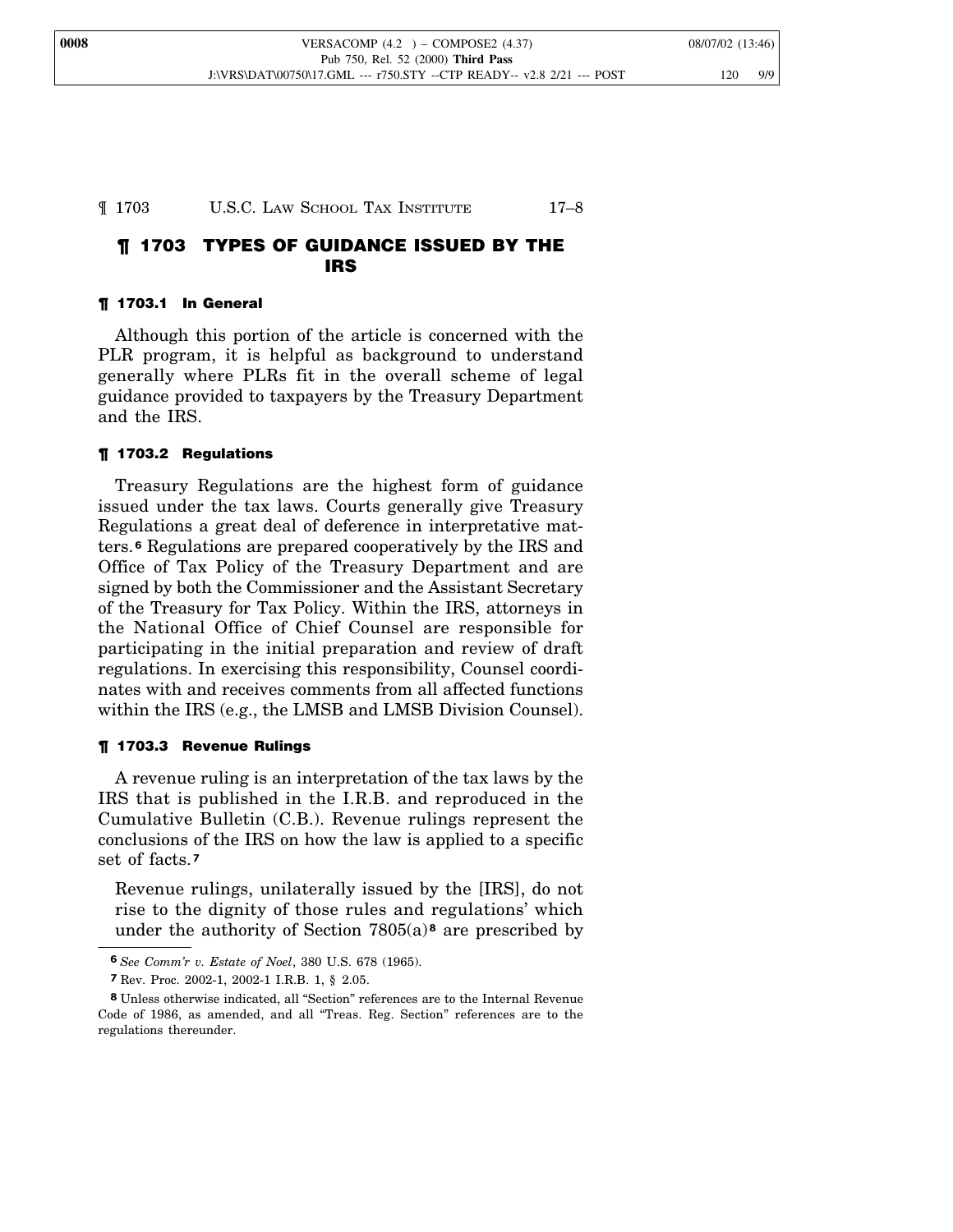## 17–9 IRS PRIVATE GUIDANCE 1703.5

[the IRS] with the approval of the Secretary'. **9**

Until revoked, modified or clarified, revenue rulings are binding upon the IRS (i.e., they can be relied on by taxpayers), but are not binding upon the courts or taxpayers.**<sup>10</sup>** However, taxpayers, IRS personnel, and other concerned parties should always consider the effect of subsequent changes in the statute, regulations, court decisions, revenue rulings, notices and announcements.**<sup>11</sup>**

Because revenue rulings represent the position of the IRS on a specific issue, taking a position contrary to a position contained in a revenue ruling is an invitation to litigation. Occasionally, an issue raised in a request for a PLR will subsequently be addressed in a published revenue ruling.

## ¶ 1703.4 PLRs

A PLR is a written statement issued to a taxpayer by the National Office that interprets and applies the tax laws to that taxpayer's specific set of facts. **<sup>12</sup>** PLRs are often referred to as letter rulings, private rulings, or advance rulings.

#### ¶ 1703.5 Determination Letters

A determination letter is a written statement issued by a director that applies principles and precedents previously announced by the IRS National Office to a particular set of facts.**<sup>13</sup>** In general, for purposes of Revenue Procedure 2002-1, the term "director" is defined to include directors in the various divisions of the IRS (e.g., the Director, Field Operations, LMSB).**<sup>14</sup>**

A determination letter is issued only when a determination can be made on the basis of clearly established rules in the statute, a tax treaty, or the regulations, or by a revenue

**<sup>9</sup>** *Estate of Lang v. Comm'r*, 64 T.C. 404, 407 n.4 (1975).

**<sup>10</sup>** *Minnis v. Comm'r*, 71 T.C. 1049 (1979).

**<sup>11</sup>** Rev. Proc. 2002-1, 2002-1 I.R.B. 1, § 2.05.

**<sup>12</sup>** *Id.* § 2.01.

**<sup>13</sup>** *Id.* § 2.03.

**<sup>14</sup>** *Id.* § 1.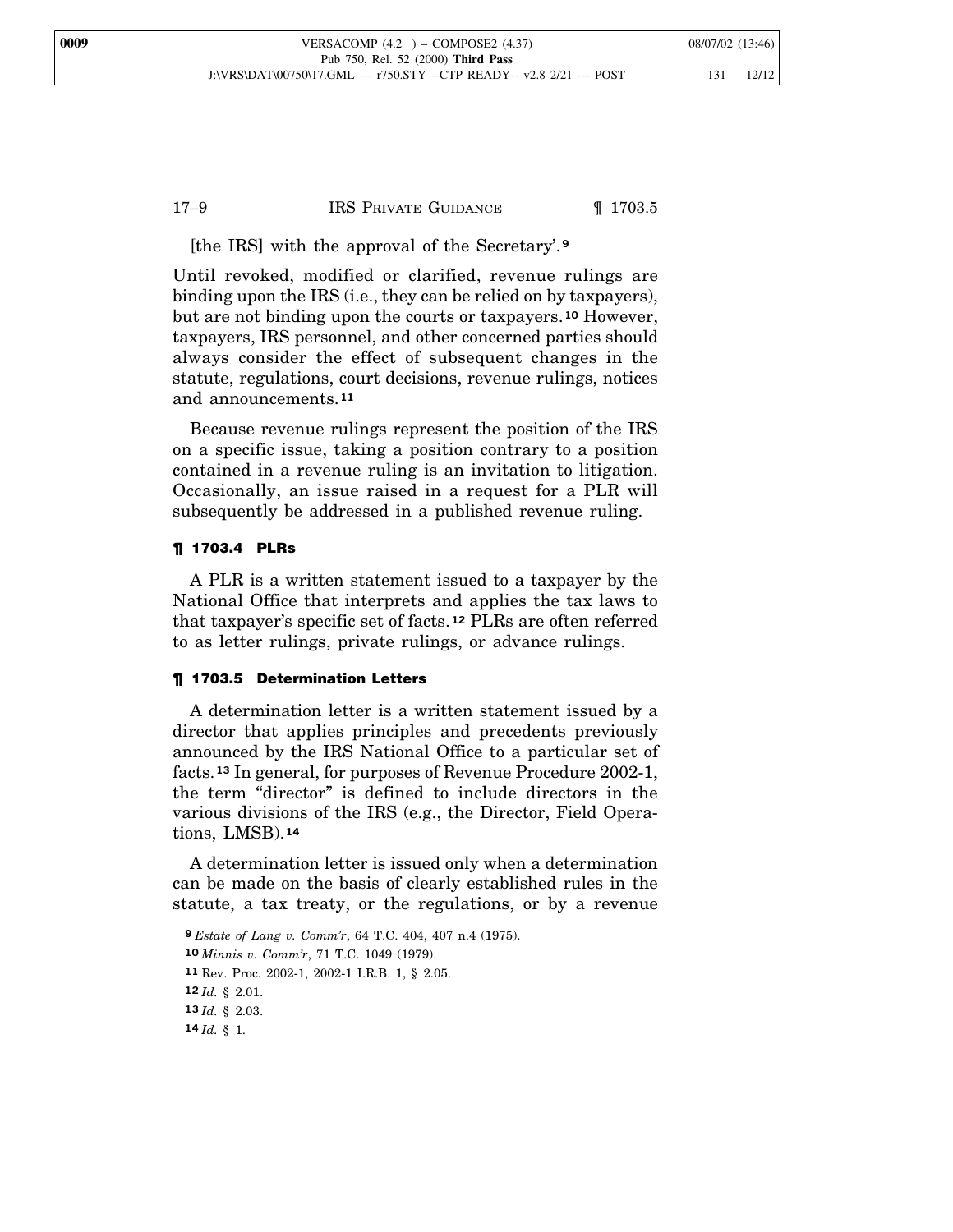¶ 1703.6 U.S.C. LAW SCHOOL TAX INSTITUTE 17–10

ruling, opinion, or court decision published in the I.R.B. that specifically answers the questions presented. In situations where a director is likely to issue a determination letter, there may be little need to go to the expense and time involved in obtaining it. Another alternative, such as a well-reasoned opinion of counsel, may be an acceptable substitute.

## ¶ 1703.6 Information Letters

An information letter is a statement issued either by the National Office or by a director that calls attention to a wellestablished interpretation or principle of law (including a tax treaty) without applying it to a specific set of facts. **<sup>15</sup>** For example, an information letter may be issued when a taxpayer is seeking general information or when a PLR request does not meet all the requirements of Revenue Procedure 2002-1 for obtaining a PLR or determination letter. As a practical matter, information letters are not generally requested because they have no binding effect and rarely go beyond what is stated in published guidance. The primary advantages of an information request is that no user fee is required and they may receive a rapid response.

Notwithstanding the above, no penalty or interest may be imposed if a taxpayer relies on written advice from the IRS and the penalty or interest is not the result of the taxpayer's failure to provide adequate or accurate information.**<sup>16</sup>**

## ¶ 1703.7 Technical Advice Memoranda

A technical advice memorandum (TAM) is furnished by the National Office upon the request of a director or an area director, appeals, in response to a technical or procedural question that develops during any proceeding regarding the interpretation and proper application of tax law, tax treaties, regulations, revenue rulings, notices, or other precedents published by the National Office to a specific set of facts. The procedures for requesting a TAM with respect to issues under the jurisdiction of the various offices in Chief Counsel are set

**<sup>15</sup>** *Id.* § 2.04.

**<sup>16</sup>** I.R.C. § 6404(f).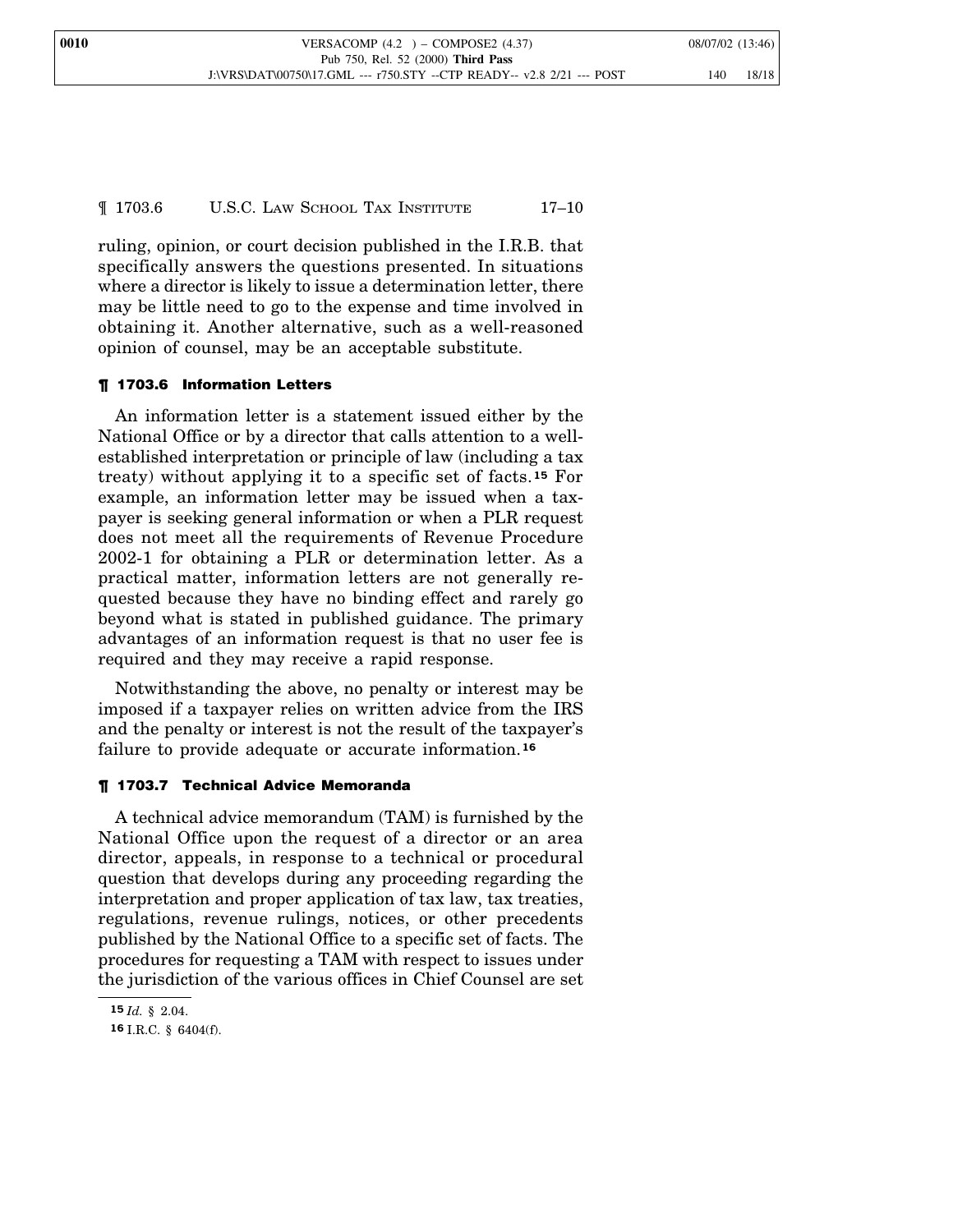## 17–11 **IRS PRIVATE GUIDANCE I** 1703.7

forth in the first I.R.B. published each year.**<sup>17</sup>** The procedures for requesting technical advice from the office of Commissioner TE/GE are also published annually in the first I.R.B.**<sup>18</sup>**

A TAM is prepared by the National Office in much the same manner as a PLR. As noted above, the procedures for requesting technical advice are set forth in detail in Revenue Procedures 2002-2**<sup>19</sup>** and 2002-5.**<sup>20</sup>**

Situations in which a request for a TAM may be appropriate include an examination of a taxpayer's return, consideration of a taxpayer's claim for refund or credit, any matter under examination or in appeals pertaining to tax-exempt bonds or mortgage credit certificates, and any other matter involving a specific taxpayer under the jurisdiction of a director or the processing and consideration of a nondocketed case under the jurisdiction of an area director, appeals.

Except in rare or unusual circumstances, the holding in a TAM that is favorable to a taxpayer is applied retroactively.**<sup>21</sup>** Moreover, because TAMs are issued only with respect to closed transactions, their holdings, if adverse to the taxpayer, are also applied retroactively, unless the appropriate office exercises the discretionary authority under I.R.C. Section 7805(b) to limit the retroactive effect of the holding.**<sup>22</sup>**

A director or area director, appeals, initiates requests for TAMs, but a taxpayer may ask that the request be submitted.**<sup>23</sup>**

If a TAM adverse to the taxpayer is issued, it prevents the taxpayer from obtaining a favorable settlement on the issue at the director level and reduces the opportunity for a favorable settlement at the area director, appeals, level.

**<sup>17</sup>** Rev. Proc. 2002-2, 2002-2 I.R.B. 82.

**<sup>18</sup>** Rev. Proc. 2002-5, 2002-1 I.R.B. 173.

**<sup>19</sup>** 2002-2 I.R.B. 82.

**<sup>20</sup>** 2002-1 I.R.B. 173.

**<sup>21</sup>** Rev. Proc. 2002-2, 2002-2 I.R.B. 82, § 17.02.

**<sup>22</sup>** *See, e.g.*, Rev. Proc. 2002-2, 2002-2 I.R.B. 82, § 18.02.

**<sup>23</sup>** *Id.* § 6.02.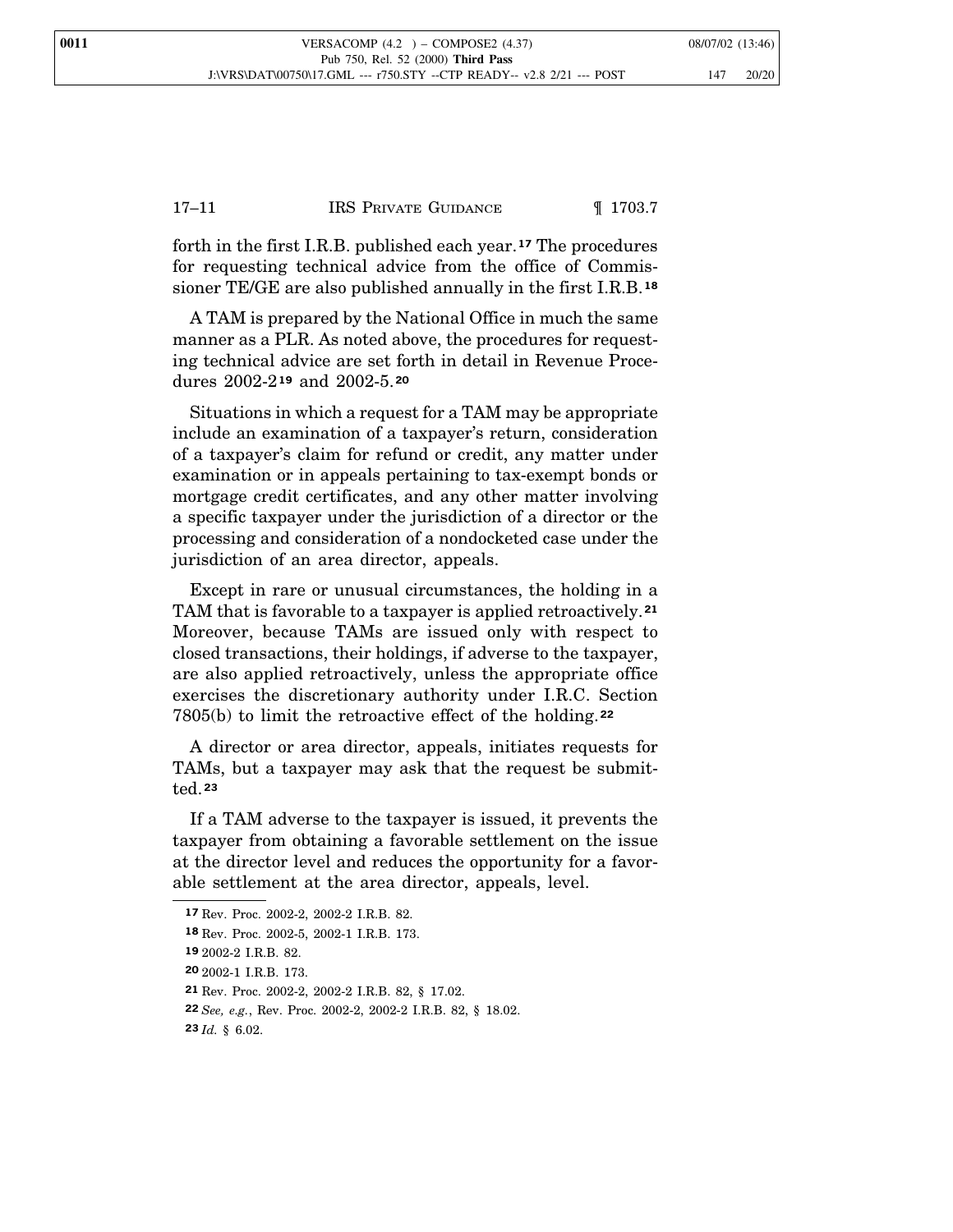¶ 1703.8 U.S.C. LAW SCHOOL TAX INSTITUTE 17–12

## ¶ 1703.8 Closing Agreements

A closing agreement is an agreement between the IRS and the taxpayer on a specific issue. Closing agreements are entered into under the authority of I.R.C. Section 7121. Closing agreements are final unless there is fraud, malfeasance or misrepresentation of a material fact.**<sup>24</sup>**

A closing agreement is a contract between the taxpayer and the IRS settling issues permanently and conclusively. There is no appeal or further modification of the agreement. In some instances, the IRS may require a closing agreement as a condition to the issuance of a PLR. If more than twenty-five taxpayers are involved in the specific settlement of a matter, the IRS will enter into a "mass closing agreement" with the taxpayer who is authorized by the other taxpayers involved to represent the entire group. **<sup>25</sup>** In addition, closing agreements may be used in resolving tax liability arising out of the examination of a tax return. Such agreements are final in nature.

## ¶ 1703.9 Announcements

Announcements are used by the IRS to give a "plain language" summary of the law, generally without substantive interpretation. Announcements may also be used to announce what regulations will say when regulations are certain to be published in the immediate future. They may also be used to notify taxpayers of an approaching deadline for exercising an election. Although published in the I.R.B., announcements are not reproduced in the C.B.. Announcements that contain substantive or procedural guidance constitute "authority" for purposes of I.R.C. Section 6662 and may be relied upon by taxpayers.**<sup>26</sup>**

#### ¶ 1703.10 Notices

Notices are published guidance from the IRS that involve substantive interpretation of the Code or other provisions of

**<sup>24</sup>** Rev. Proc. 2002-1, 2002-1 I.R.B. 1, § 2.02.

**<sup>25</sup>** *Id.* § 2.02.

**<sup>26</sup>** Treas. Reg. § 1.6662-4(d)(3)(iii).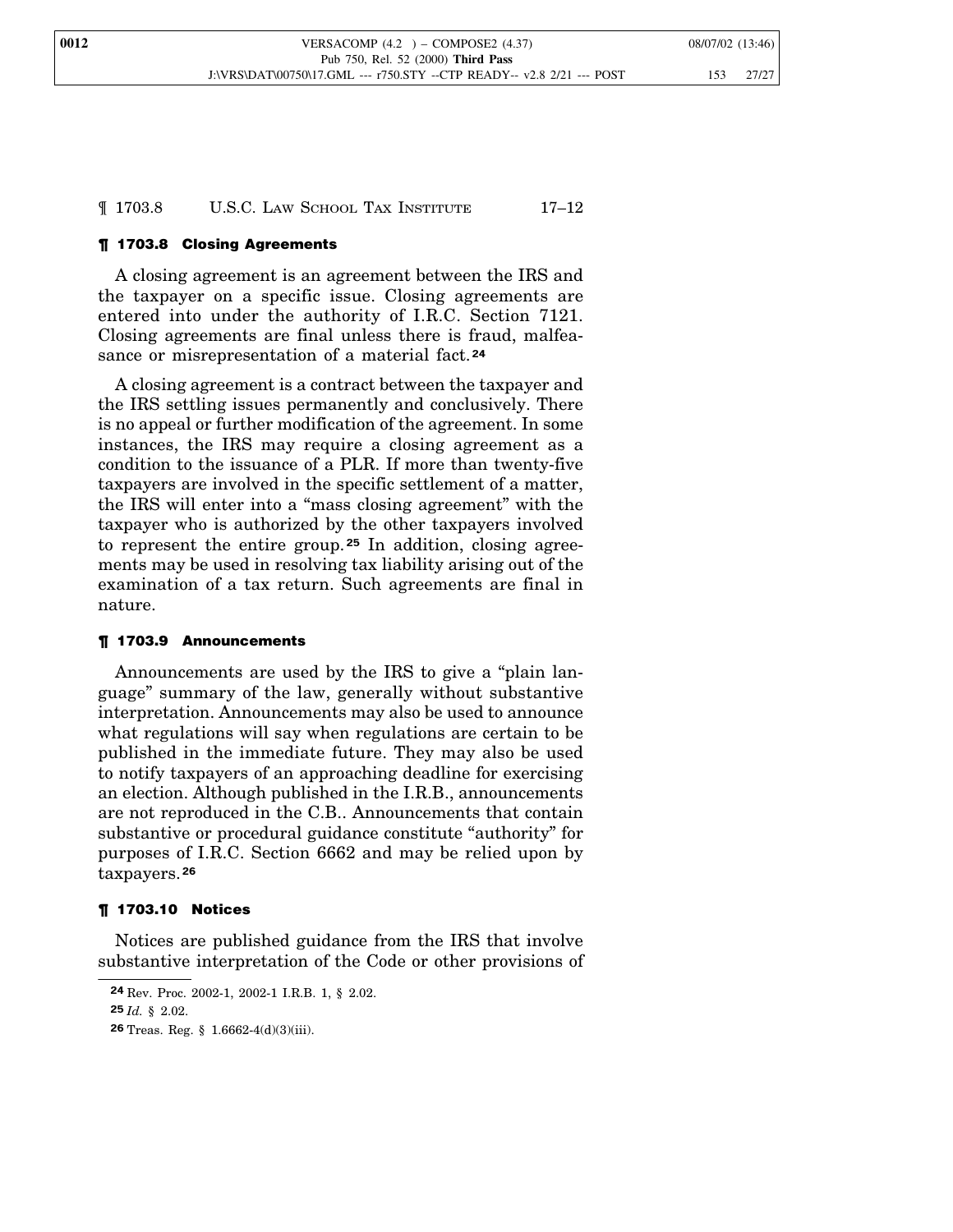the tax law. They are initially published in the I.R.B. and are preserved in the C.B. Lengthy documents that address a large number of issues may be more effectively published as notices, rather than as revenue rulings.

Notices may be used for the type of material that would be appropriate for an announcement, but for the need to preserve the guidance in the C.B., e.g., guidance as to what regulations will say when the regulations may not be published in the near future. Notices that contain substantive or procedural guidance are authority for purposes of I.R.C. Section 6662 and may be relied upon by taxpayers.**<sup>27</sup>**

## ¶ 1703.11 News Releases

A news release is a nontechnical document targeted at the nonpractitioner taxpaying public. News releases are issued by the Communications Division of the IRS.

## ¶ 1704 THE HISTORY OF THE PLR PROGRAM

## ¶ 1704.1 1913 — 1919

In 1913, the IRS, then known as the Bureau of Internal Revenue, unofficially adopted a policy of "answering all legitimate and proper questions." **<sup>28</sup>** Answers were not limited to completed transactions, but were given on prospective transactions and hypothetical questions as well. However, the IRS was not bound by the information it provided.

#### ¶ 1704.2 1919 — 1935

In 1919, the IRS formally limited rulings to completed transactions and required a full statement of facts and the names of all interested parties.**<sup>29</sup>** This was the first statement published by the IRS concerning its ruling policy.

**<sup>27</sup>** *Id.*

**<sup>28</sup>** *See* Caplin, *supra* note 2.

**<sup>29</sup>** Comm'r's Mimeographed Published Opinion (Mim.) 2228, 1 C.B. 310 (1919).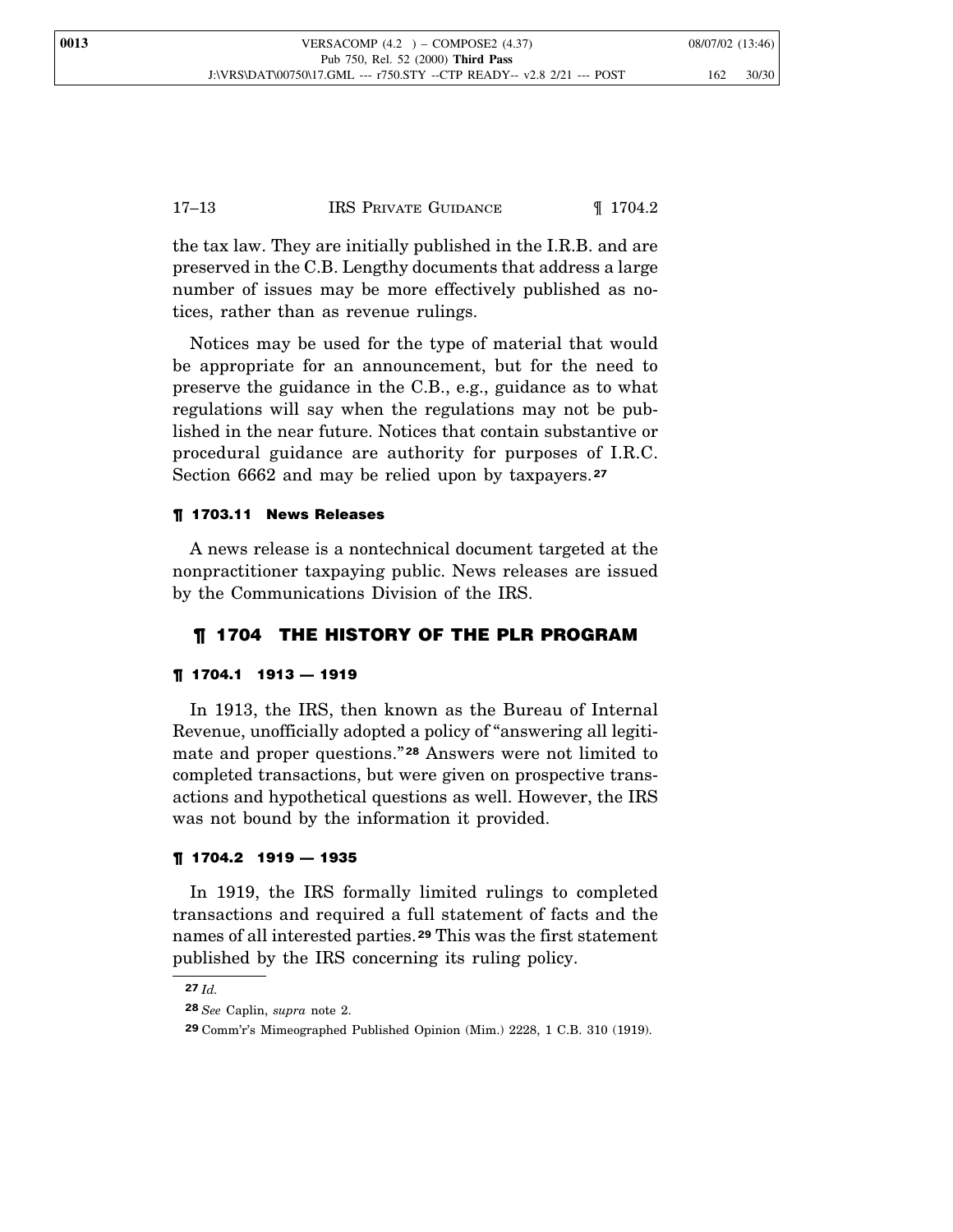¶ 1704.3 U.S.C. LAW SCHOOL TAX INSTITUTE 17–14

## ¶ 1704.3 1935 — 1938

In 1935, the IRS reiterated its policy of not issuing rulings with respect to prospective transactions, noting that such rulings would only be issued when required by law (e.g., under the provisions of Section 112(i) of the Revenue Act of 1934, the predecessor of I.R.C. Section 367).**<sup>30</sup>**

#### ¶ 1704.4 1938 — 1940

In 1938, the pendulum began to swing when Congress enacted legislation giving the Commissioner discretionary authority to enter into formal closing agreements with respect to proposed transactions, which discretion was to be used "only where such exercise is in the interest of a wise administration of the revenue system." **<sup>31</sup>** In 1939, the IRS revised its procedures to reflect this expanded authority with respect to closing agreements.**<sup>32</sup>**

#### ¶ 1704.5 1940 — 1954

Within two years, it became clear that the closing agreement arrangement was not effective as a mechanism for providing timely guidance with respect to proposed transactions. Accordingly, the IRS in 1940 informally liberalized its interpretation of Mim. 4963 and began to treat each ruling request as a potential request to enter into a formal closing agreement without requiring that the taxpayer actually enter into a closing agreement. **<sup>33</sup>** This marked the beginning of the PLR process as it exists today.

Despite an internal proposal in 1946 to return to the old policy of ruling only on completed transactions,**<sup>34</sup>** the informal (and unpublished) procedure established in 1940 continued throughout the 1940's and into the 1950's. Finally, in 1953, the IRS for the first time publicly referred to its practice of

**<sup>30</sup>** Mim. 4369, XIV-2 C.B. 592 (1935).

**<sup>31</sup>** H.R. Rep. No. 1860, 75*th* Cong., 3*rd* Sess. 67, *reprinted in* 1939-1 (Part 2) C.B. 728, 777.

**<sup>32</sup>** Mim. 4963, 1939-2 C.B. 459.

**<sup>33</sup>** Caplin, *supra* note 2, at 5.

**<sup>34</sup>** *Id.*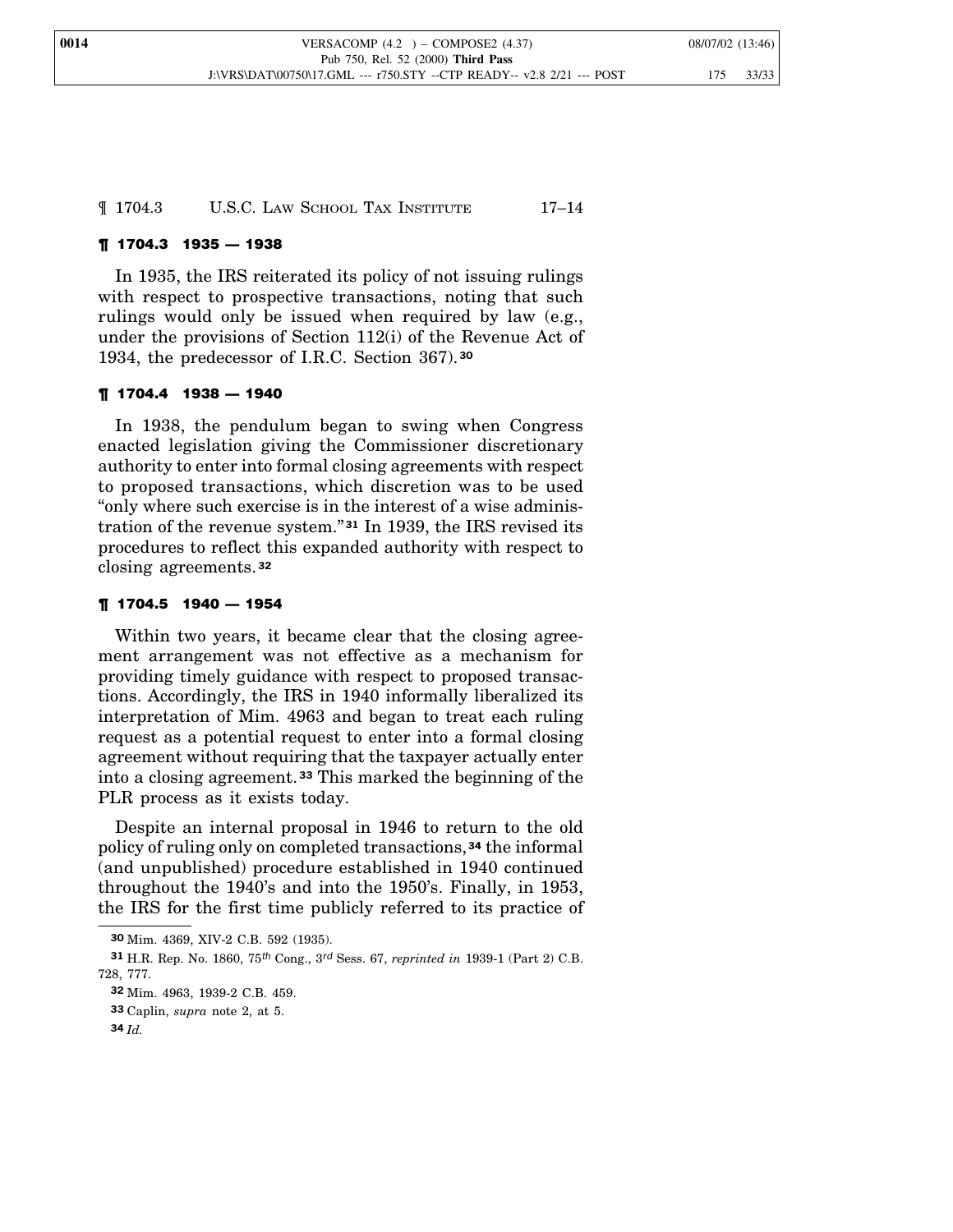## 17–15 **IRS PRIVATE GUIDANCE I** 1704.6

issuing rulings on prospective transactions without the necessity of a closing agreement.**<sup>35</sup>**

## ¶ 1704.6 1954 — 2002

In 1954, the IRS issued the first detailed public guidance concerning the PLR process in Revenue Ruling 54-172. **<sup>36</sup>** A key provision of the revenue ruling was the following sentence relating to the ability of taxpayers to rely on PLRs:

[I]t is the general policy of the Internal Revenue Service to limit the revocation or modification of a ruling issued to or with respect to a particular taxpayer to a prospective application only, (a) if there has been no misstatement or omission of material facts, (b) the facts subsequently developed are not materially different from the facts on which the ruling was based, (c) there has been no change in the applicable law, and (d) such taxpayer acted in good faith in reliance upon such ruling and a retroactive revocation would be to his detriment.

This general policy of allowing taxpayers to rely upon PLRs is the foundation of the PLR process. Without it, PLRs would not be worth the paper they are written on.

Until the mid-1970's, PLRs were just that, private. That is, they were issued to particular taxpayers and were not published or otherwise made available to the public. In 1952, there was a movement in Congress to require that the IRS make public all rulings issued to taxpayers. Instead, the IRS made a commitment to publish (in the I.R.B.) all communications to taxpayers and field offices involving substantive questions and procedures affecting the rights and duties of taxpayers.**<sup>37</sup>** Details of this program were published by the IRS in Revenue Ruling 2. **38**

**<sup>35</sup>** Rev. Rul. 10, 1953-1 C.B. 488.

**<sup>36</sup>** 1954-1 C.B. 394.

**<sup>37</sup>** *See* Portney, *Letter Rulings: An Endangered Species?*, 36 Tax Law. 751, 752 (1983).

**<sup>38</sup>** 1953-1 C.B. 484.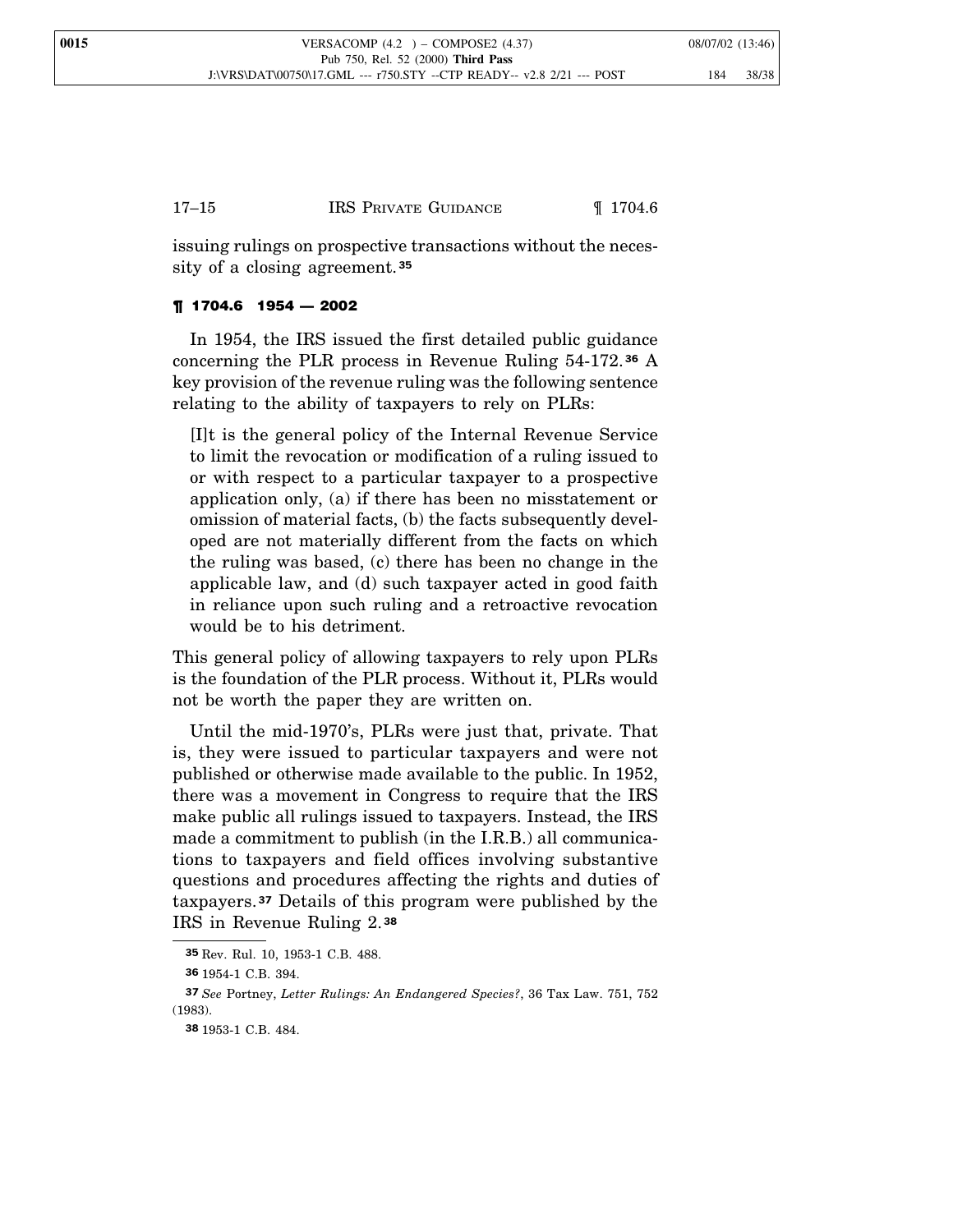| 0016 | VERSACOMP $(4.2)$ – COMPOSE2 $(4.37)$                                 | 08/07/02 (13:46) |
|------|-----------------------------------------------------------------------|------------------|
|      | Pub 750, Rel. 52 (2000) Third Pass                                    |                  |
|      | J:\VRS\DAT\00750\17.GML --- r750.STY --CTP READY-- v2.8 2/21 --- POST | 42/42<br>191     |

¶ 1705 U.S.C. LAW SCHOOL TAX INSTITUTE 17–16

In the mid-1970's, the IRS lost two freedom of information cases seeking disclosure of PLRs and TAMs.**<sup>39</sup>** Shortly thereafter, as part of the Tax Reform Act of 1976, Congress enacted I.R.C. Section 6110, setting forth rules applicable to the public inspection of PLRs, determination letters and TAMs. Since 1977, the IRS has released PLRs and TAMs approximately three months after they are issued, deleting any information that would serve to identify the taxpayer with respect to whom the PLR or TAM was issued.

During the 1980's, the IRS adopted in some areas a policy of not issuing so-called "comfort rulings", that is, rulings with respect to issues that are clearly and adequately addressed by published authorities. These are discussed below in ¶ 1708.

## ¶ 1705 THE EFFECT OF PLRS

#### ¶ 1705.1 In General

Except to the extent incorporated in a closing agreement, PLRs may be modified or revoked if found to be in error. **<sup>40</sup>** However, except in rare or unusual circumstances, the IRS will not apply the revocation of a PLR retroactively if certain conditions are met.**<sup>41</sup>** The principal condition for avoiding retroactive revocation is that there must have been no misstatement or omission of material facts. Assuming that all the conditions in Section 12.05 of Revenue Procedure 2002-1**<sup>42</sup>** are met, a taxpayer who completes a transaction in reliance on a PLR will be protected by it.

If a ruling relates to a continuing action or series of actions, the IRS will ordinarily limit the retroactivity of revocation or modification of that ruling to a date that is not earlier than the date on which the ruling is revoked or modified.**<sup>43</sup>**

**<sup>39</sup>** *Tax Advocates & Analvsts v. I.R.S.,* 505 F.2d 350 (D.C. Cir. 1974) and *Fruehauf Corp. v. I.R.S.,* 522 F.2d 284 (6*th* Cir. 1975).

**<sup>40</sup>** Rev. Proc. 2002-1, 2002-1 I.R.B. 1, § 12.04.

**<sup>41</sup>** *Id.* § 12.05.

**<sup>42</sup>** *Id.*

**<sup>43</sup>** *Id.* § 12.07.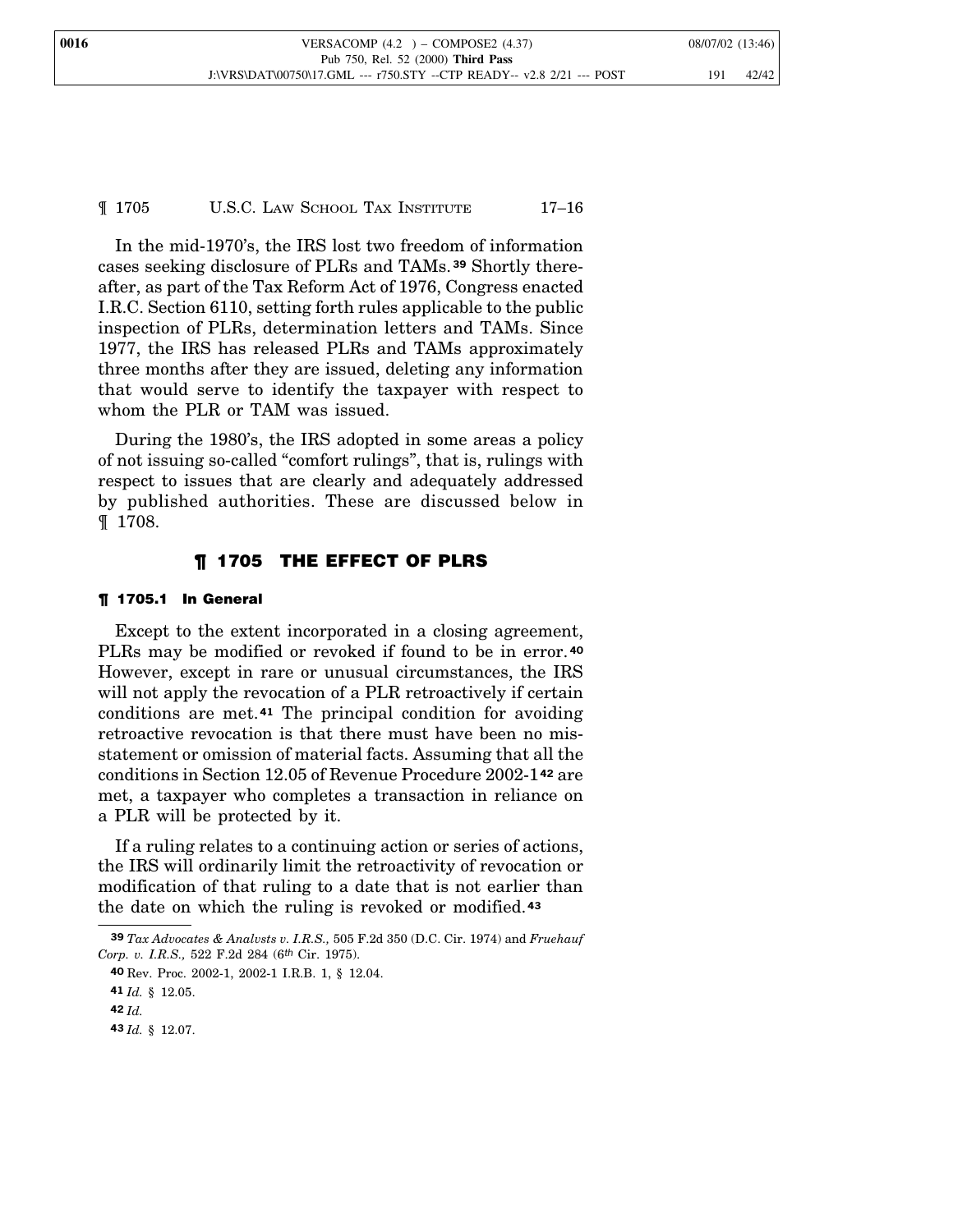#### ¶ 1705.2 PLRs as Precedent

I.R.C. Section 6110(j)(3) provides that PLRs, determination letters and TAMs may not be used or cited as precedent. Accordingly, PLRs and TAMs contain the following admonishment:

This ruling is directed only to the taxpayer who requested it. Section 6110(j)(3) provides that it may not be used or cited as precedent.

A useful, and often overlooked, distinction is the difference between "published" guidance and "released" guidance. Although PLRS (and TAMs and other forms of informal guidance) are released to the tax services and reported in the tax press (see ¶ 1704.6, supra), they do not constitute "published guidance." This distinction is clearly set forth in the introduction to each issue of the I.R.B., which provides as follows:

Rulings and procedures reported in the Bulletin do not have the force and effect of Treasury Department Regulations, *but they may be relied upon as precedent. Unpublished rulings will not be relied on, used, or cited as precedents by Service personnel in the disposition of other cases*. [Emphasis added]

The debate over whether or not PLRs and TAMs should be treated as precedent has been lively over the years.**<sup>44</sup>** Because PLRs and TAMs are in the public domain, there is undoubtedly a tendency on the part of tax practitioners to view them, if not as precedent, at least as strong evidence of the IRS's thoughts on a given issue. On the other hand, those who argue that PLRs and TAMs should be accorded formal status as precedent do so at their peril. Although PLRs that raise important new issues may be subjected to review at higher levels, most PLRs are currently issued at the "Branch" level within the appropriate Chief Counsel office. If PLRs and TAMs were treated as precedent, and thus binding on the IRS in cases other than the one involving the taxpayer requesting

**<sup>44</sup>** *Compare* Portney, *supra* note 37, *with* Holden & Novey, *Legitimate Uses of Letter Rulings Issued to Other Taxpayers — A Reply to Gerald Portney*, 37 Tax Law. 337 (1984).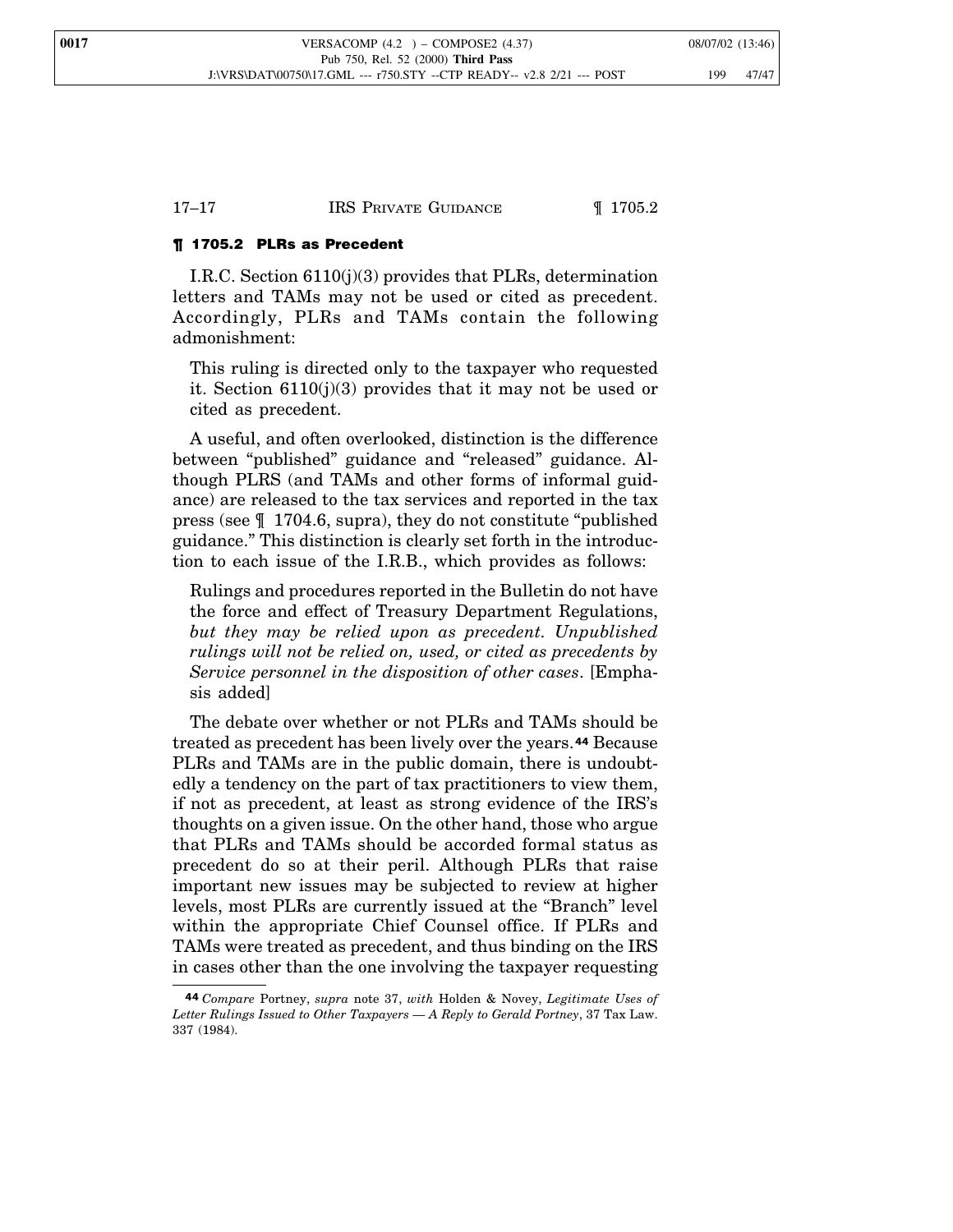the PLR, the IRS would be forced to subject each PLR to much higher levels of review, up to and including review by the Treasury Department. As a result, the time needed to process each PLR would inevitably increase significantly. Because time is of the essence in most of today's complex transactions, the additional review time required to process a "precedential" PLR might well increase the overall processing time to the point where the PLR, when issued, would be of little use to the taxpayer because time constraints would have forced the parties to either proceed with the transaction without the PLR or abandon it altogether. It is probably not an overstatement to conclude that according precedential status to PLRs would significantly cripple, or perhaps even kill, the program. In this situation, the old admonition to "be careful what you wish for" (because you might get it) undoubtedly applies. Considering all sides of the debate, the present situation (with PLRs published, but not to be used as precedent) will likely continue in the future.

In *Rowan Companies v. U.S.*, **<sup>45</sup>** , the Supreme Court cited PLRs to illustrate inconsistent application of the law rather than as precedent. More recently, the Sixth Circuit noted that, in the absence of regulations on point, a PLR may be viewed as evidence of the IRS's treatment of tuition remissions.**<sup>46</sup>** A U.S. District Court has also ruled that PLRs "reflect the IRS's position concerning the application of the I.R.C. to fact specific situations." **47**

## ¶ 1705.3 PLRs as Substantial Authority

PLRs and TAMs issued after October 31, 1976, are treated as authority for purposes of the substantial understatement penalty found in I.R.C. Section 6662. **<sup>48</sup>** However, the fact that PLRs constitute authority for purposes of the penalty provisions in no way alters the fact that they may not be relied upon by taxpayers as precedent for positions taken.

**<sup>45</sup>** 452 U.S. 247, 261 n.17 (1981).

**<sup>46</sup>** *Wolpaw v. Comm'r*, 47 F.3d 787 (6*th* Cir. 1995).

**<sup>47</sup>** *Merchant v. Haglund, Garnsev & Kahn*, 874 F. Supp. 300 (D. Colo. 1995).

**<sup>48</sup>** Treas. Reg. § 1.6662-4(d)(3)(iii).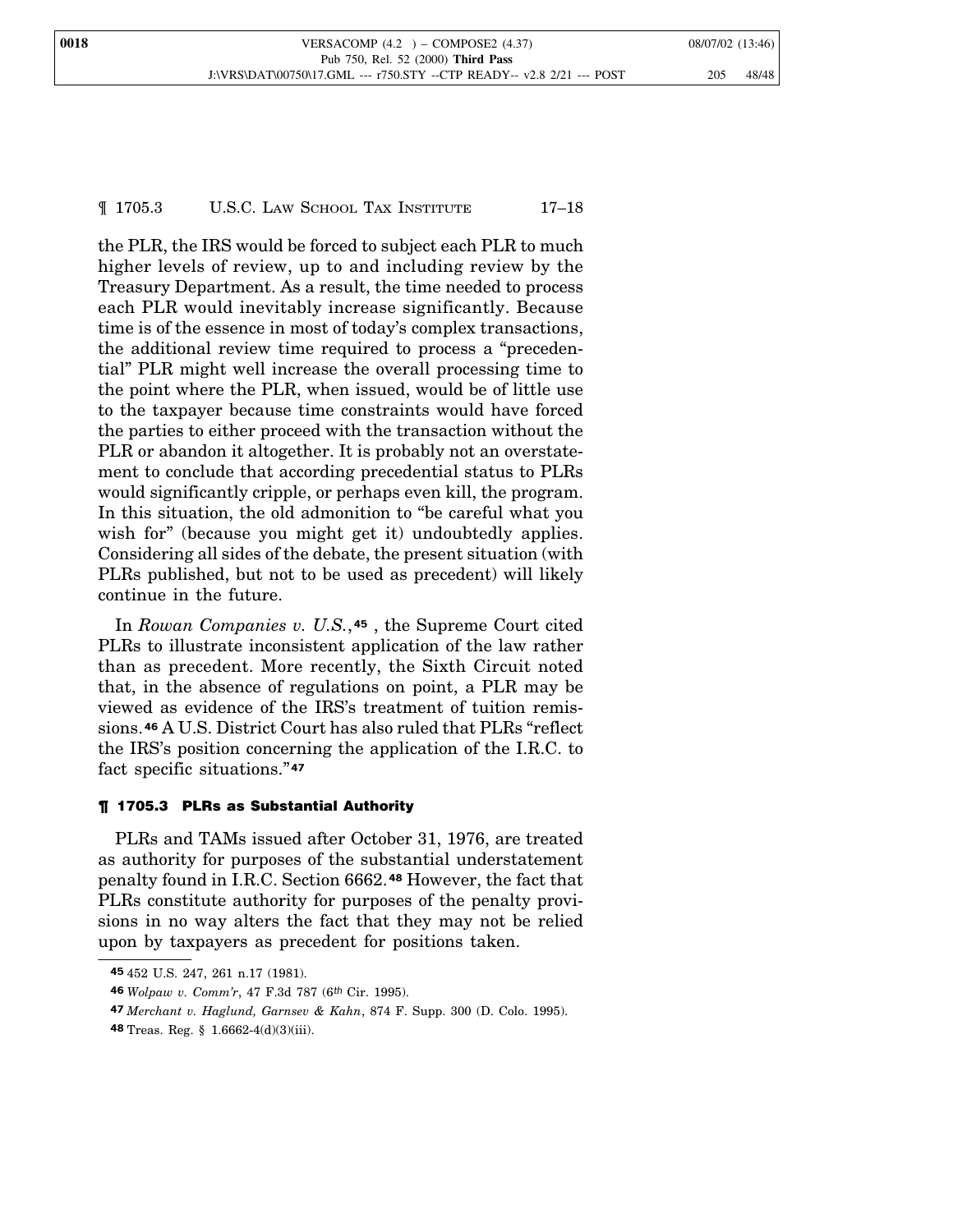## ¶ 1705.4 Adverse PLRs

Because a PLR represents only the IRS's interpretation of the tax laws as they relate to the taxpayer's specific set of facts, the recipient of an adverse ruling is entitled to disregard it. As a practical matter, taxpayers withdraw their requests for rulings in virtually all situations in which the IRS indicates that an adverse ruling will be issued.

## ¶ 1706 FIXING THE "BROKEN TRANSACTION"

Although often overlooked, one of the most significant benefits of the PLR program is the fact that the IRS, in effect, conducts a pre-transaction audit. During the processing of a PLR request, IRS personnel may identify one or more aspects of the proposed transaction that might lead to problems if not corrected.

For example, in processing a request for rulings under I.R.C. Section 368(a)(l)(B), which contains a "solely for voting stock" requirement, the IRS might identify some aspect of the transaction that could be construed as providing consideration other than voting stock, thus disqualifying the transaction as a "Type B" reorganization. In many cases, such transactional problems can be "fixed" without significantly altering the underlying transaction. Thus, a transaction that might have resulted in disastrous consequences on audit is transformed into a transaction with advance approval by the IRS. On the other hand, if the problem cannot be fixed, the practitioner is at least on notice and may wish to consider other alternatives to achieve the client's goals.

## ¶ 1707 OFFICES WITHIN THE IRS THAT ISSUE PLRS

Historically, the offices that issued PLRs and TAMs and drafted revenue rulings and revenue procedures were not considered to be "legal divisions", and were located on the Commissioner's "side of the house." The Chief Counsel's Office, through the Interpretative Division, rendered legal opinions on issues (in the form of General Counsel Memoranda ("GCMs") to the rulings divisions at its request. The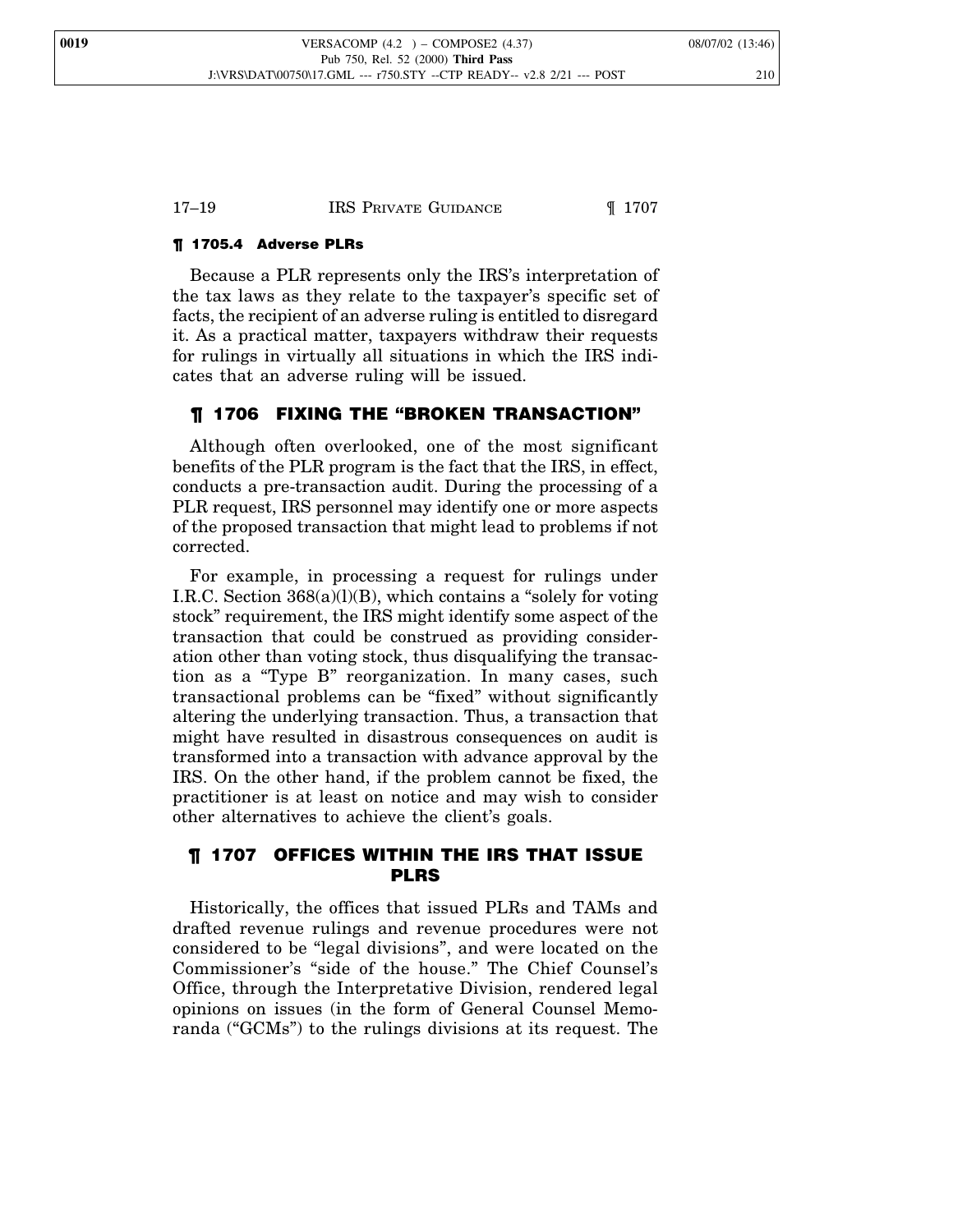**0020 VERSACOMP** (4.2 ) – **COMPOSE2** (4.37) 08/07/02 (13:46) Pub 750, Rel. 52 (2000) **Third Pass** J:\VRS\DAT\00750\17.GML --- r750.STY --CTP READY-- v2.8 2/21 --- POST 219

## ¶ 1707 U.S.C. LAW SCHOOL TAX INSTITUTE 17–20

other "technical" division in Chief Counsel, the Legislation and Regulations Division, was responsible primarily for the legislative activities of the Chief Counsel's Office and for the preparation (in conjunction with the Treasury Department) of regulations.

Prior to 1974, the Office of the Assistant Commissioner (Technical), through several Divisions, was responsible for the issuance of all PLRs and TAMs and for the publication of revenue rulings and revenue procedures. In 1974, the Office of the Assistant Commissioner for Employee Plans and Exempt Organizations (EP/EO) was created pursuant to the Employee Retirement Income Security Act (ERISA). This office had jurisdiction for ruling matters involving pension trusts and the status of exempt organizations. The remaining ruling matter areas were under the jurisdiction of the Corporation Tax and Individual Tax Divisions of the Office of the Assistant Commissioner (Technical).

In 1978, the "legal" functions (GCMs, legislation, and regulations) that corresponded jurisdictionally to the Office of the Assistant Commissioner (EP/EO) were shifted within the Chief Counsel's Office to the newly created EP/EO Division.

In 1982, the Office of the Assistant Commissioner (Technical) was abolished and the Corporation Tax and Individual Tax Divisions were transferred to the Chief Counsel's Office and placed under the supervision of the Associate Chief Counsel (Technical), who also continued to supervise the Interpretative, Legislation and Regulations and EP/EO Divisions.

In 1986, the Office of the Associate Chief Counsel (International) was created within the Chief Counsel's Office to bring together in one organization all technical (e.g., legislation and regulations, PLRs, TAMs, and published revenue rulings and revenue procedures) and litigation functions involving international tax provisions.

In 1988, the Office of the Associate Chief Counsel (Technical) was reorganized to reflect the "functionally integrated" concept. In addition to the renamed EP/EO, four new offices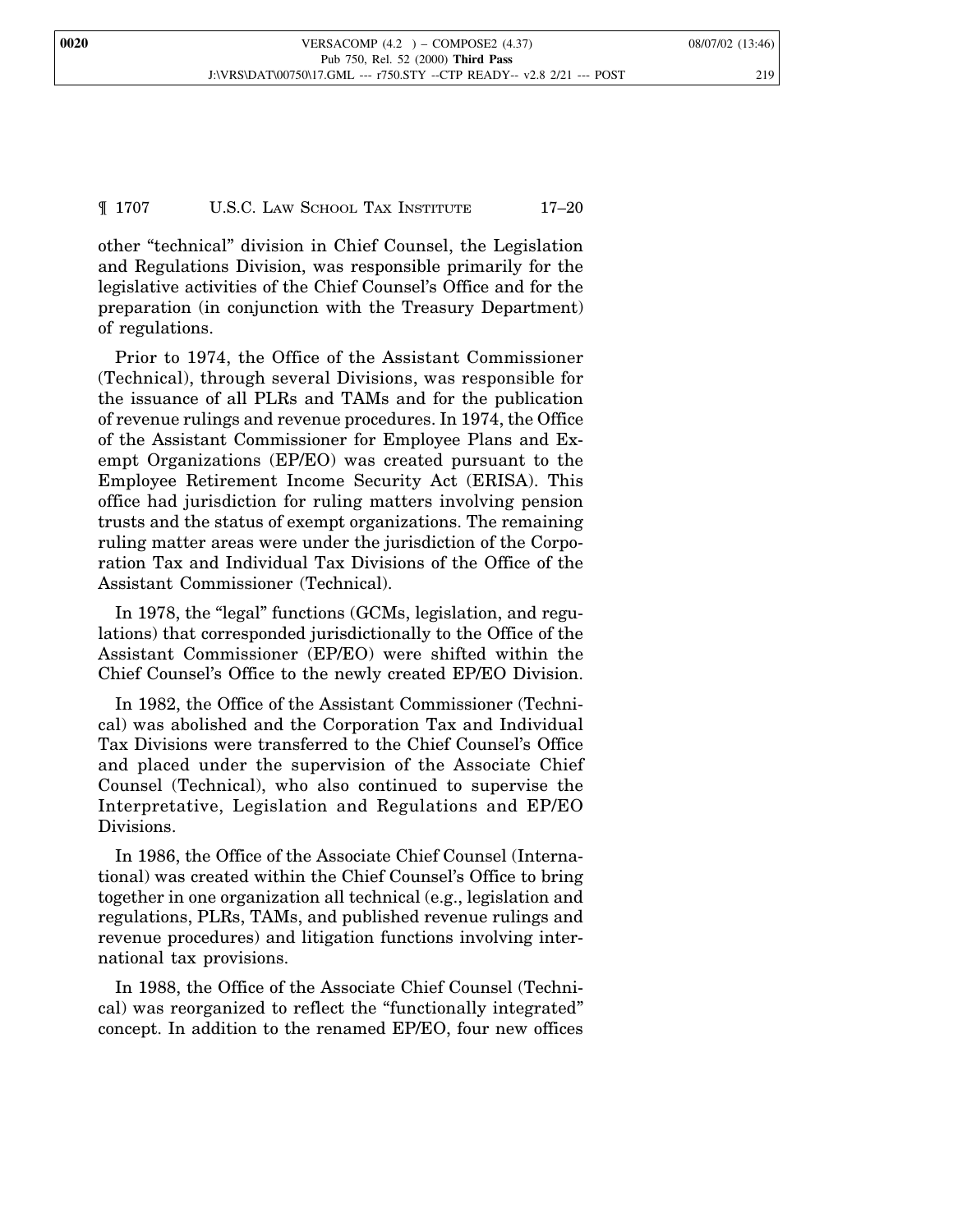were created, each of which was responsible for all functions within its substantive area. Each of the new offices was headed by an Assistant Chief Counsel. These four new offices were:

- Assistant Chief Counsel (Corporate)
- Assistant Chief Counsel (Financial Institutions and Products)
- Assistant Chief Counsel (Passthroughs and Special Industries)
- Assistant Chief Counsel (Income Tax and Accounting)

Because their functions had been integrated into the new organizations, the Interpretative, Legislation and Regulations, Corporation Tax and Individual Tax Divisions were abolished.

In 1991, the Office of the Assistant Chief Counsel (EB/EO) was removed from the Office of the Associate Chief Counsel (Technical) and elevated to the status of Associate Chief Counsel. At the same time, the Office of the Associate Chief Counsel (Technical) was renamed the Office of the Associate Chief Counsel (Domestic).

In 2000, the office of the Associate Chief Counsel (Domestic) was abolished and the Assistant Chief Counsel offices within that office were elevated to the status of Associate Chief Counsel offices. Other changes that occurred as part of the 2000 reorganization included the integration of the subject matter branches of the Assistant Chief Counsel (Field Service) into their respective technical offices and the establishment of a new office of the Associate Chief Counsel (Procedure and Administration).

In summary, as of January, 2002, PLRs are issued by the following organizations:

- 1. Chief Counsel's Office
	- Associate Chief Counsel (Tax Exempt/Government Entities)
	- Associate Chief Counsel (International)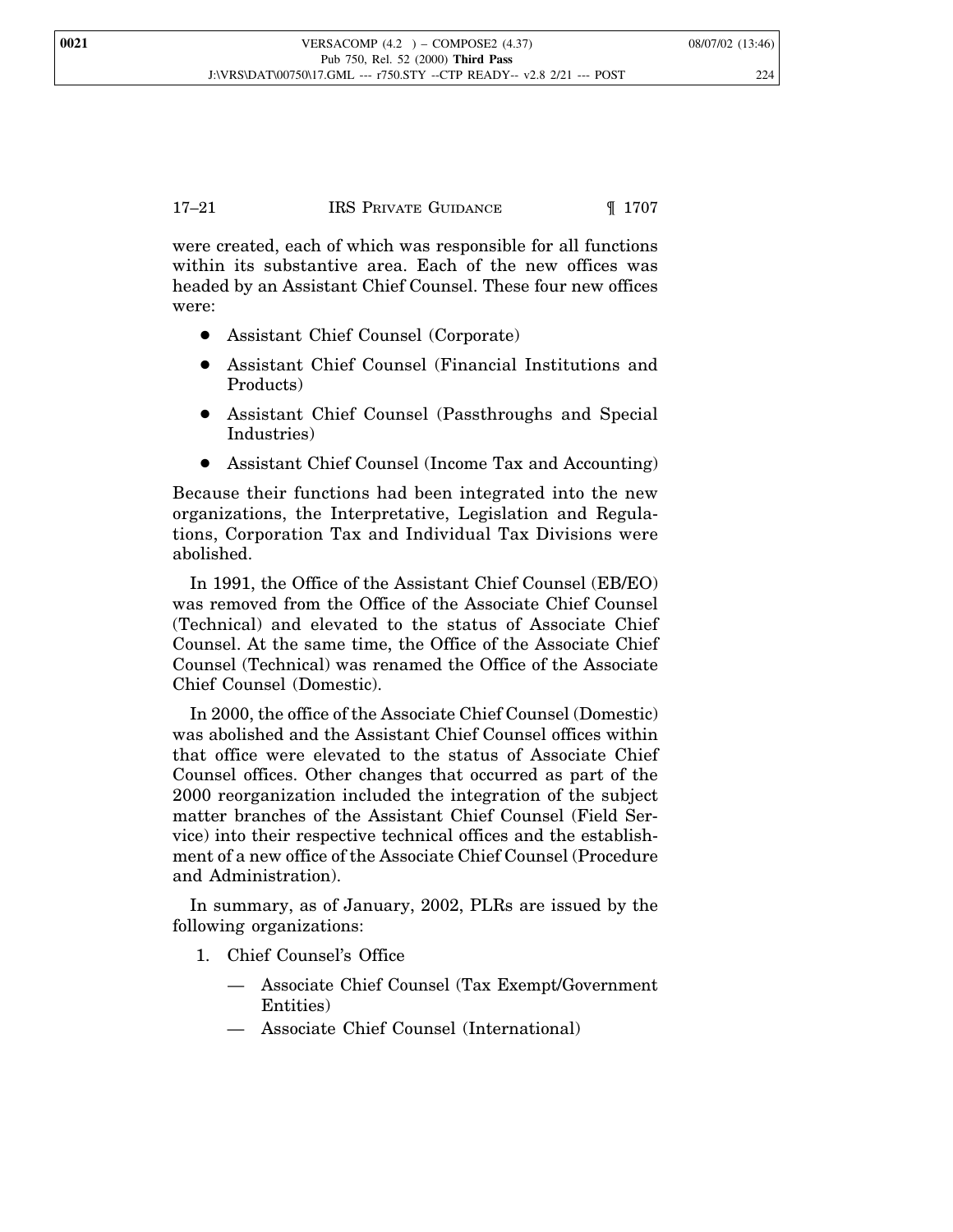## ¶ 1708 U.S.C. LAW SCHOOL TAX INSTITUTE 17–22

- Associate Chief Counsel (Corporate)
- Associate Chief Counsel (Financial Institutions & Products)
- Associate Chief Counsel (Income Tax & Accounting)
- Associate Chief Counsel (Passthroughs & Special Industries)
- Associate Chief Counsel (Procedure and Administration)
- Commissioner, Tax Exempt/Government Entities

The basic operating unit within each Associate Chief Counsel's Office is the Branch, each with approximately 10-12 attorneys, including a Branch Chief, a Senior Technician Reviewer and an Assistant to the Branch Chief.

## ¶ 1708 COMFORT RULINGS

The processing and issuing of PLRs is a resource-intensive service provided by the IRS to enable taxpayers to be certain of tax consequences when entering into transactions or making commercial decisions. To make sure that its resources are effectively deployed, the IRS has adopted a policy of not issuing so-called "comfort rulings" in several designated areas. For example, the Office of the Associate Chief Counsel (International) has adopted a general policy against the issuance of comfort rulings:

A "comfort" ruling will not be issued with respect to an issue that is clearly and adequately addressed by statute, regulations, decisions of a court, tax treaties, revenue rulings, or revenue procedures absent extraordinary circumstances (e.g., a request for a letter ruling required by a governmental regulatory authority in order to effectuate the transaction).**<sup>49</sup>**

The other offices that issue PLRs have not adopted a general policy against "comfort rulings." However, offices within the Chief Counsel's office other than the Office of the

**<sup>49</sup>** Rev. Proc. 2002-7, 2002-1 I.R.B. 249, § 3.02(6).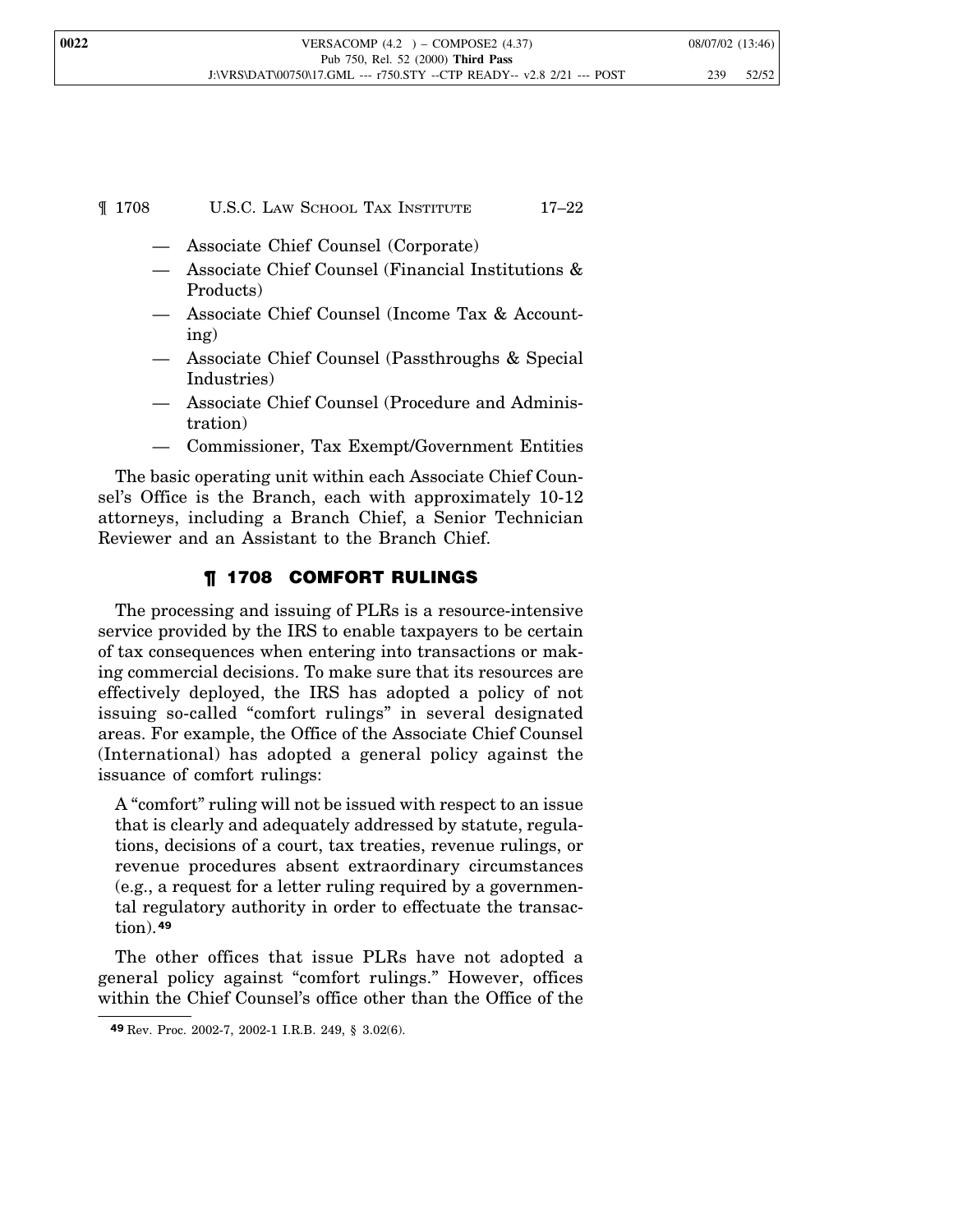## 17–23 IRS PRIVATE GUIDANCE 1709.1

Associate Chief Counsel (International) have designated specific areas within their jurisdictions in which PLRs that would, in effect, constitute comfort rulings, will not be issued. For example, PLRs will generally not be issued with respect to certain specified types of corporate transactions (e.g., subsidiary liquidations governed by I.R.C. Section 332, certain reorganizations governed by I.R.C. Section 368) unless the transaction raises a significant issue.**<sup>50</sup>**

## ¶ 1709 THE PLR PROCESS IN GENERAL

#### ¶ 1709.1 Introduction

Prior to 1988, the IRS generally would not issue PLRs in any area in which there was a pending regulations project, which often meant that PLRs could not be obtained for months, or even years, after the enactment of new legislation. Recognizing the urgent need for guidance, the IRS in 1988 adopted procedures under which it would issue PLRs prior to the promulgation of regulations or other published guidance in specific circumstances.**<sup>51</sup>**

Without doubt, the single most important document for the practitioner seeking a PLR or other form of guidance from the IRS is the first I.R.B. published each year. This I.R.B. contains, among other things, (1) the revenue procedures setting forth the rules and procedures for obtaining guidance in areas under the jurisdiction of the various offices of the Chief Counsel's Office (Revenue Procedure 2002-1 (PLRs), **52** Revenue Procedure 2002-2 (TAMs), **<sup>53</sup>** Revenue Procedure

**<sup>50</sup>** Rev. Proc. 2002-3, 2002-1 I.R.B. 117, § 3.01(30). Note, however, that with respect to this specific "comfort ruling" category, the IRS has retreated from its prior position of ruling only on the significant issue and not on the overall transaction. *See* Announcement 2001-25, 2001-11 I.R.B. 895. Accordingly, once it has been established that a transaction governed by this policy does in fact raise a significant issue, the PLR that is issued will address the tax consequences of the entire transaction and not just those associated with the significant issue.

**<sup>51</sup>** The circumstances under which PLRs will be issued prior to the promulgation of regulatory guidance or other published guidance are described Rev. Proc. 2002-1, 2002-1 I.R.B. 1, § 5.14.

**<sup>52</sup>** 2002-1 I.R.B. 1.

**<sup>53</sup>** 2002-2 I.R.B. 82.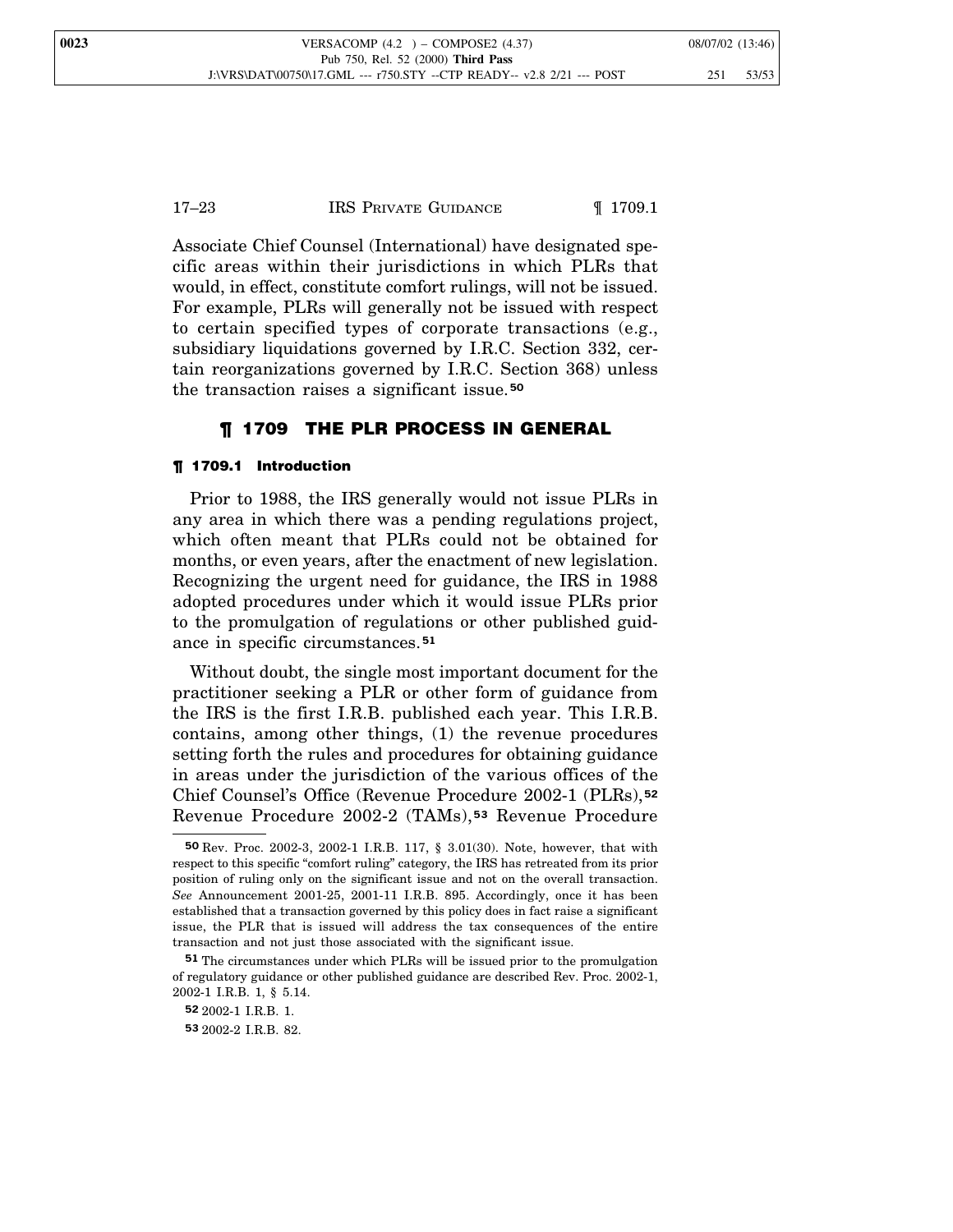¶ 1709.2 U.S.C. LAW SCHOOL TAX INSTITUTE 17–24

2002-3 (no-ruling areas),**<sup>54</sup>** Revenue Procedure 2002-7 (no ruling areas, Associate Chief Counsel (International)), **<sup>55</sup>** and (2) the procedures established by the office of Commissioner TE/GE (Revenue Procedure 2002-4 (PLRs) **<sup>56</sup>** and Revenue Procedure 2002-5 (TAMs)).**<sup>57</sup>**

#### ¶ 1709.2 Mandatory Ruling Areas

In some areas, taxpayers must obtain a ruling or the consent of the IRS before taking action. For example, a taxpayer generally must secure the permission of the IRS before it changes its accounting period or makes a change in accounting method by filing a request using Forms 1128 and 2553 (accounting period) and 3115 (accounting method).

#### ¶ 1709.3 Discretionary Ruling Areas

In areas other than those in which rulings are mandatory, the taxpayer has discretion as to whether or not to seek a PLR from the IRS. Generally, if a transaction or issue does not fall within a "no-ruling" area, the IRS will issue a PLR. However, the IRS "may decline to issue a [PLR] when appropriate in the interest of sound tax administration or on other grounds whenever warranted by the facts or circumstances of a particular case." **58**

The decision by the tax practitioner and the client as to whether or not to seek a PLR is based on various factors, including

- Uncertainty of the tax law
- Potential tax liability
- Basis for issuing a legal opinion

**<sup>54</sup>** 2002-1 I.R.B. 117.

**<sup>55</sup>** 2002-1 I.R.B. 249.

**<sup>56</sup>** 2002-1 I.R.B. 127.

**<sup>57</sup>** 2002-1 I.R.B. 173.

**<sup>58</sup>** Rev. Proc. 2002-1, 2002-1 I.R.B. 1, § 7.01. Note, particularly, that the IRS will not issue PLRs on "frivolous issues." *See* Rev. Proc. 2002-3, 2002-1I.R.B. 117, § 7.04. Note also the policy under which the IRS will not issue certain "comfort rulings," discussed in ¶ 1708 above.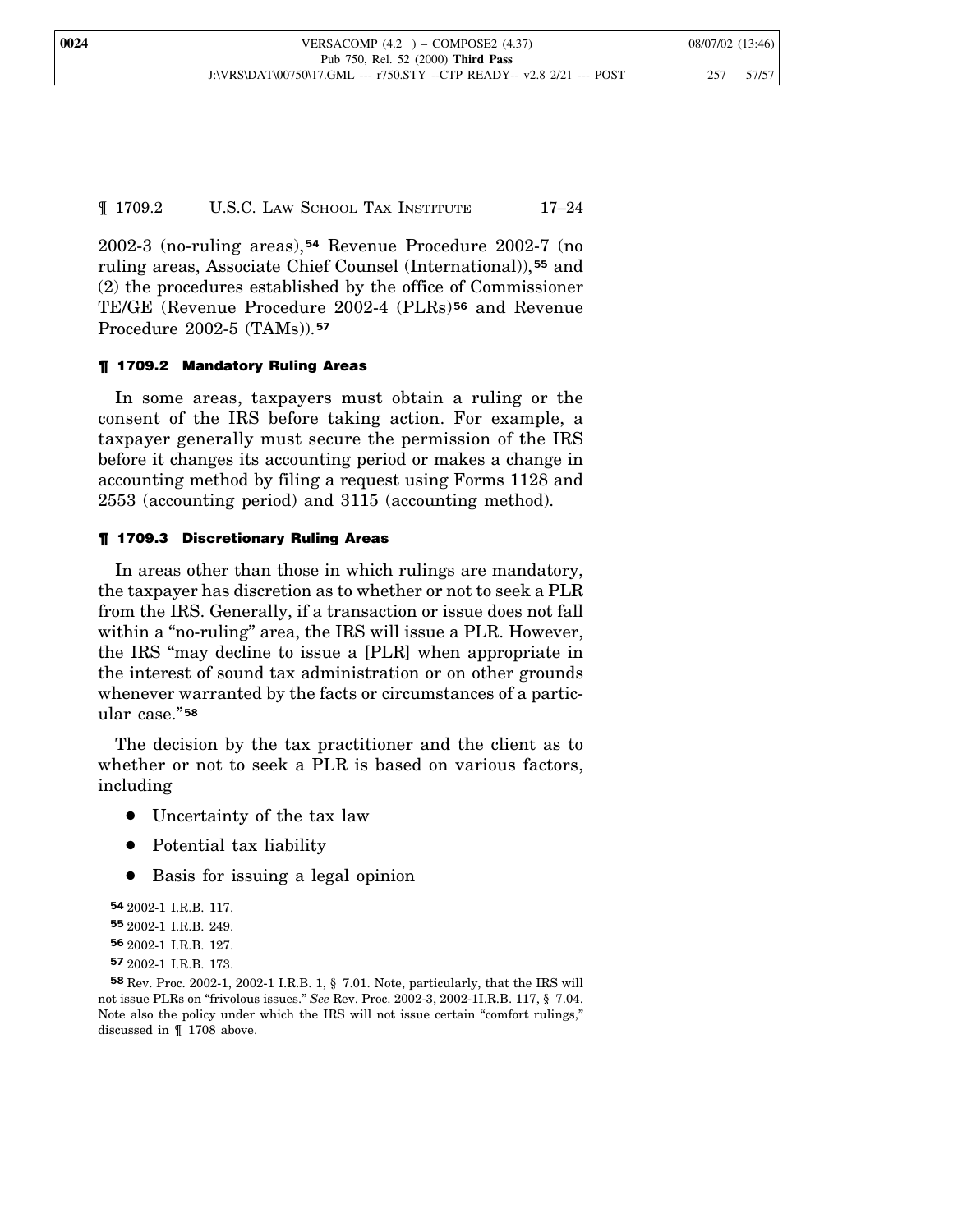The practitioner should generally not consider seeking a PLR in the following circumstances:

- When the taxpayer cannot wait for the ruling. Most ruling requests take between three and four months to process. Requests involving complex or highly sophisticated transactions may take longer, some longer than six months. Very few PLRs are issued in fewer than 60 days.
- When the taxpayer, for whatever reasons, must consummate the transaction and cannot alter its structure.
- When the tax law seems certain.
- When the taxpayer's position is contrary to the position the IRS has taken in other PLRs or when the nature of the issue is such that the practitioner can reasonably anticipate that the IRS might adopt a "no rule" posture.
- When related issues may be raised by the IRS as a result of requesting the ruling.
- When the taxpayer is unwilling to disclose all relevant facts to the IRS.
- When the cost of obtaining a ruling outweighs the benefit.
- When other options exist, e.g., rendering a wellreasoned tax opinion.

## ¶ 1709.4 No Ruling Areas

Before deciding to request a PLR, a practitioner should (indeed must) always consult the current "no rule" revenue procedures, (e.g., Revenue Procedure 2002-3 **<sup>59</sup>** and the revenue procedures modifying it) to make certain that the issue or transaction that would be the subject of the request is not one with respect to which the IRS has announced that it will not issue rulings. See discussion in ¶ 1711, below. Few things

**<sup>59</sup>** 2002-1 I.R.B. 117.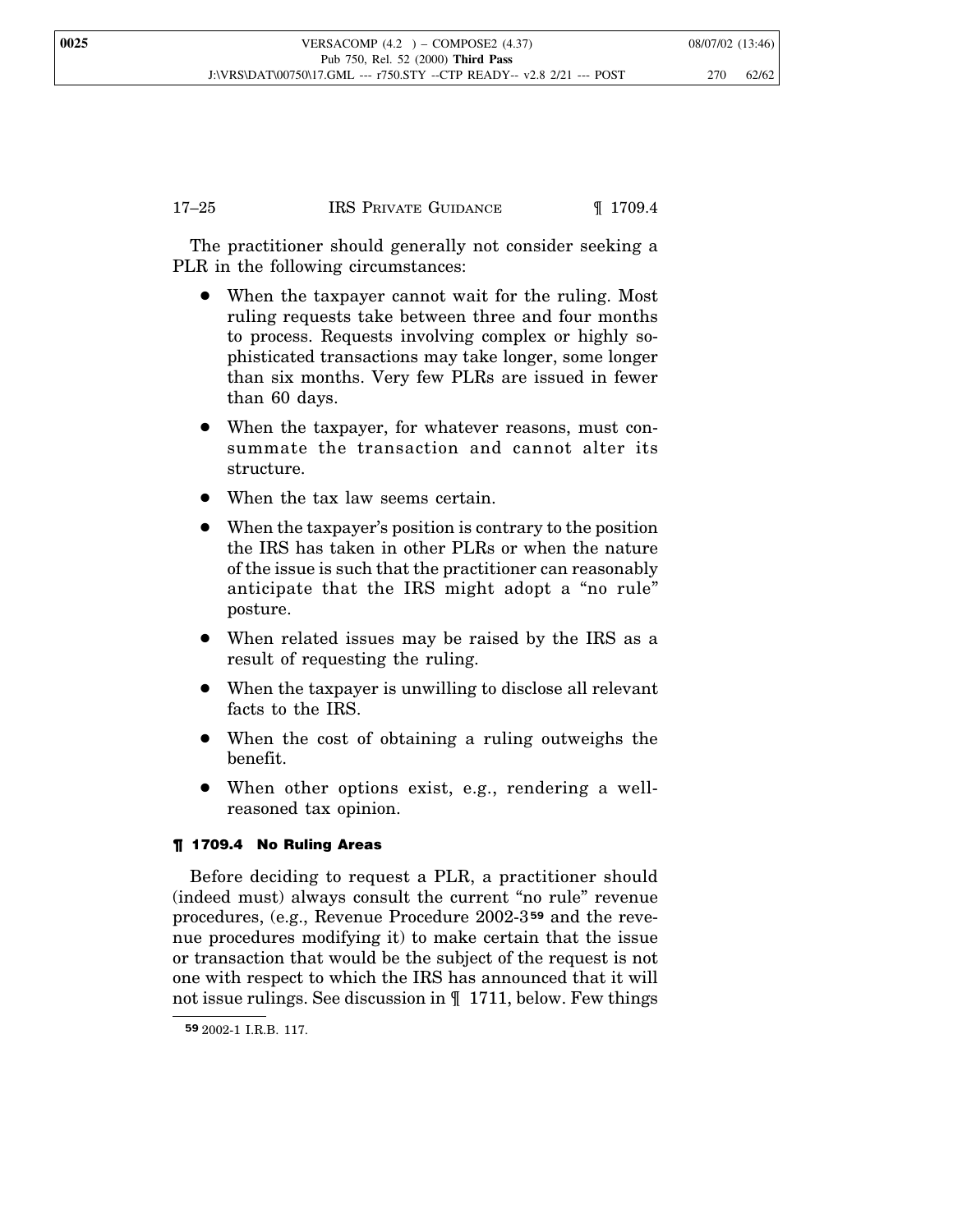## ¶ 1710 U.S.C. LAW SCHOOL TAX INSTITUTE 17–26

could be more embarrassing to a practitioner than to have to inform the client that the IRS has rejected a ruling request on which he or she has spent considerable time because the issue involved is listed in a "no rule" revenue procedure. The collection of fees would seem highly doubtful.

## ¶ 1710 IRS RULING GUIDELINES

#### ¶ 1710.1 "Automatic" Revenue Procedures

## *A. Accounting Periods*

The IRS has published several revenue procedures setting forth circumstances in which taxpayers, if they meet or comply with specified conditions, are permitted (or required) to adopt, retain or change taxable years.**<sup>60</sup>** This is done by filing a Form 1128 (or other appropriate form, e.g., Form 2553 in the case of an S corporation) with the Service Center where they file their returns, rather than with the National Office.

## *B. Accounting Methods*

The IRS has also published several "automatic" revenue procedures in the accounting methods area. As above, these revenue procedures set forth conditions or circumstances under which taxpayers may (or are required to) proceed without obtaining a ruling from the National Office.**<sup>61</sup>**

#### ¶ 1710.2 Guideline Revenue Procedures

In addition to providing practitioners with extensive general guidance with respect to the preparation and submission of requests for PLRs in Revenue Procedure 2002-1, **<sup>62</sup>** the IRS

**62** 2002-1 I.R.B. 1.

**<sup>60</sup>** *See, e.g.*, Rev. Proc. 2000-11, 2000-3 I.R.B. 309 (procedures by which certain corporations that have not changed their accounting period within the prior six calendar years or other specified time may obtain automatic approval to change their annual accounting period under I.R.C. Section 442); Notice 97-20, 1997-1 C.B. 406 (guidance to corporations changing tax-year end in order to elect S status).

**<sup>61</sup>** *See, e.g.*, Rev. Proc. 99-49, 1999-2 C.B. 725 (where applicable, provides the exclusive procedure for requesting a change in method of accounting); Rev. Proc. 98-58, 1998-2 C.B. 710 (procedures under which a taxpayer may automatically change its method of accounting under certain deferred payment sales contracts to the installment method for alternative minimum tax purposes).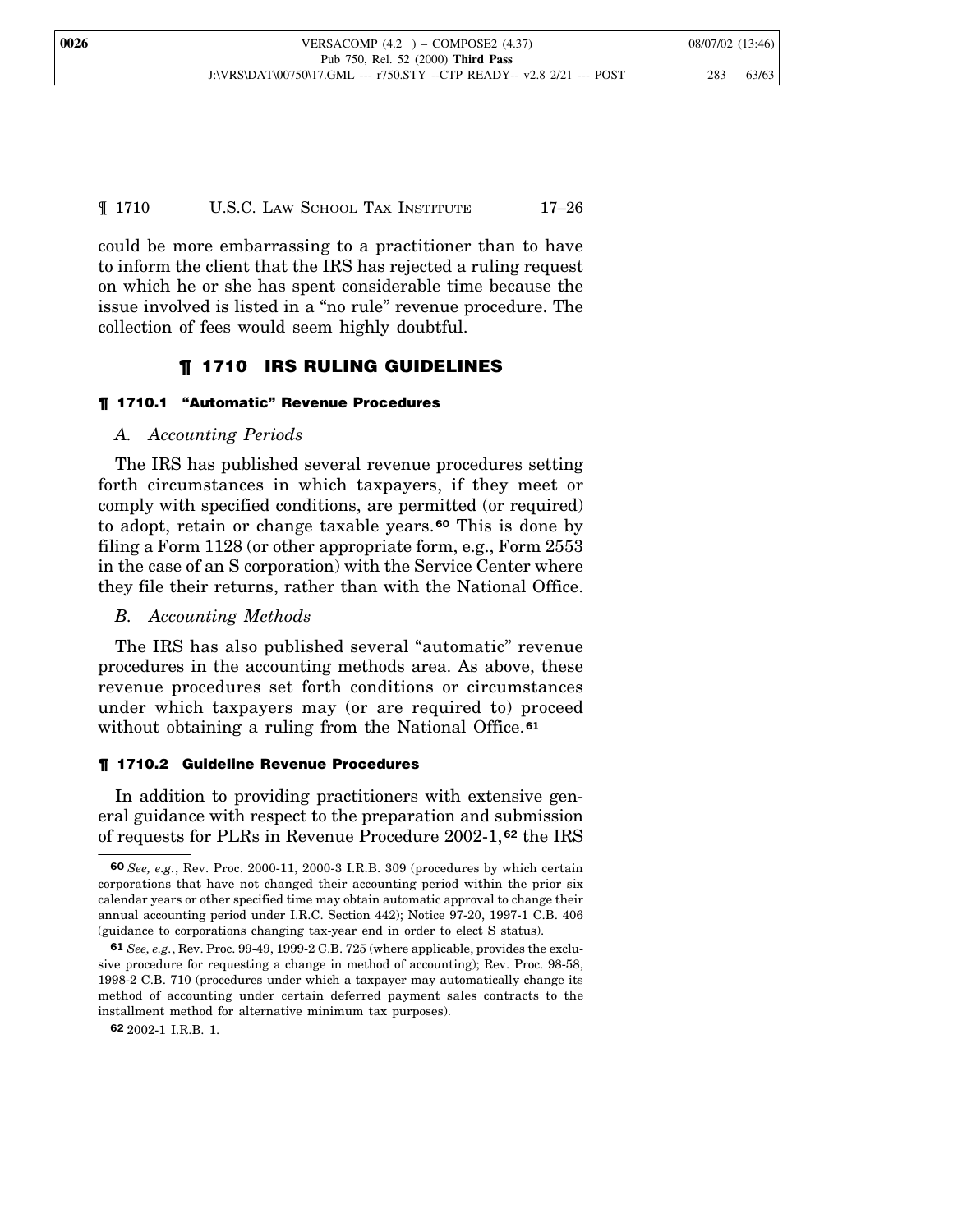## 17–27 **IRS PRIVATE GUIDANCE I** 1711

also provides specific guidelines for obtaining rulings in many areas. The practitioner seeking a PLR in a given area should always determine at the outset whether the IRS has published a guideline revenue procedure relating to that area. For example, a list of current guideline revenue procedures is contained in Section 9 of Revenue Procedure 2002-1. **63**

Because new guideline revenue procedures are often published or existing guidelines revised during the year, the careful practitioner will always make sure the guideline revenue procedure he or she is working with is the most current.

#### ¶ 1710.3 "Self-Help" Ruling Guidelines

Even if the IRS has not published a guideline revenue procedure in a specific area, a practitioner seeking a ruling in that area can usually construct his or her own "ruling guideline." As noted above in ¶ 1704.6, the IRS has since 1977 released all PLRs for public inspection approximately three months after they are issued. These documents are reprinted by the tax services and are readily available to the practitioner. By carefully reviewing the last few PLRs issued in a particular area, the practitioner can identify virtually all the facts and representations the IRS will require before issuing a PLR in that area.

Even if there is a guideline revenue procedure in the area, the careful practitioner will always review the most recent PLRs issued in the area to identify any new factual requirements or representations that have been developed by the IRS since the guideline revenue procedure was published.

## ¶ 1711 NO RULING AREAS

Each year, the offices within Chief Counsel that issue PLRs publish revenue procedures listing those areas in which, because of the inherently factual nature of the issues involved or for other reasons, PLRs or determination letters will not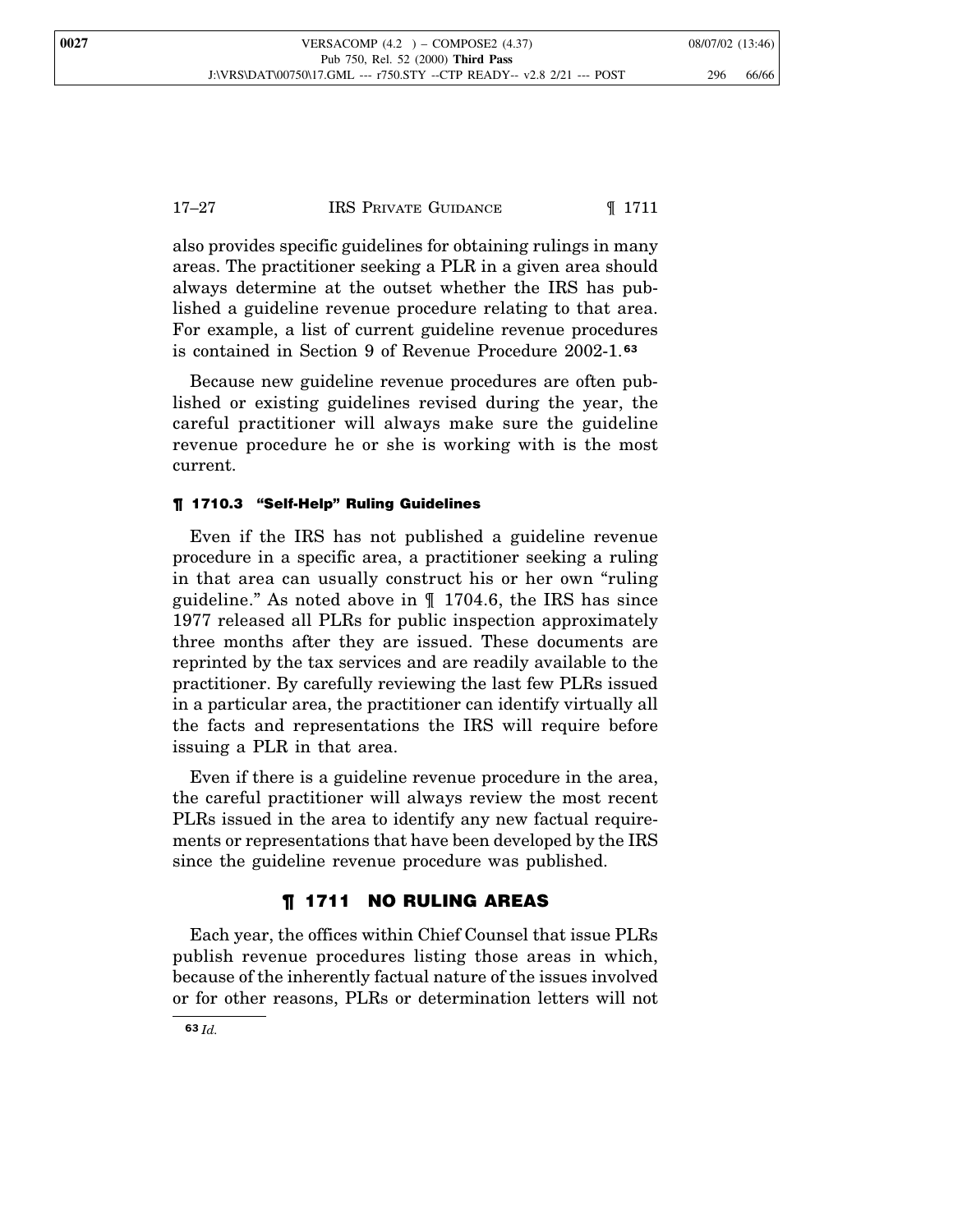## ¶ 1712 U.S.C. LAW SCHOOL TAX INSTITUTE 17–28

be issued. **<sup>64</sup>** "No rule" policies for those areas under the jurisdiction of the Commissioner TE/GE are contained in Revenue Procedure 2002-4. **65**

Additions or deletions to the "no rule" revenue procedures are published by the IRS throughout the year. Accordingly, the careful practitioner will always review all revenue procedures modifying the current "no rule" revenue procedures to make certain that his or her issue or factual situation has not been added to or deleted from the "no ruling" lists.

## ¶ 1712 PREPARATION OF REQUESTS FOR PLRS

#### ¶ 1712.1 Introduction

The procedures utilized by the various IRS offices that issue PLRs are generally similar. However, the careful practitioner will always refer to the revenue procedures issued by the office that has jurisdiction over the area in which a PLR is being requested.

There are two ways to approach a request for rulings. Some practitioners simply throw their request together in a hurry to get it in. Although this may start the clock running somewhat sooner (assuming the request is not rejected for incompleteness), this approach will cost the taxpayer and the taxpayer's representative time and money in the long run.

The better (far better) approach is to do it right the first time. Careful practitioners will become completely familiar with their client's facts, the issues involved in the proposed transaction and the current IRS ruling posture relating to the proposed transaction or similar transactions. In effect, they will know their case cold. They will then translate that knowledge into a complete, well-documented and wellresearched request for a PLR. There are two principal advantages to this approach. The extra time and effort involved in supplemental submissions will, for the most part, be avoided.

**<sup>64</sup>** *See* Rev. Proc. 2002-3, 2002-1 I.R.B. 117 (all Chief Counsel offices other than the Associate Chief Counsel (International)); Rev. Proc. 2002-7, 2002-1I.R.B. 249 (office of the Associate Chief Counsel (International)).

**<sup>65</sup>** 2002-1 I.R.B. 127.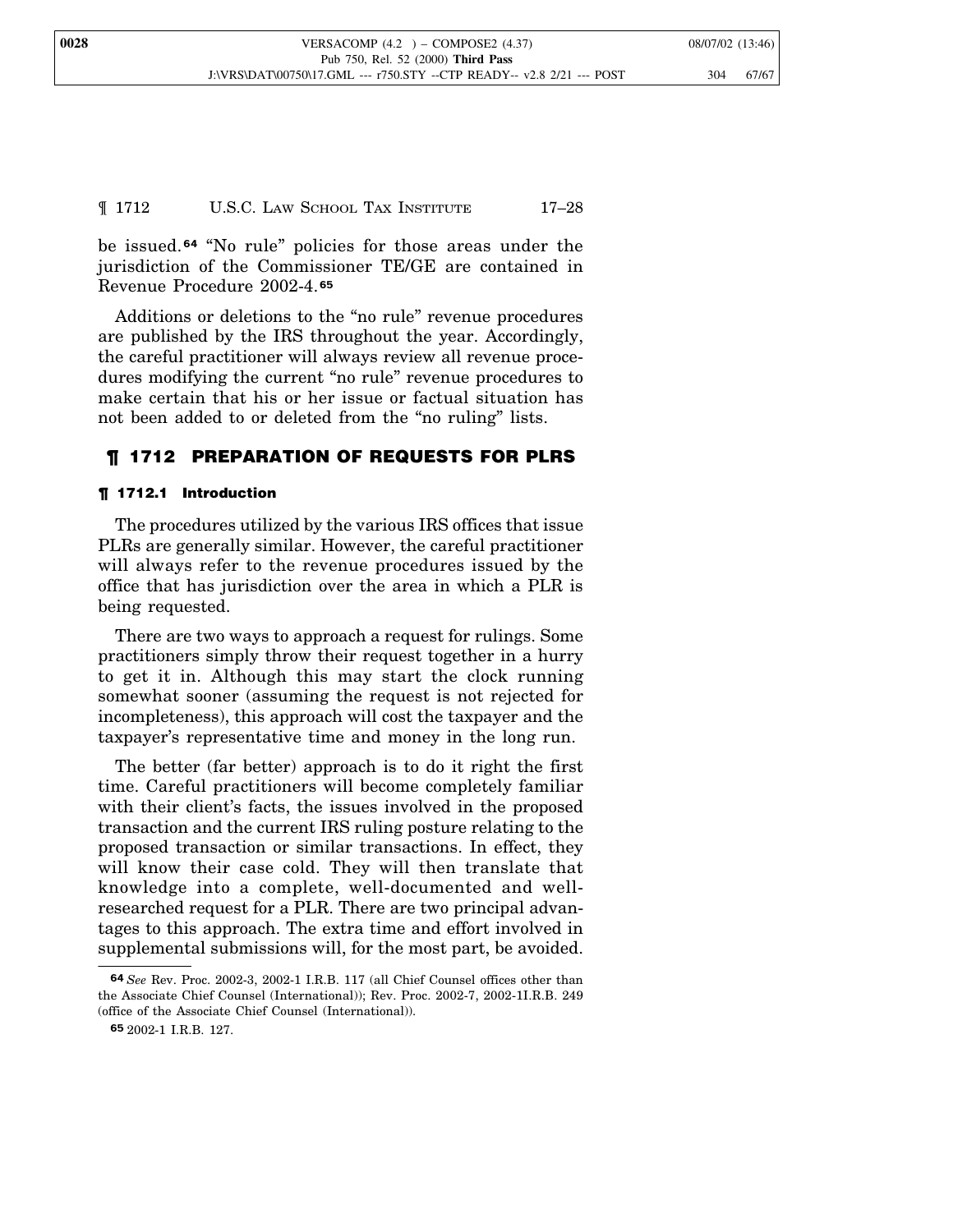## 17–29 IRS PRIVATE GUIDANCE 1712.2

Secondly, and of equal importance, the practitioner will establish credibility with the IRS professionals working the case. They will know that the homework has been done. This type of ruling request is virtually always processed in less time than the thrown together type. Because in most cases timing is everything, the additional effort put in up front will pay handsome dividends on the back end.

Once they have developed their facts, many practitioners will contact the appropriate office within Chief Counsel or the Office of Commissioner TE/GE that will handle their request to discuss their case. The professionals at the IRS are almost always willing to discuss issues with taxpayers who have done their homework and are not merely calling to get an easy assist in their research. (As a caution, few things are more irritating to an IRS attorney or tax law specialist than to receive a call from a practitioner concerning an issue about which there is a revenue ruling directly on point.)

#### ¶ 1712.2 Pre-Submission Conferences

Prior to submitting a formal request for a PLR, the practitioner should consider requesting a "pre-submission" conference.**<sup>66</sup>** These conferences are often helpful in ferreting out latent issues that the taxpayer's representative may not be aware of or emerging IRS "no rule" positions. See ¶ 1706 ("Fixing the 'Broken Transaction'), above. Pre-submission conferences may be done in person or by telephone. If a presubmission conference is scheduled, the taxpayer will generally be requested to provide a draft ruling request or other detailed description of the proposed transaction prior to the conference. Pre-submission conference discussions are advisory only and are not binding on the IRS. Moreover, there are no assurances that the IRS attorneys who participate in the pre-submission conference will end up being the ones who will actually be assigned to work on the subsequent PLR request.

**<sup>66</sup>** *See* Rev. Proc. 2002-1, 2002-1 I.R.B. 1, § 11.07.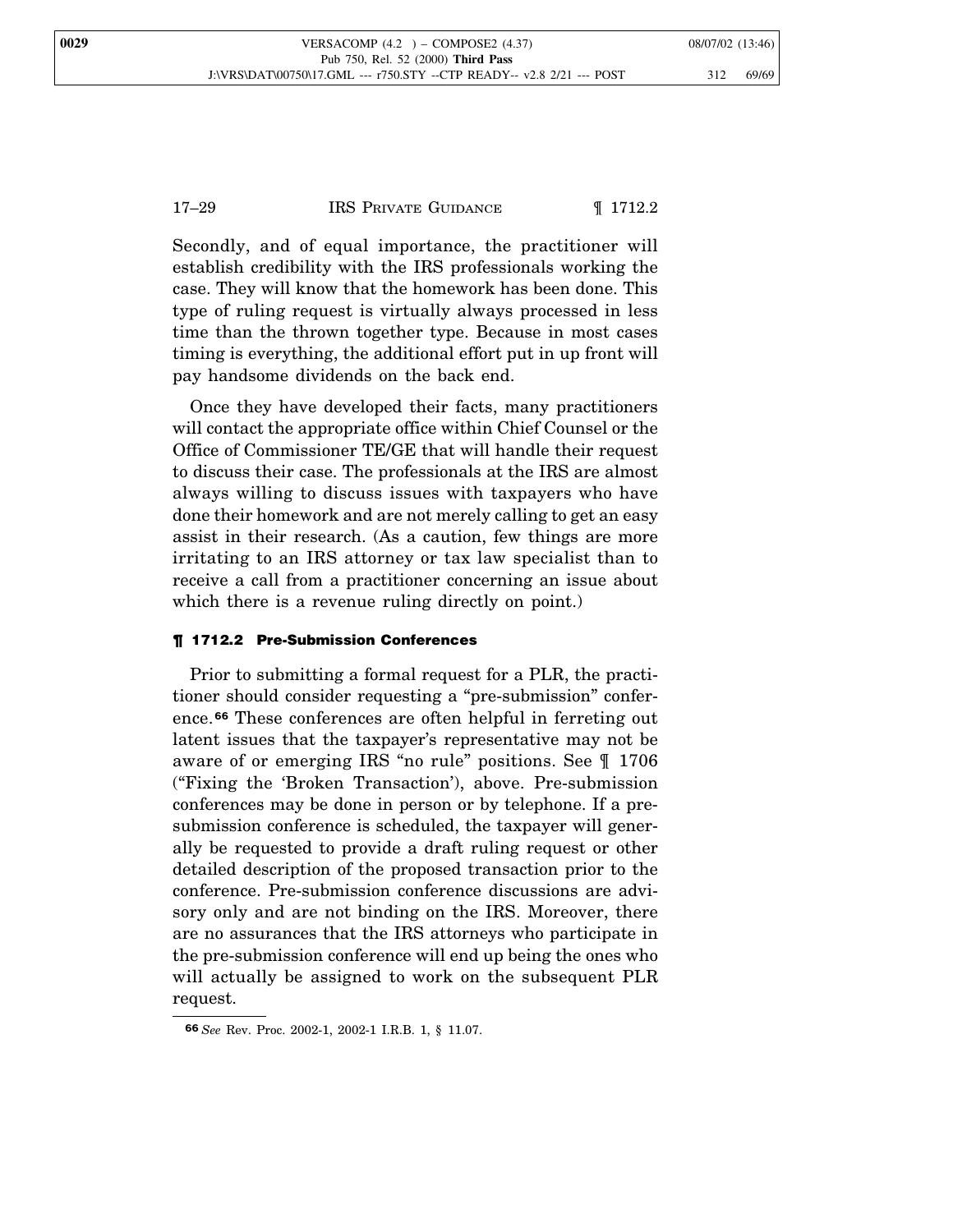¶ 1712.3 U.S.C. LAW SCHOOL TAX INSTITUTE 17–30

## ¶ 1712.3 Format

Generally, there is no required format for requests for PLRs.**<sup>67</sup>** Section 8 of Revenue Procedure 2002-1 contains general instructions for requesting PLRs and sets forth information that must be contained in all requests. **<sup>68</sup>** Keep in mind, however, that the IRS has published many guideline revenue procedures requiring the practitioner to set forth specific information when requesting rulings in certain areas. See ¶ 1710.2, above.

Most requests for PLRs are prepared in letter format. They should be addressed as follows:

Internal Revenue Service Attn: CC:PA:T P.O. Box 7604 Ben Franklin Station Washington, D.C. 20044

If a private delivery service is used, the address is:

Internal Revenue Service Attn: CC:PA:T, Room 6561 1111 Constitution Ave., N.W. Washington, D.C. 20224

The request for rulings should be addressed to the attention of the appropriate office, determined by the subject matter of the ruling or rulings requested. If a transaction or situation with respect to which rulings are being requested involves issues in more than one area (e.g., a corporate reorganization that also encompasses pension plan issues), the practitioner may submit separate ruling requests to each office involved, or may submit a single ruling request covering all issues. In the latter instance, the office to which the request is addressed will coordinate with the other office or offices for the rulings within their jurisdiction. If separate ruling requests are submitted, each should reference the other. In either

**<sup>67</sup>** *But cf.* Form 3115 (application for change of accounting method); Form 1128 (application for change of accounting period).

**<sup>68</sup>** *See also* Appendix B of Rev. Proc. 2002-1, 2002-1 I.R.B. 1, which provides a sample format for a PLR request.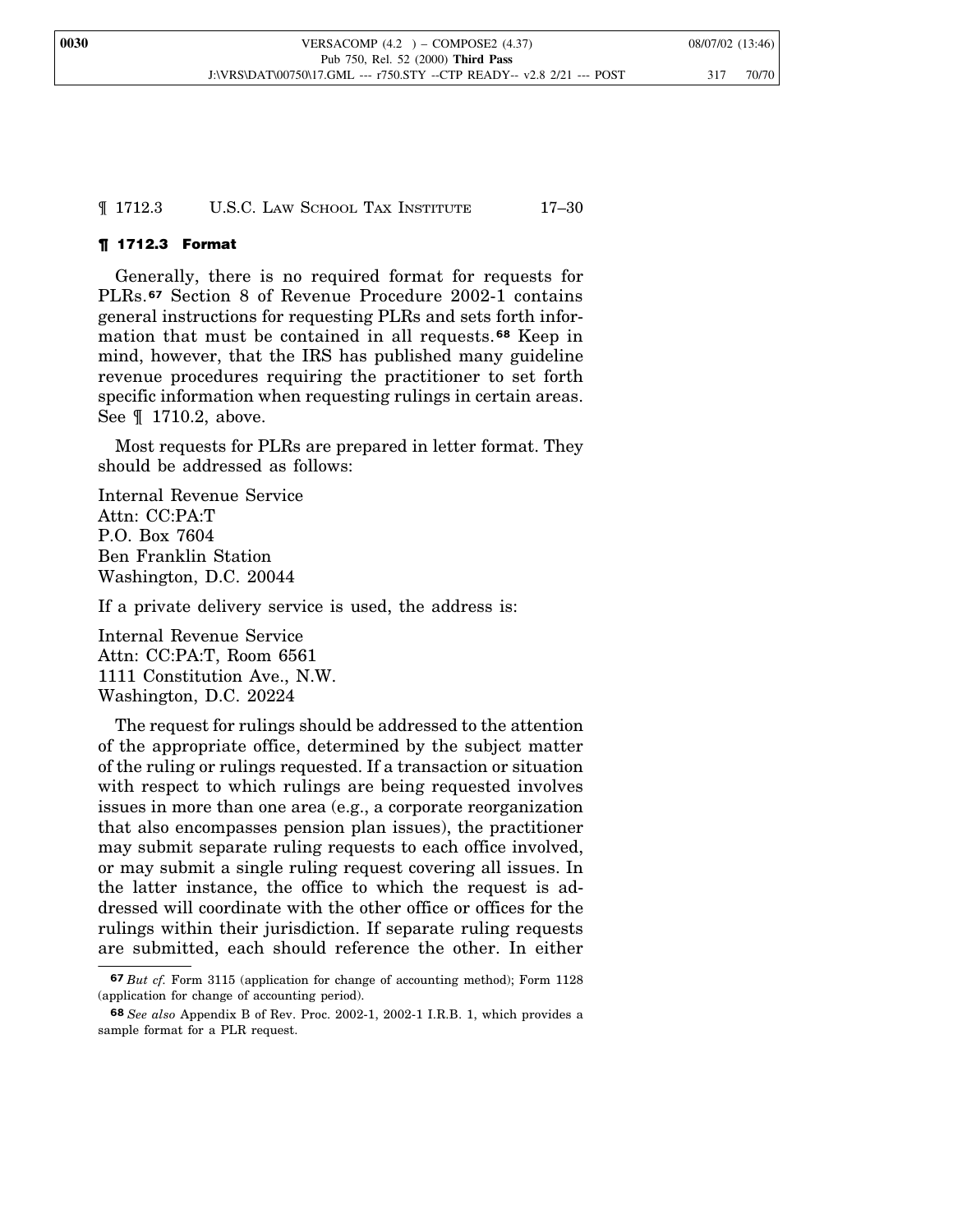## 17–31 IRS PRIVATE GUIDANCE 1712.4

instance, only one "user fee" (user fees are discussed in ¶ 1715, below) applies.

Generally, only one copy of the request is required. However, two copies of the request are required if the taxpayer is requesting (1) separate PLRs on different issues, (2) deletions other than names, addresses, and identifying numbers (see  $\llbracket$  1712.5, below), and/or (3) a closing agreement.

## ¶ 1712.4 Content

Any practitioner preparing a request for a PLR must carefully review Section 8 of Revenue Procedure 2002-1, **<sup>69</sup>** which sets forth the information that must be included in a request for a PLR. Section 8.01 sets forth a list of certain information that is required for all requests for PLRs. Section 8.02 sets forth additional information required in certain circumstances. Among the items that must be included in a request for a PLR pursuant to Section 8.01 are:

- A complete statement of all facts relating to the transaction, including the names, addresses, telephone numbers, and taxpayer identification numbers of all interested parties. However, the term "all interested parties" does not include all shareholders of a widelyheld corporation requesting a PLR relating to a reorganization or all employees where a large number may be involved;
- The annual accounting period, and the overall method of accounting (cash or accrual) for maintaining the accounting books and filing the federal income tax return, of all interested parties;
- A description of the taxpayer's business operations;
- A complete statement of the business reasons for the transaction;
- A detailed description of the transaction. Although the IRS generally does not issue PLRs on only one step of a larger, integrated transaction, **<sup>70</sup>** if such a PLR is

**<sup>69</sup>** 2002-1 I.R.B. 1. **70** *Id.* § 7.03.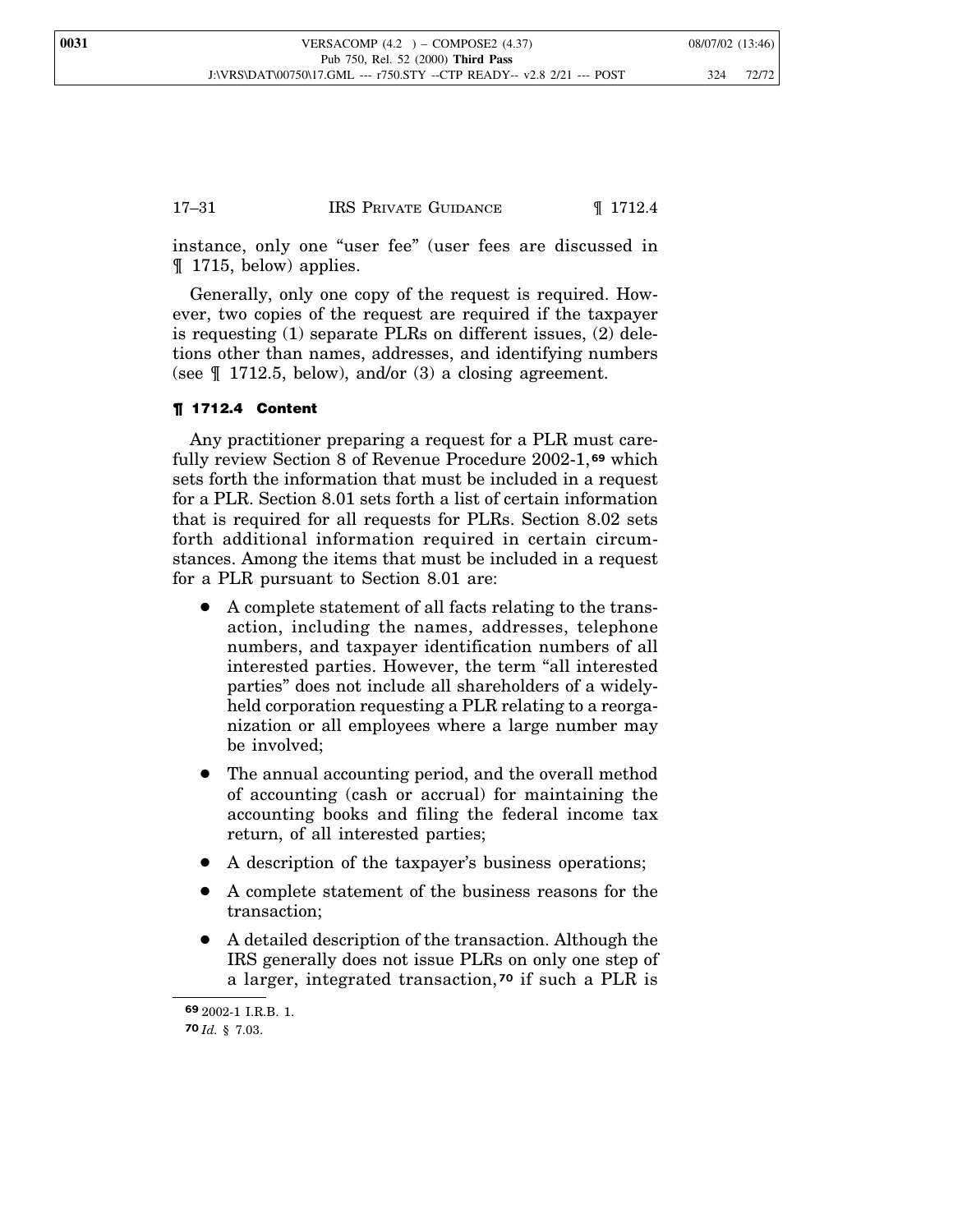## ¶ 1712.5 U.S.C. LAW SCHOOL TAX INSTITUTE 17–32

requested, the facts and circumstances relating to the entire transaction must be described.

- Copies of all contracts, wills, deeds, agreements, instruments, other documents, and foreign laws;
- Analysis of material facts. All material facts in documents must be included in this analysis, rather than merely incorporated by reference;
- Statements as to whether (i) the same issue arises in an earlier return of the taxpayer (or a related taxpayer or a member of the same affiliated group as the taxpayer), and (ii) the same or a similar issue was previously ruled on or a ruling was requested or is currently pending;
- A statement of supporting authorities, if the taxpayer advocates a particular conclusion.

Generally, the request should set forth the specific rulings requested. Don't reinvent the wheel. Review prior PLRs and copy (word for word) the language used in those rulings. You may think your language is better, but the IRS often works on the principle that "if it ain't broke, don't fix it."

The request should contain an extensive analysis of the law supporting the taxpayer's conclusion. The IRS also encourages, but does not require, that a "statement of contrary authorities" be submitted and suggests that, if the taxpayer concludes that there are no contrary authorities, a statement to that effect will be helpful.

#### ¶ 1712.5 Deletions Statement

A request for a PLR must contain a statement identifying information to be deleted from the PLR for public inspection under I.R.C. Section 6110. The deletions statement should not be included in the body of the request, but instead must be made in a separate document.

The taxpayer may submit a statement that no deletions need be made except names, addresses and identifying numbers. If the taxpayer wishes to have other sensitive information deleted from the PLR (in addition to names, addresses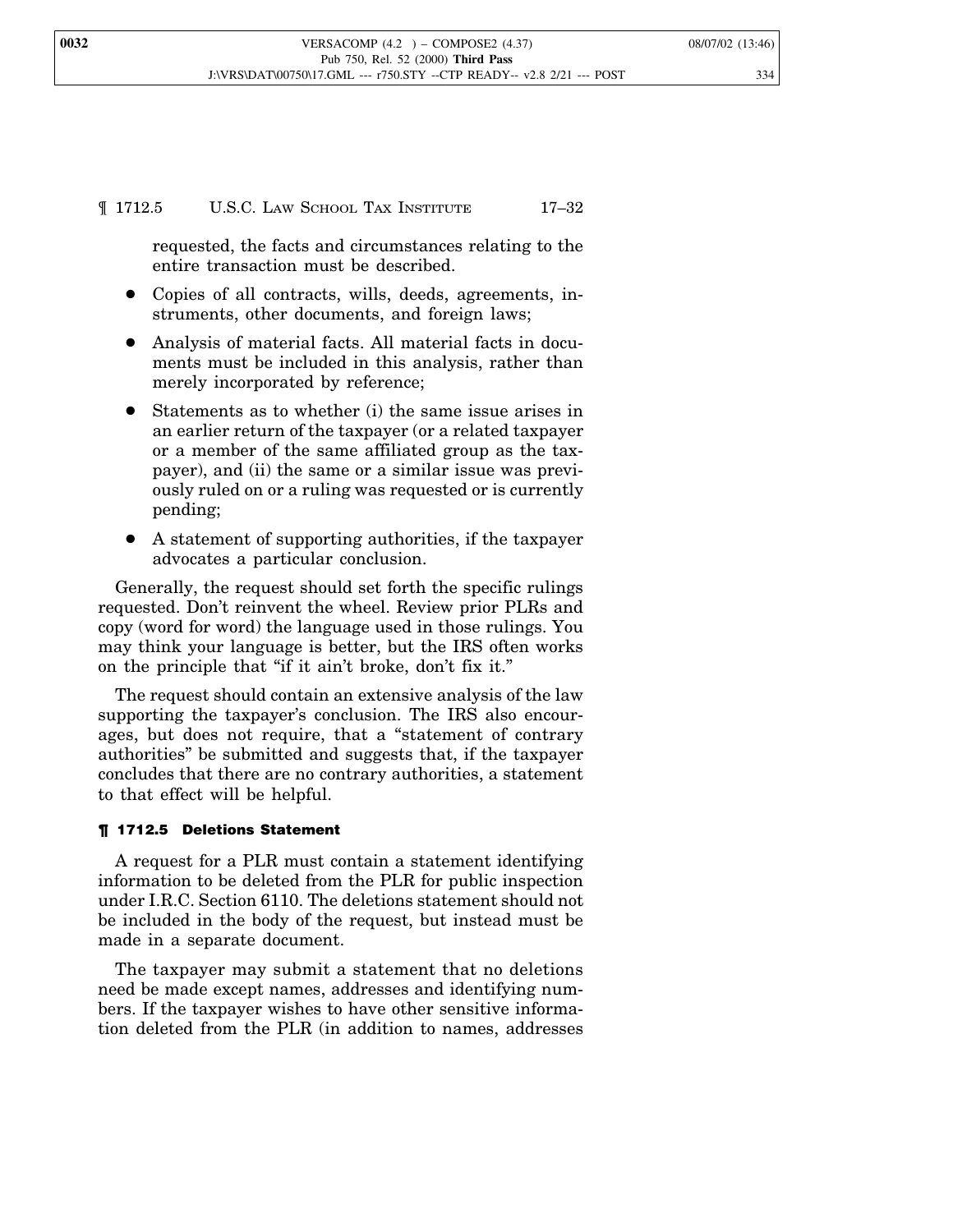17–33 IRS PRIVATE GUIDANCE 1712.7

and identifying numbers), the taxpayer may request that all appropriate information be deleted pursuant to I.R.C. Section 6110. To request such deletions, the taxpayer must submit a copy of the ruling request, indicating by the use of brackets those portions that the taxpayer believes should be deleted from the copy of the ruling to be made public.

The deletions statement must be signed and dated by the taxpayer or the taxpayer's authorized representative.

#### ¶ 1712.6 Signature

A request for a PLR must be signed by the taxpayer or the taxpayer's authorized representative. If the taxpayer is represented by an authorized representative, a power of attorney must be provided. The IRS prefers that Form 2848 be used.**<sup>71</sup>** The power of attorney should authorize the IRS to communicate with the representative and to send the representative a copy or the original of the PLR.

#### ¶ 1712.7 Penalties of Perjury Statement

A request for a PLR must contain a "Penalties of Perjury" statement, in the following form:"Under penalties of perjury, I declare that I have examined this [request for a PLR], including accompanying documents, and, to the best of my knowledge and belief, the [PLR request] contains all the relevant facts relating to the request, and such facts are true, correct and complete."

In the case of a corporation, the person who signs the perjury statement must be an officer who has personal knowledge of the facts and whose duties are not limited to obtaining a PLR from the IRS. If the corporate taxpayer is a member of an affiliated group filing a consolidated return, a penalties of perjury statement must also be signed and submitted by an officer of the common parent of the group.

The person signing for a trust, a state law partnership, or a limited liability company must be, respectively, a trustee, general partner, or member-manager who has personal knowledge of the facts.

**<sup>71</sup>** *Id.* § 8.01(14).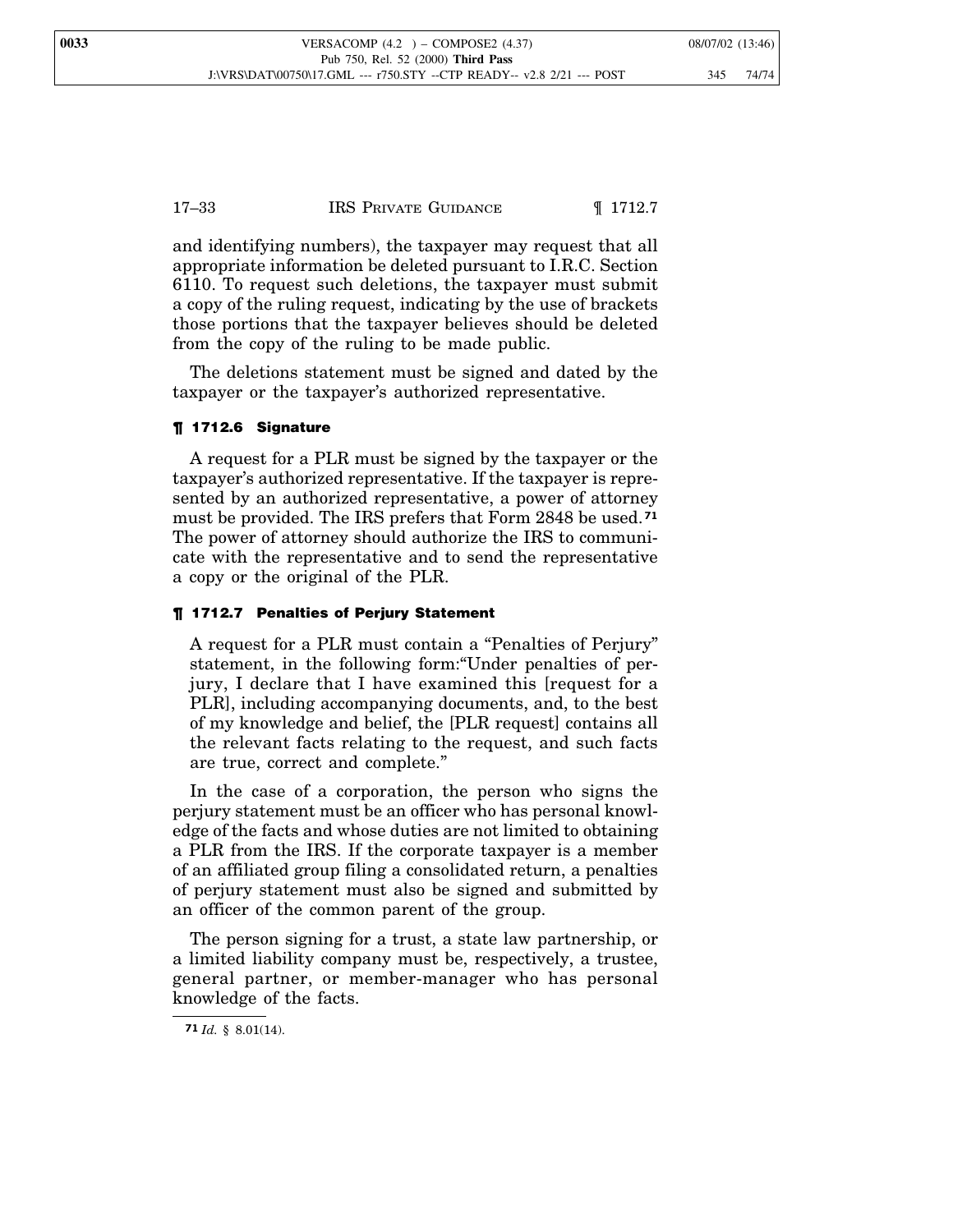## ¶ 1712.8 U.S.C. LAW SCHOOL TAX INSTITUTE 17–34

The Penalties of Perjury statement must be signed by the taxpayer, not by the taxpayer's representative.

## ¶ 1712.8 Checklists

The IRS provides a "Checklist for a [PLR] request" **<sup>72</sup>** that must be completed, signed and dated by the taxpayer or the taxpayer's representative. If the checklist is not submitted with the ruling request, the taxpayer or the taxpayer's representative will be asked to submit one, which may delay processing of the request.

If the issue or transaction for which a PLR is being requested is one with respect to which the IRS has published a guideline revenue procedure (see ¶ 1710.2, above), the checklist contained in the revenue procedure may require that specific representations be made by the taxpayer. This is particularly true in connection with corporate reorganizations, liquidations and distributions.

## ¶ 1712.9 User Fee Statement

A request for PLRs must contain a statement that indicates the amount of user fees being paid and the reason why the particular amount applies. See ¶ 1715, below.

## ¶ 1712.10 Miscellaneous

The IRS ordinarily processes requests for PLRs in order of the date received. Expedited handling is granted only in rare and unusual cases. If there is a need for expedited handling, this fact should be set forth both in the request and in a separate cover letter.**<sup>73</sup>**

The ruling request should always ask for a conference in the event the IRS proposes to rule adversely. The practitioner should also volunteer to attend any conference the IRS deems necessary to process the ruling request.

Although not necessary, it may be appropriate to reserve the right to withdraw the request or to supplement the factual statement or legal analysis.

**<sup>72</sup>** Rev. Proc. 2002-1, 2002-1 I.R.B. 1, Appendix C.

**<sup>73</sup>** *Id.* § 8.02(4).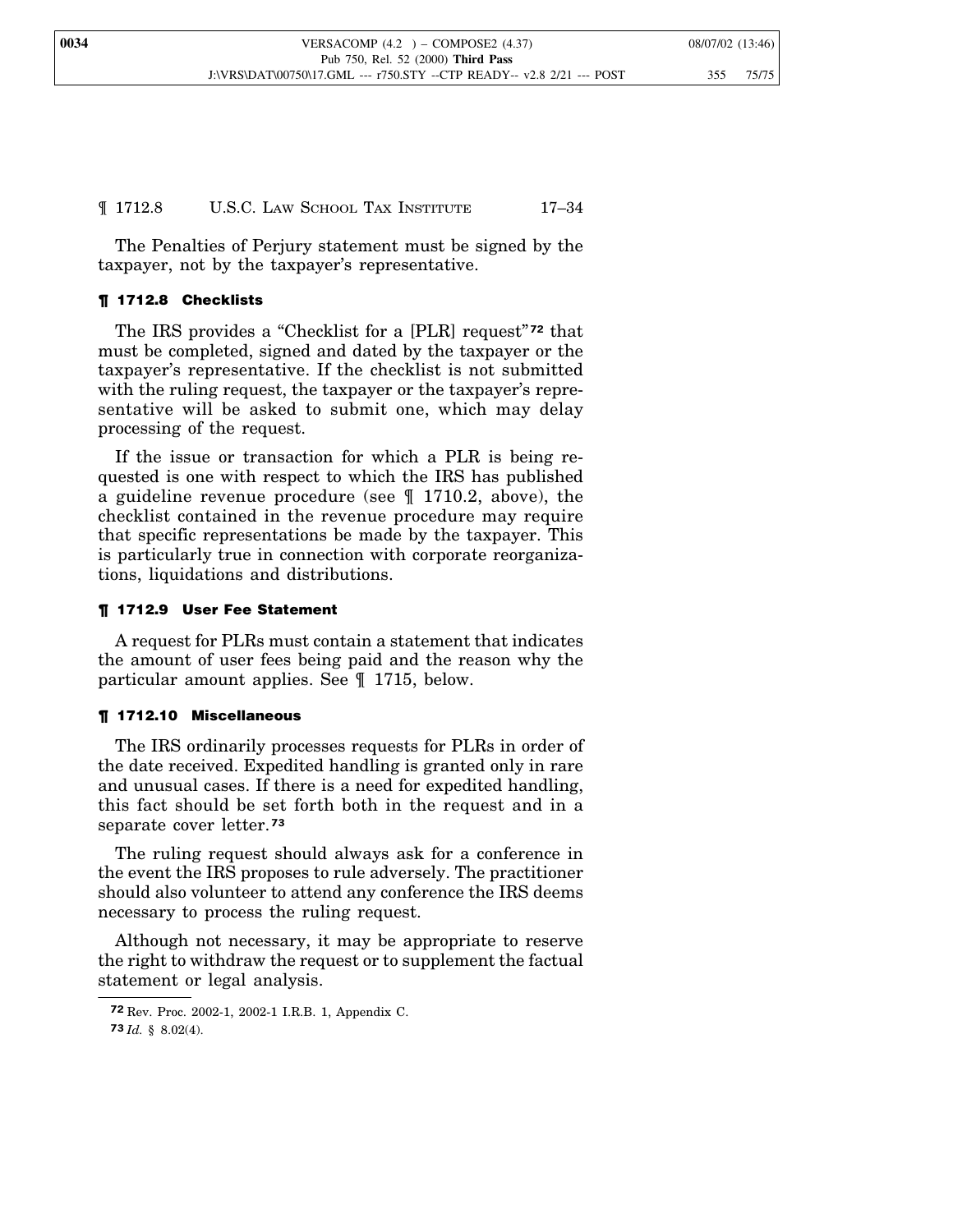17–35 IRS PRIVATE GUIDANCE ¶ 1714

Information required pursuant to guideline revenue procedures or other specific guidance should be attached to the ruling request as an exhibit. Each item set forth in the guidelines should be addressed; those that do not apply should be indicated by "N.A." or "N.A. because . . . ."

## ¶ 1713 TWO-PART RULING REQUESTS

A technique for expediting response to ruling requests is to submit what is known as a "two-part" ruling request.**<sup>74</sup>** Under the "two-part" procedure, the taxpayer or the taxpayer's representative, in addition to submitting a fully developed ruling request, also submits a summary statement of facts considered to be controlling in reaching the requested ruling or rulings. In effect, the taxpayer drafts the factual summary for the IRS. Frequently, taxpayers' representatives will submit a proposed draft of the entire ruling letter. The IRS will not utilize the draft ruling if it is inappropriate (e.g., if the factual summary omits material facts). Currently, the Chief Counsel's Office is using WordPerfect 8.0 in preparing its PLRs. By submitting a copy of the ruling request, as well as the proposed PLR under the two-part procedure, in WordPerfect 8.0 format, the taxpayer may be able to speed the response time.

## ¶ 1714 PROCEDURES INVOLVED IN OBTAINING A PLR

- As noted above  $($   $\parallel$  1712.10), the IRS generally processes ruling requests in the order received, i.e., first in, first out. However, in appropriate circumstances, the IRS will expedite the handling of a ruling request. The situations in which the IRS grants expedited treatment are rare.
- When a request for a PLR is received, it is assigned to a Branch in the appropriate office (e.g., Corporate, Financial Institutions and Products, etc.) and studied by an attorney or other professional.

**<sup>74</sup>** *Id.* § 8.02(3).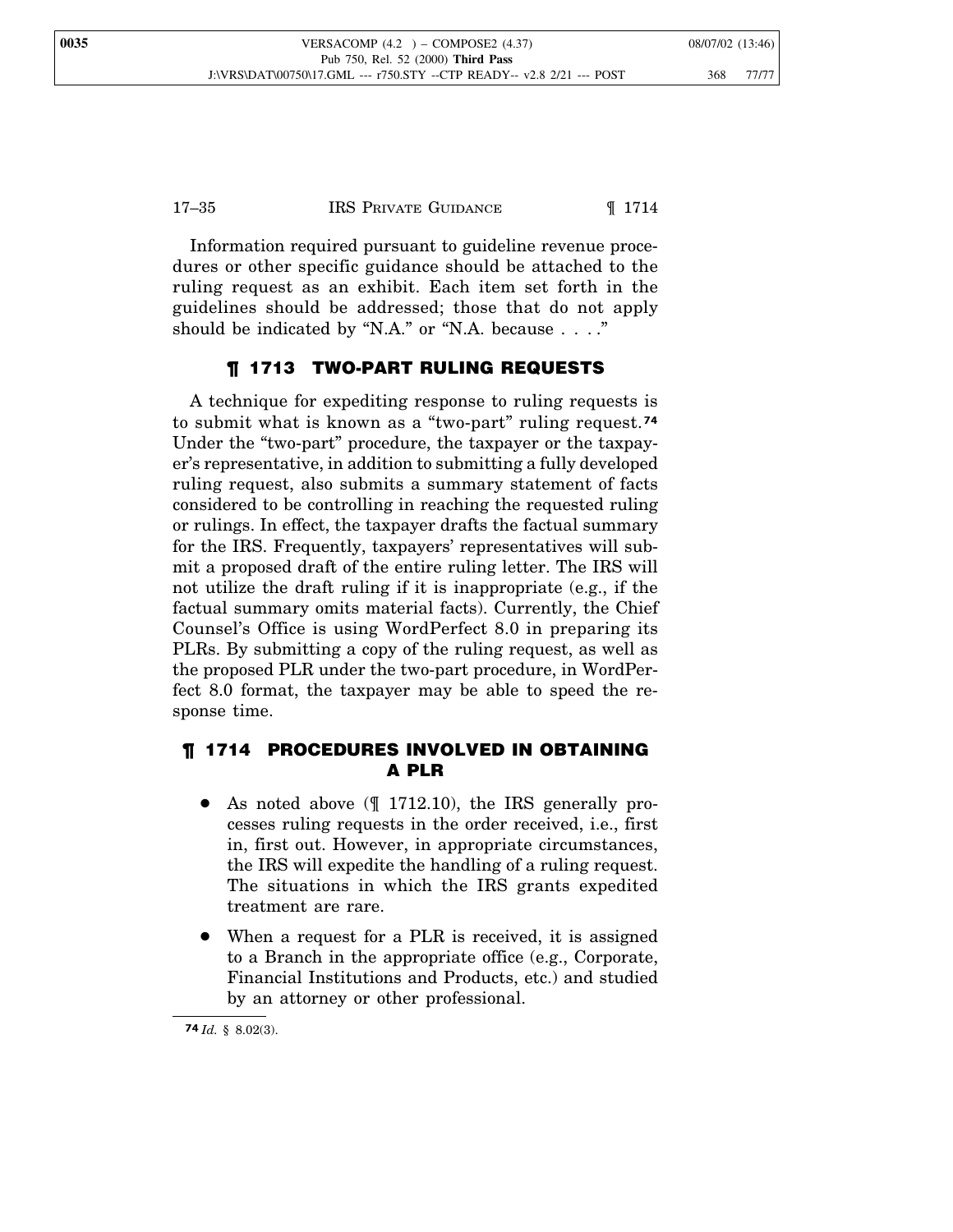¶ 1714 U.S.C. LAW SCHOOL TAX INSTITUTE 17–36

- Within twenty-one calendar days after a request for rulings is received by the Branch, someone from the Branch (usually the "docket" attorney or other professional assigned to the request) will contact the taxpayer or the taxpayer's representative to informally discuss procedural and substantive issues relating to the request. **<sup>75</sup>** However, in complex ruling situations, the taxpayer's representative should not anticipate a detailed substantive discussion at the initial contact. If further information is required to process the ruling request, the taxpayer's representative will be so advised. Such further information must be provided within twenty-one calendar days of the initial contact unless an extension of time is granted.**<sup>76</sup>**
- Assuming there are no problems with the request, a draft ruling letter will be prepared by the docket attorney and examined by a reviewer. At any point in this process, the taxpayer or the taxpayer's representative may be contacted to discuss any problematic areas of the request or requested to make "supplemental submissions" providing additional information or documentation.
- Most PLRs are issued at the Branch level. Whether or not the PLR is reviewed at higher levels depends on the significance and or complexity of the issues involved. If the PLR requires review above the Branch level, the time frame in which it will be issued may be extended.
- A taxpayer may request a conference regarding a letter ruling request. Normally, a conference is scheduled only when the National Office considers it to be helpful in deciding the case or when an adverse decision is indicated. However, as discussed above (¶ 1712.2) the IRS, in certain circumstances, will hold so-called "presubmission" conferences.

**<sup>75</sup>** *Id.* § 10.02.

**<sup>76</sup>** *Id.* § 10.06.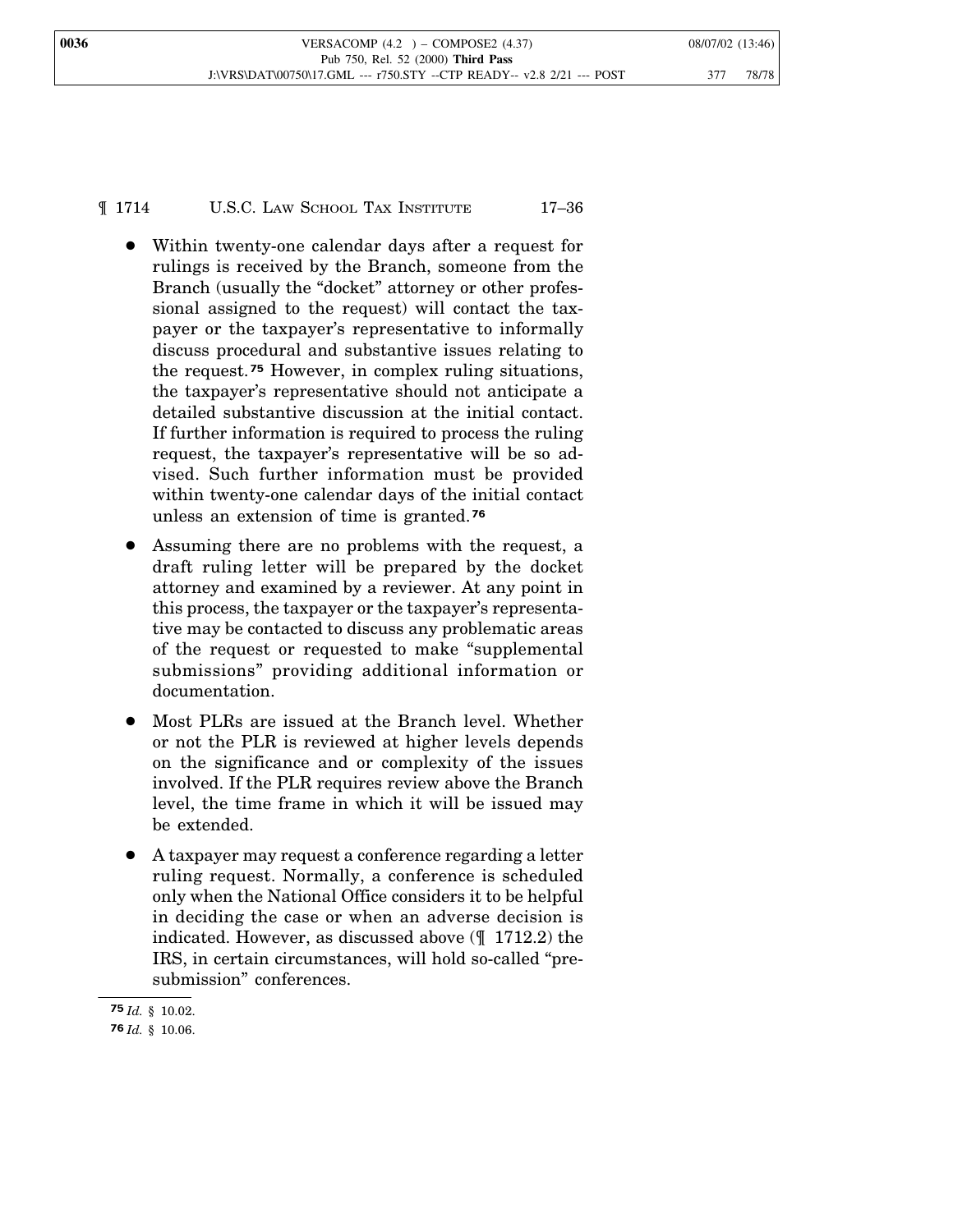- A taxpayer is entitled, as a matter of right, to only one conference in the National Office, unless new or additional issues are raised. **<sup>77</sup>** Normally, conferences are scheduled only if the IRS considers it helpful in deciding a case or if an adverse decision is indicated.
- The conference must be held within twenty-one calendar days after the IRS finally notifies the taxpayer. Procedures regarding an extension of the twenty-oneday period are set forth in Section 11.01 of Revenue Procedure 2002-1. **<sup>78</sup>** If additional information is required, the taxpayer has twenty-one calendar days from the date of the conference to provide such information.
- The taxpayer may withdraw a request for rulings at any time before the ruling letter is signed. **<sup>79</sup>** A ruling request is usually withdrawn when the IRS indicates that it will issue an adverse ruling letter. Because taxpayers virtually always withdraw their requests when advised that an adverse ruling will be issued, almost all PLRs released by the IRS to the public are favorable rulings.
- When a taxpayer withdraws a ruling request, the National Office may advise the appropriate IRS official of the particular matter.
	- If a taxpayer withdraws or the IRS declines to grant (for any reason) a request to change from or to adopt a different method of accounting, the National Office will notify (and may provide its views on the issues) by memorandum to the appropriate operating Division that has examination jurisdiction of the taxpayer's return and to the Change in Method of Accounting Technical Advisor.**<sup>80</sup>**

**<sup>77</sup>** *Id.* § 11.02 and 11.05. **78** 2002-1 I.R.B. 1. **79** *Id.* § 8.07. **80** *Id.* § 8.07(2)(a).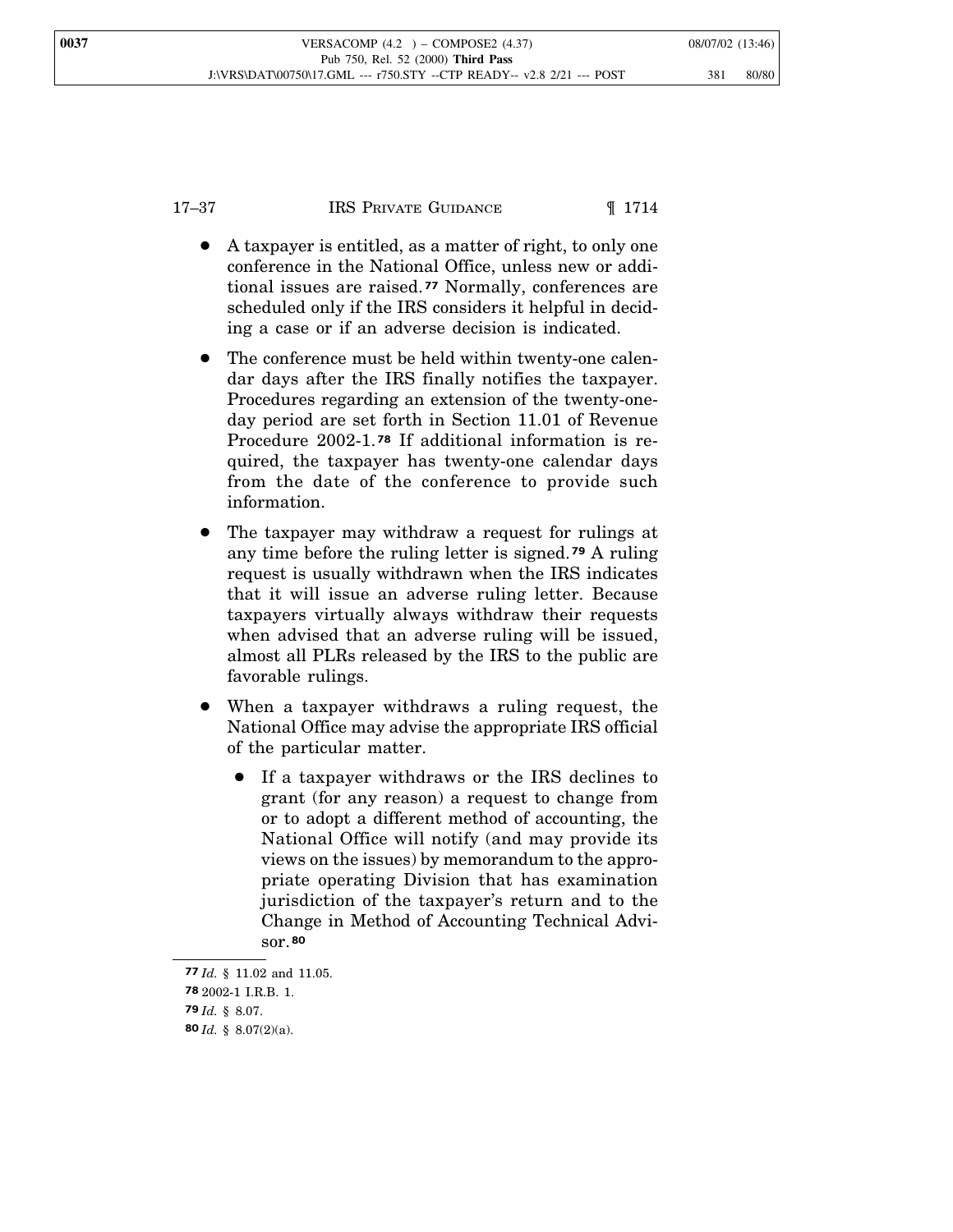¶ 1715 U.S.C. LAW SCHOOL TAX INSTITUTE 17–38

- With respect to all other ruling requests that are withdrawn or with respect to which the IRS declines to rule, the National Office will generally notify, by memorandum, the appropriate operating Division that has examination jurisdiction of the taxpayer's return and may give its views on the issues.**<sup>81</sup>** However, this procedure generally will not apply if the taxpayer withdraws the request for ruling and submits a written statement that the transaction has been or is being abandoned, or if the National Office has not formed an adverse opinion.
- A memorandum issued under Section  $8.07(2)(a)$  or Section 8.07(2)(b) of Revenue Procedure 2002-1 may constitute Chief Counsel Advice subject to disclosure under I.R.C. Section 6110. **82**
- Even though a request for rulings is withdrawn, all correspondence and exhibits will be maintained by the IRS and will not be returned. In appropriate cases, the IRS may publish its conclusions in a revenue ruling or revenue procedure (without, of course, identifying the particular taxpayer involved).
- Once a favorable PLR is issued, the careful practitioner always reviews it line by line to make sure the IRS has correctly stated all the material facts and all the rulings requested were in fact issued. Such a review also provides the practitioner with the opportunity to make certain that the IRS has made all the deletions that were requested.

## ¶ 1715 USER FEES FOR PLRS

The Revenue Act of 1987 required the IRS to establish user fees for requests for rulings, opinion letters, determination letters and similar requests.**<sup>83</sup>** Although the user fee program

**<sup>81</sup>** *Id.* § 8.07(2)(b).

**<sup>82</sup>** *Id.* § 8.07(2)(a), (b), and (c).

**<sup>83</sup>** Revenue Act of 1987, Pub. L. No. 99-514, 101 Stat. 1330-413, Section 10511.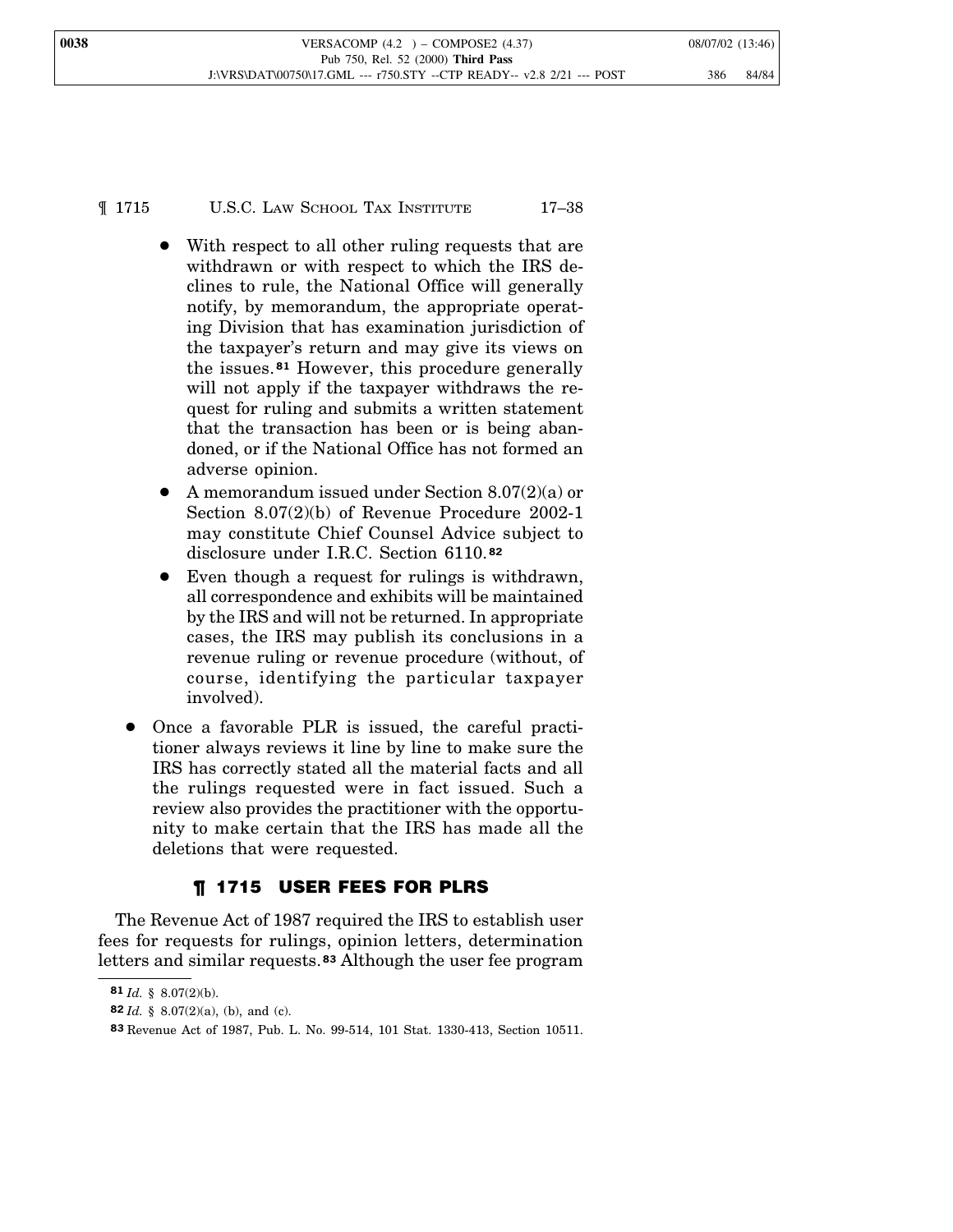## 17–39 IRS PRIVATE GUIDANCE ¶ 1715

as originally enacted in 1987 was scheduled to expire on September 30, 1990, the expiration date has been extended several times and it seems reasonable to conclude that user fees for PLRs are a permanent fact of life.

User fees for requests handled by Associate Chief Counsel offices within Chief Counsel are listed in Appendix A to Revenue Procedure 2002-1. **<sup>84</sup>** User fees applicable to issues under the jurisdiction of the Commissioner, Tax Exempt/ Government Entities are set forth in Revenue Procedure 2002-8. **85**

User fees apply to PLRs and other forms of guidance issued by the IRS (e.g., determination letters) and vary depending on the type of guidance sought. For 2002, the basic user fee for PLRs issued by the Associate Chief Counsel offices of Chief Counsel is \$6,000. **<sup>86</sup>** However, a reduced user fee of \$500 applies to requests (i) relating to personal issues from persons with gross income of less than \$250,000 and (ii) requests relating to business-related tax issues from persons with gross income of less than \$1 million.**<sup>87</sup>**

If a request for rulings concerning a single transaction involves more than one Associate Chief Counsel office, only one fee will apply, namely the highest fee that otherwise would apply, even though separate requests may be submitted to each office.**<sup>88</sup>**

Each request for rulings must be accompanied by a check or money order payable to the IRS in the amount of the required fee. Cash is not acceptable. **<sup>89</sup>** The fee is generally not refundable even if the ruling request is later withdrawn.**<sup>90</sup>**

If the check accompanying the ruling request is larger than the required amount, the request will be accepted and the

**<sup>84</sup>** 2002-1 I.R.B. 1.

**<sup>85</sup>** 2002-1 I.R.B. 252.

**<sup>86</sup>** Rev. Proc. 2002-1, 2002-1 I.R.B. 1, Appendix A, § 3(c).

**<sup>87</sup>** *Id.,* Appendix A, §§ 4(a) and (b).

**<sup>88</sup>** *Id.* § 15.06.

**<sup>89</sup>** *Id.* § 15.08.

**<sup>90</sup>** *Id.* § 15.10.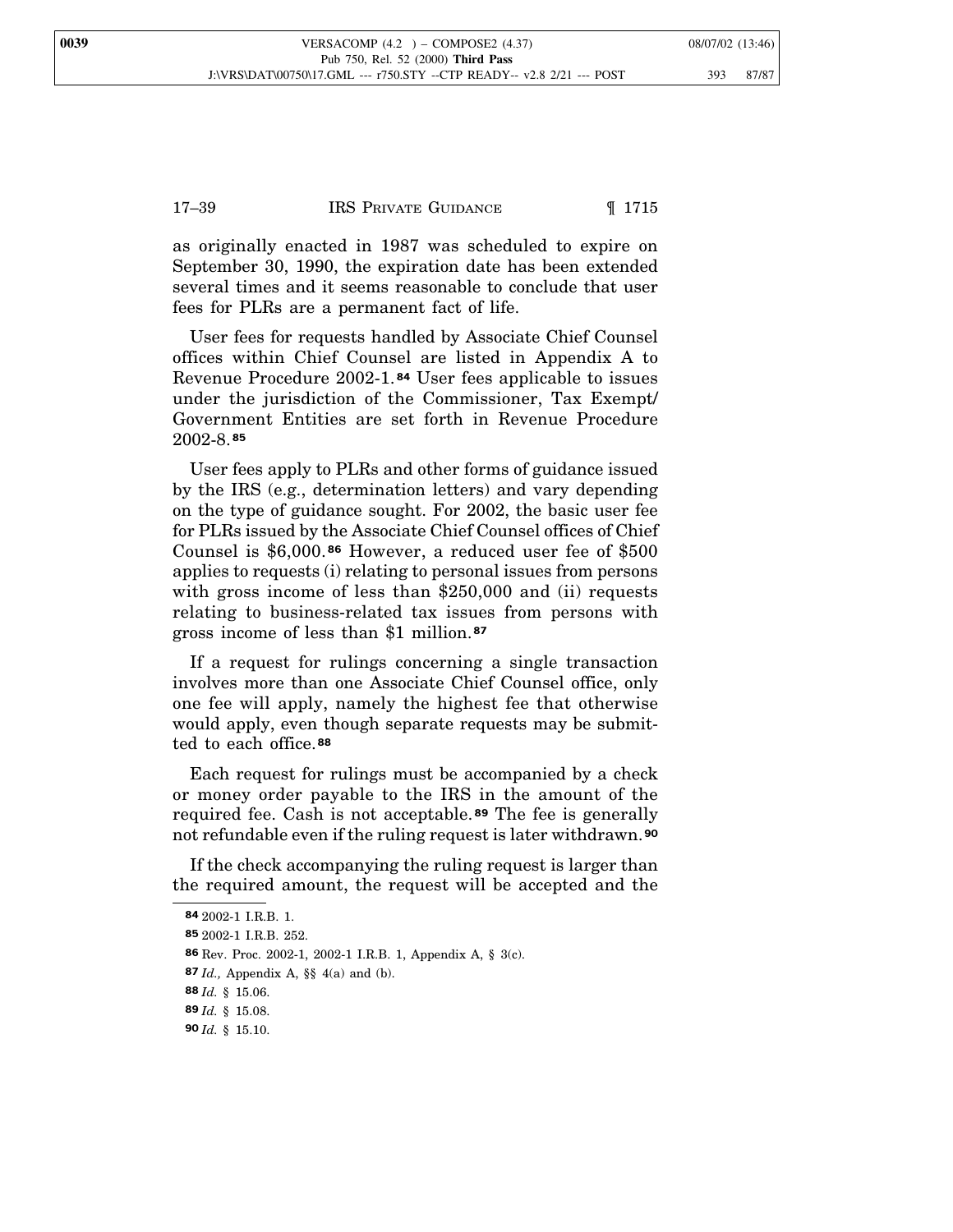## ¶ 1716 U.S.C. LAW SCHOOL TAX INSTITUTE 17–40

excess will be refunded. If the check accompanying the ruling request is less than the required amount, or if no payment accompanies the request, the IRS will exercise discretion in deciding whether to return the request immediately. If a request is not returned immediately, the taxpayer will be contacted and given a reasonable amount of time to submit the proper fee. If the proper fee is not received within a reasonable amount of time, the entire request will then be returned. However, the IRS will usually defer substantive consideration of a request until proper payment has been received. The return of a request to the taxpayer may adversely affect substantive rights if the request is not perfected and resubmitted to the IRS within thirty days of the date of the cover letter returning the request. **<sup>91</sup>** Accordingly, calculation of the appropriate user fee can be very important to the practitioner because an underpayment will result in lost time because the IRS will not begin to process the request until it is received with the proper user fee enclosed.

## ¶ 1716 USING PLRS WHEN NOT OBTAINING A PLR

Despite the many benefits that result when a PLR is requested and received, there are many situations in which a practitioner may legitimately decide not to seek a PLR. Time constraints may make it impossible to obtain a PLR before proceeding with the transaction, or the size of the transaction may not justify the expense involved. Even when the decision is made to proceed without seeking a PLR, however, a careful practitioner will not conclude that the PLR process has nothing to offer. Far from it. Although the reliance factor will not be available if a PLR is not obtained, the knowledgeable practitioner can obtain many benefits from the process without actually seeking a PLR.

It may not be literally true that there is nothing new under the sun, but it is true that there are only so many variations on a theme. Unless someone involved in the transaction is unusually creative, chances are the transaction contemplated,

**<sup>91</sup>** *Id.* § 15.09.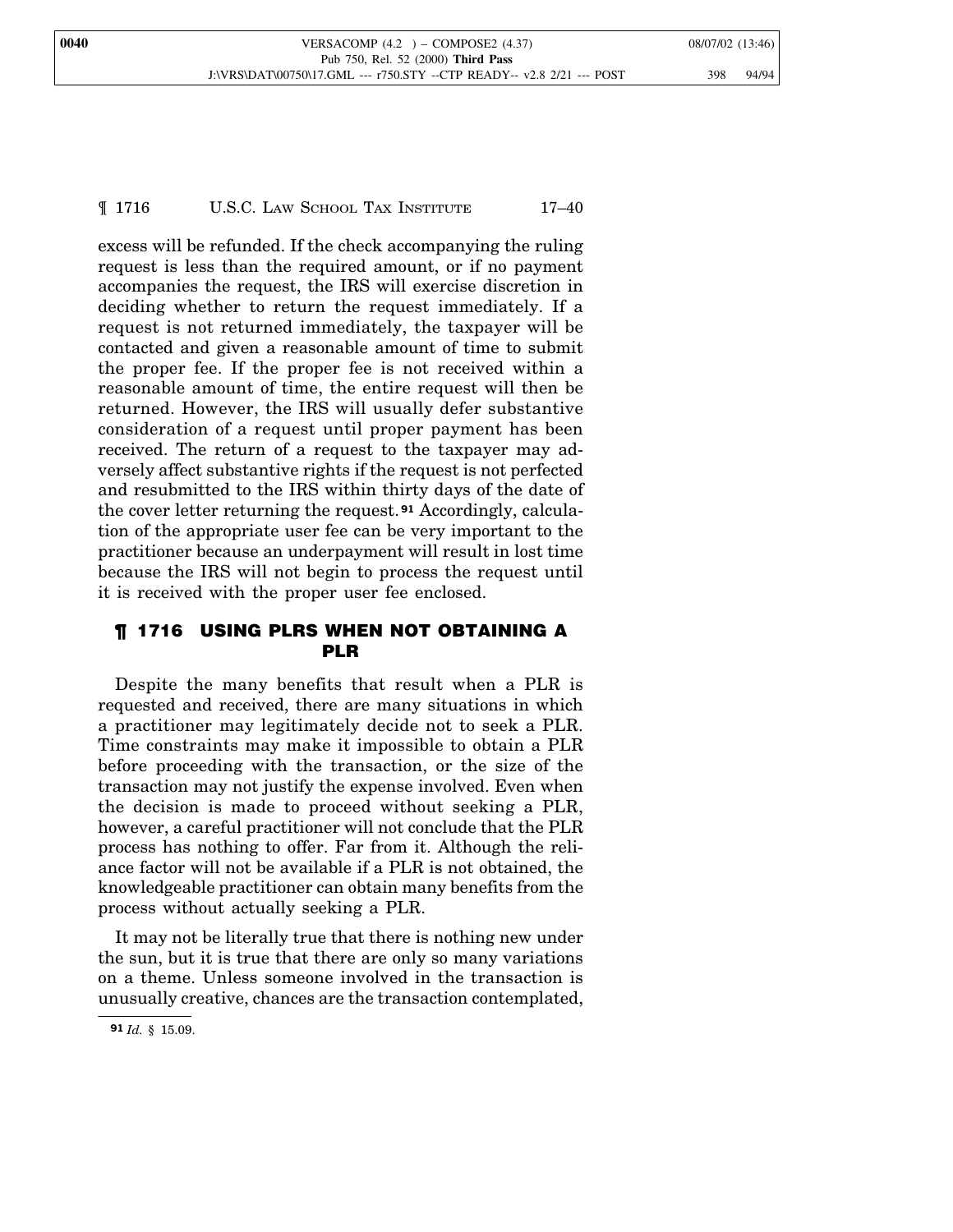## 17–41 **IRS PRIVATE GUIDANCE II** 1716

or something close to it, has been done before. There is also a good chance that somewhere along the line, someone has asked for and received a PLR. Because PLRs are released to the public, it is often possible to "piggyback" on the work of others in providing the best possible representation for the client.

If a proposed transaction is covered by a guideline revenue procedure, the first thing the careful practitioner will do is review the procedure and determine the facts and representations the IRS requires taxpayers to provide to secure a favorable PLR. To the extent possible, the transaction should be structured as closely as possible to the situation covered by the guideline revenue procedure. If variations are necessary, the practitioner should satisfy himself that the required variations do not conflict with the spirit of the transaction described in the revenue procedure.

The client should be consulted to ensure that if a request for a PLR were being submitted, the required representations could be made. If the representative is writing an opinion on the transaction, the representations should be included as part of the factual discussion. If necessary, the transaction should be modified to conform to the representations. If this cannot be done, study the reasons for the required variations and make certain they do not fundamentally alter the transaction and thus remove it from the ambit of the guideline revenue procedure.

Even when there is no guideline revenue procedure, all is not lost. As noted above, assuming the transaction does not fall within one of the "no ruling" areas, there is a good chance that there are PLRs out there that cover transactions that are close to or even identical to the proposed transaction. The careful practitioner will locate those PLRs, study them and isolate the crucial facts and representations that led to their issuance. In effect, the practitioner will make his or her own informal guideline revenue procedure, compare the transaction with those described in the PLRs and pinpoint any variation that may cause problems. If the practitioner concludes that a variation would cause the IRS to change its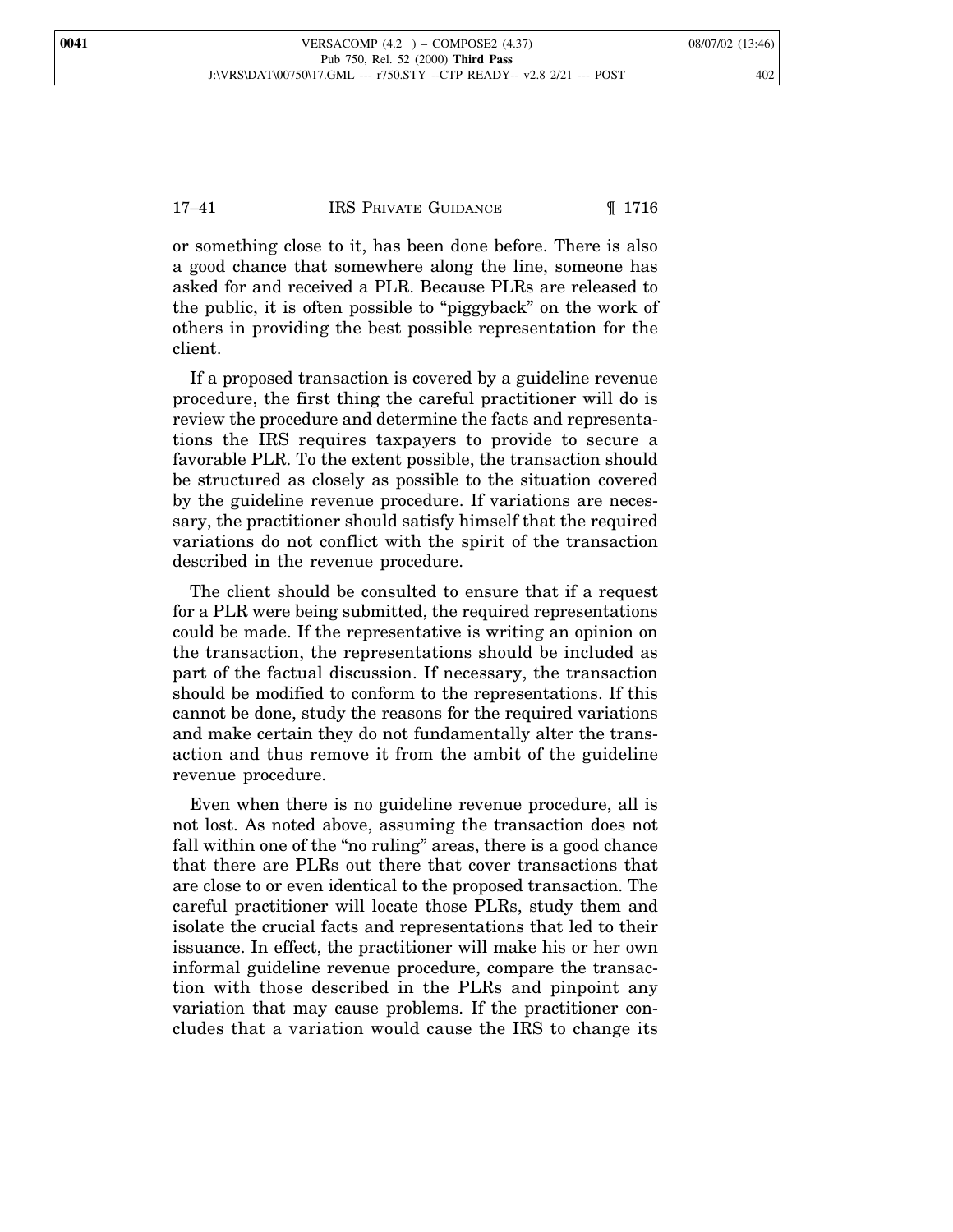conclusion in the prior PLRs, then it may be prudent to advise the client to rethink the transaction to determine whether to proceed or accomplish the desired objectives some other way.

## ¶ 1717 SUMMARY OF PLR PROCESS

The authors hope that the information provided in this portion of the article will enable the reader to more easily cope with a process that is basically designed as a resource through which taxpayers can obtain guidance in the complicated world of tax law. There are two key points that we hope you will always keep in mind when you are working with the PLR process:

When preparing requests for PLRs, make sure that all relevant facts are set forth and that your research is complete on all salient points. Thoroughness is important, both in preserving your reputation and in preventing avoidable time delays in the processing of your request.

Finally, remember that when you submit your request for rulings, you will be dealing with professionals who have spent a good deal of time acquiring expertise in an area to which you may be relatively new. Deal with them as you would with other professionals and the process will usually proceed smoothly to a timely and successful conclusion.

## ¶ 1718 THE PRE-FILING AGREEMENT PROGRAM — INTRODUCTION

Pre-Filing Agreements (PFAs) are a new form of private guidance developed by the IRS. In Notice 2000-12, **<sup>92</sup>** the IRS announced a pilot version of the PFA program for large and mid-size business taxpayers under which taxpayers could request examination and resolution of specific issues likely to be disputed in post-filing audits, in a cooperative manner, prior to the time for filing the taxpayer's returns. The PFA program was made permanent and expanded in Revenue Procedure 2001-22, **<sup>93</sup>** which sets out the ground rules for the program.

**<sup>92</sup>** 2000-1 C.B. 727.

**<sup>93</sup>** 2001-9 I.R.B. 745.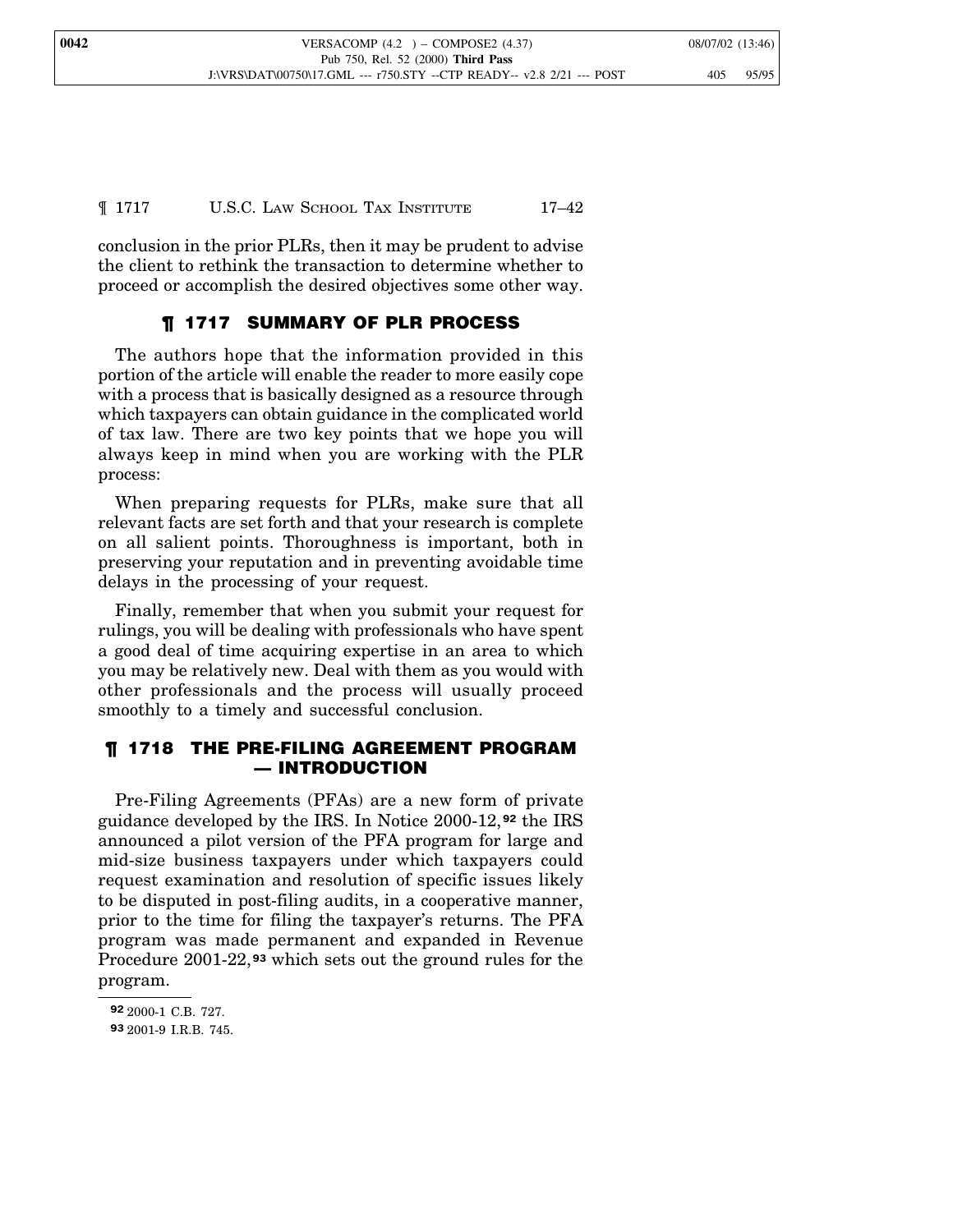#### 17–43 **IRS PRIVATE GUIDANCE I** 1719

Like PLRs, PFAs concern a particular taxpayer with respect to a single issue or transaction. However, the most noteworthy aspects of the PFA process are that (i) the taxpayer, by requesting a PFA, invites an early examination of a specific issue, and (ii) if, at the conclusion of the examination, the IRS and taxpayer agree on the treatment of the item(s) in question, they enter into a closing agreement with respect thereto.

## ¶ 1719 ELIGIBLE TAXPAYERS AND YEARS

PFAs are available to taxpayers under the jurisdiction of the LMSB.**<sup>94</sup>** Currently, these are business taxpayers reporting assets of \$10 million or more on their returns. A taxpayer may request a PFA with respect to the current taxable year and any prior year for which the return is not yet due (including extensions) and is not yet filed. **<sup>95</sup>** PLRs generally are sought and issued before a transaction, though in limited cases may be obtained afterwards. By contrast, PFAs effectively are limited to completed events or transactions. Although participation in the process may be requested prior to completion of the transaction, the process itself contemplates a determination of the facts relating to the issue through an examination by LMSB. At the other end of the time window, the goal of the PFA program is to provide a determination prior to the taxpayer's filing its return with respect to the item in question. **<sup>96</sup>** The rules contemplate the possibility that agreement will not be reached by the filing deadline and that the process (either examination or negotiation of the agreement) may extend beyond the taxpayer's filing (except with respect to certain partnership items, for which the process must terminate no later than thirty days before the extended filing deadline **<sup>97</sup>** ).**<sup>98</sup>** However, the likelihood that a PFA can be completed before the filing deadline

- **97** *Id.* § 6.04.
- **98** *Id.* § 6.06.

**<sup>94</sup>** *Id.* § 3.01.

**<sup>95</sup>** *Id.* § 3.02.

**<sup>96</sup>** *Id.* § 1.02.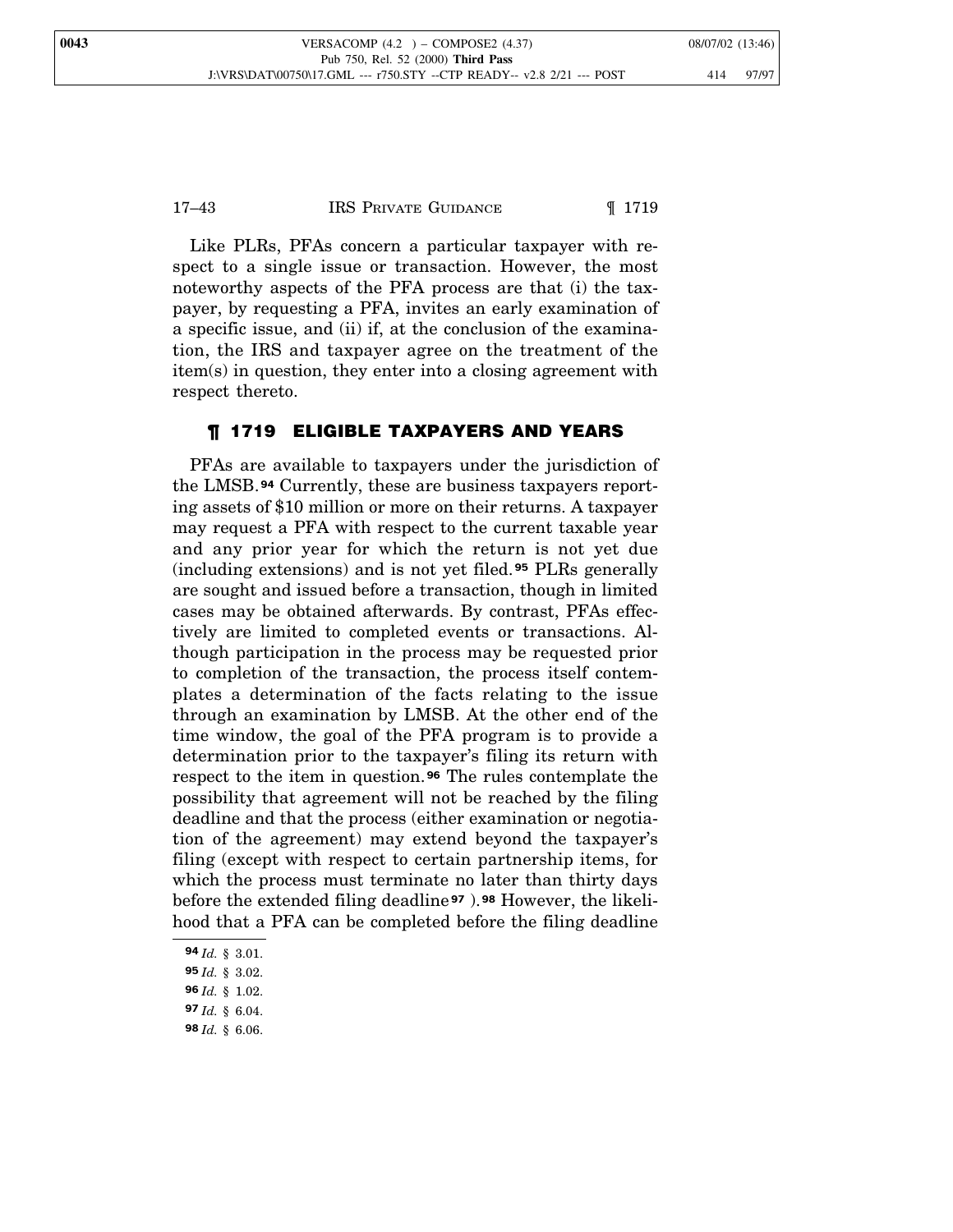**0044** VERSACOMP (4.2 ) – COMPOSE2 (4.37) 08/07/02 (13:46) Pub 750, Rel. 52 (2000) **Third Pass** J:\VRS\DAT\00750\17.GML --- r750.STY --CTP READY-- v2.8 2/21 --- POST 417 102/102

#### ¶ 1720 U.S.C. LAW SCHOOL TAX INSTITUTE 17–44

is a criteria for selecting applicants for the program,**<sup>99</sup>** so a taxpayer seeking a PFA should apply as early as possible.

## ¶ 1720 ELIGIBLE ISSUES

The PFA program is designed to resolve issues involving factual questions under well-settled principles of law. In this way it differs from the PLR program, which is designed to resolve questions involving the application of the law to assumed facts. Because PLRs are issued by the National Office based on represented facts, generally regarding events that have not yet occurred, they are well suited to answering legal questions about posited facts, but cannot be used to obtain the IRS's concurrence in factual determinations. Conversely, because PFAs are issued by LMSB after examination of the actual facts, they are ideally suited for obtaining the IRS's concurrence in factual determinations, but not designed for resolving novel legal questions. Accordingly, PFAs and PLRs are each suited to different types of questions, with no intended overlap (or opportunities for "forum shopping").

Specifically, LMSB will consider entering into a PFA on a factual determination or an application of legal principles to agreed upon facts in which the legal principles are well established in their application to such facts. **<sup>100</sup>** The PFA program is not intended to resolve disputes between the taxpayer and the IRS regarding the correct interpretation of the law.**<sup>101</sup>** Resolution of issues outside the zone of well established law may only occur under LMSB's authority under Delegation Order No. 236 (Application of Appeals Settlement to Coordinated Examination Program Taxpayers) or No. 247 (Authority of Examination Case Managers to Accept Settlement Offers and Execute Closing Agreements on Industry Specialization Program and International Field Assistance Program Issues).**<sup>102</sup>**

**<sup>99</sup>** *Id.* §§ 3.02 and 5.02.

**<sup>100</sup>** *Id.* § 3.03.

**<sup>101</sup>** *Id.* § 1.04.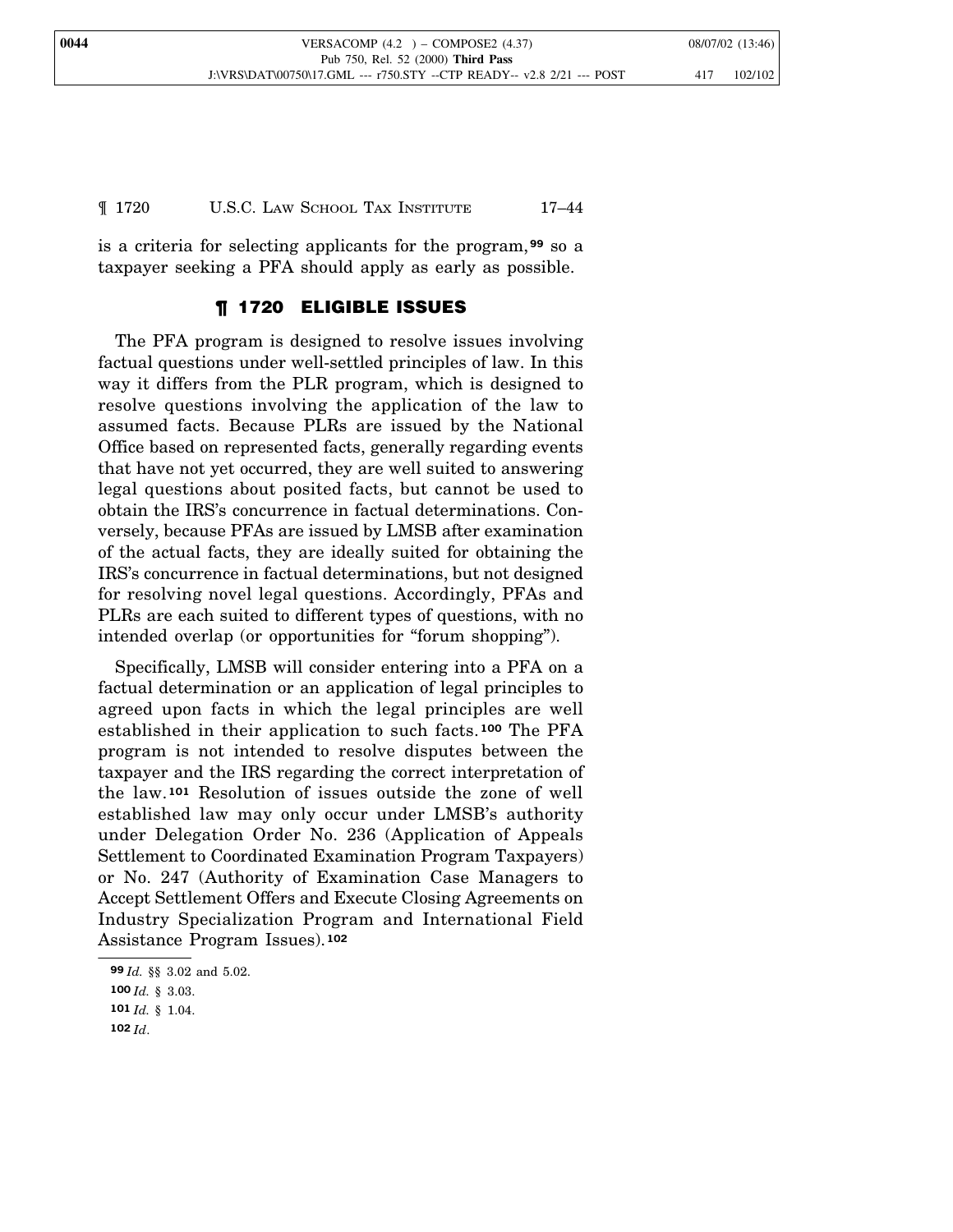| IRS PRIVATE GUIDANCE<br>17–45 | $\P$ 1720.1 |
|-------------------------------|-------------|
|-------------------------------|-------------|

## ¶ 1720.1 Domestic Issues

Revenue Procedure 2001-22 provides a non-exclusive list of domestic tax issues likely to be suitable for resolution under the PFA program.**<sup>103</sup>** This list is merely illustrative of issues that may satisfy the general criteria. The twelve listed examples are:

- 1. the current valuation of specific assets (except in the context of transfer pricing), but not the appropriateness of a valuation methodology;
- 2. the allocation of the purchase or sale price of a business among the assets bought or sold;
- 3. the identification and documentation of hedging transactions;
- 4. issues relating to in-house research expenses under I.R.C. Section 41;
- 5. the allocation of costs among different categories of deductible and capital items, in contexts where there is a published revenue ruling, e.g., repairs,**<sup>104</sup>** advertising,**<sup>105</sup>** and Y2K costs;**<sup>106</sup>**
- 6. identification of investigatory costs incurred to determine whether to enter a new business and, if so, which business to enter, for purposes of qualifying such costs as start-up costs under I.R.C. Section 195; **107**
- 7. whether a taxpayer's financial statement presentation of its last-in, first-out (LIFO) inventory is consistent with the LIFO conformity requirement under Treas. Reg.  $§$  1.472-2(e);
- 8. whether a taxpayer's inventory contains "sub-normal" goods within the meaning of Treas. Reg. '1.471-2(c), and the valuation of such goods;

**<sup>103</sup>** *Id.* § 3.04.

**<sup>104</sup>** Rev. Rul. 94-12, 1994-1 C.B. 36.

**<sup>105</sup>** Rev. Rul. 92-80, 1992-2 C.B. 57.

**<sup>106</sup>** Rev. Proc. 97-50, 1997-2 C.B. 525.

**<sup>107</sup>** *See* Rev. Rul. 99-23, 1999-1 C.B. 998.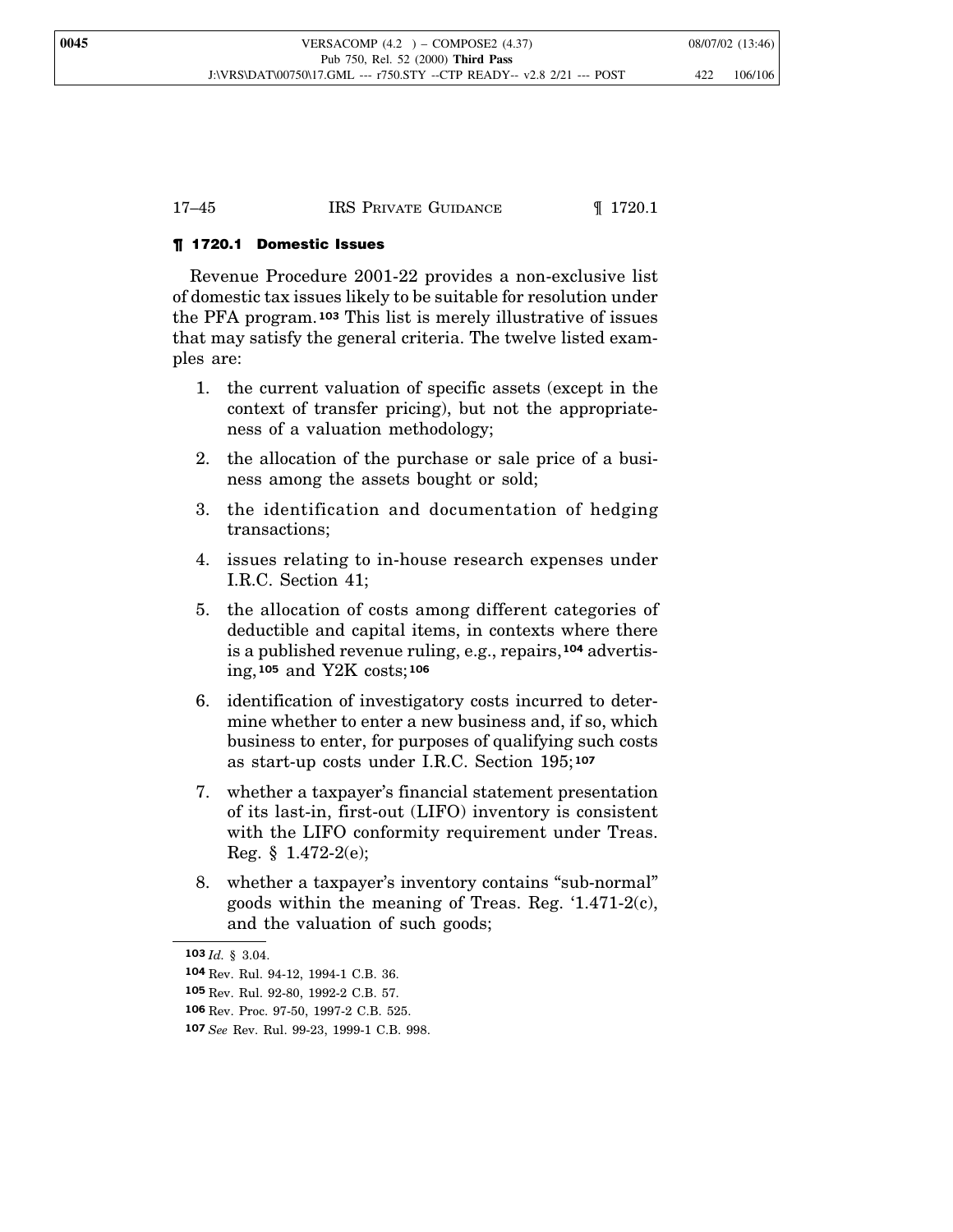¶ 1720.2 U.S.C. LAW SCHOOL TAX INSTITUTE 17–46

- 9. whether a taxpayer is considered to be the tax owner of the property being produced under Treas. Reg.  $$ 1.263A-2(a)(1)(ii)(A);$
- 10. whether a manufacturing contract newly entered into by the taxpayer is required to be accounted for as a long-term contract under I.R.C. Section 460;
- 11. the determination of appropriate classification under I.R.C. Section 168(e) for depreciable property placed in service during the eligible taxable year; and
- 12. whether a security became worthless during the eligible taxable year, for purposes of I.R.C. Section 165(g). **108**

## ¶ 1720.2 International Issues

In the international area, there is an exclusive list of six issues likely to be suitable for resolution under the PFA program. LMSB will not entertain requests regarding other international issues.**<sup>109</sup>** The six issues are:

- 1. the valuation of specified assets, but not a retrospective change in the methodology of valuation or a determination of appropriate valuation methodology;
- 2. the proper SIC or NAIC classification code(s) for the taxpayer's line(s) of business;
- 3. whether the taxpayer's apportionment of deductions, including general and administrative expenses, that are related to all gross income properly reflects the factual relationship between deductions and gross income as required by Treas. Reg.  $\S$  1.861-8(f)(5);
- 4. whether, as a factual matter, an expense relates to fewer than all members of an affiliated group for purposes of Treas. Reg.  $\S$  1.861-14T(c)(2);
- 5. the verification of amounts of foreign taxes paid and the applicable exchange rates, but not whether such taxes are creditable; and

**<sup>108</sup>** Rev. Proc. 2001-22, 2001-9 I.R.B. 745, § 3.04. **109** *Id.* § 3.05.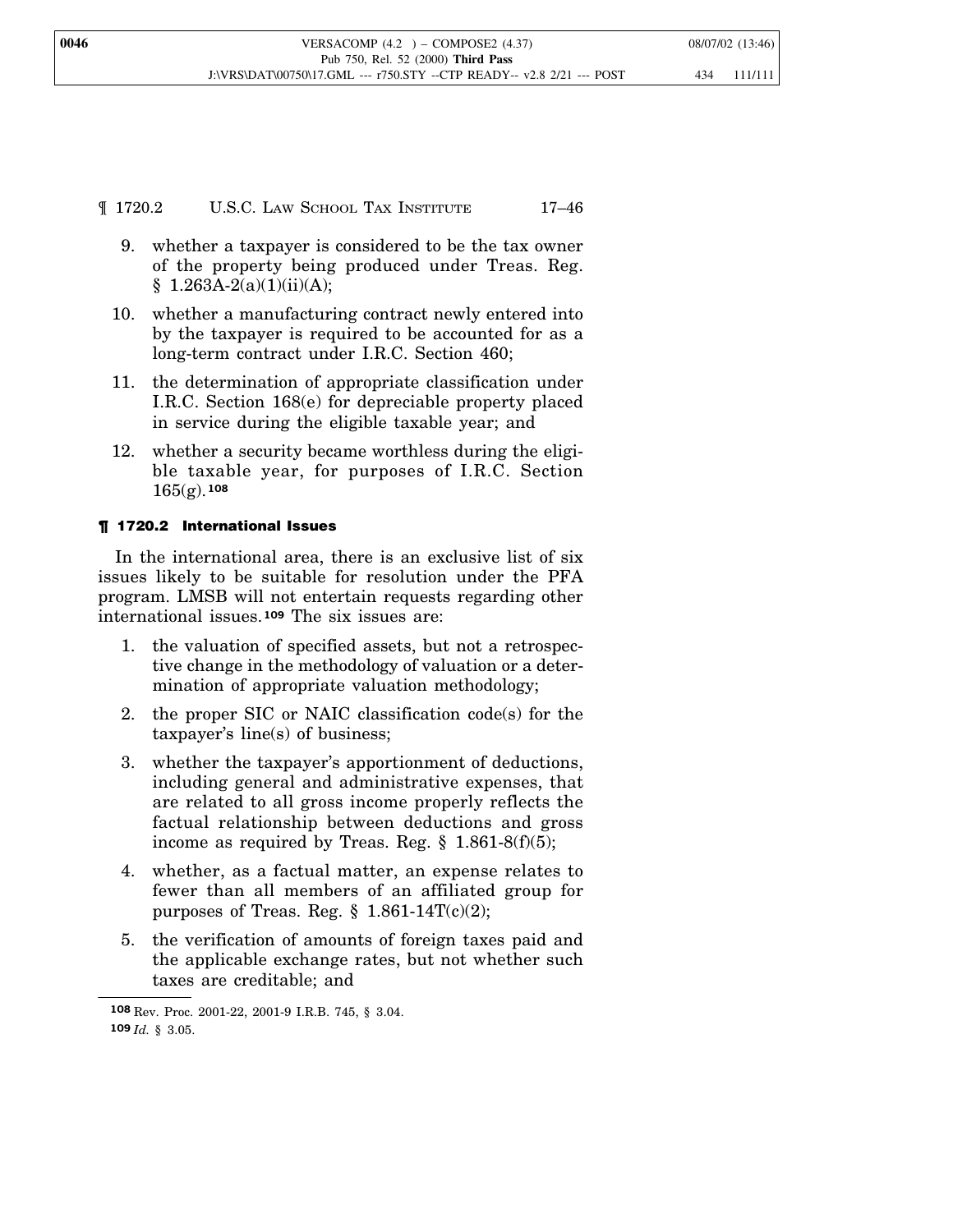6. whether the taxpayer must recapture a dual consolidated loss following a triggering event under I.R.C. Section 1503(d). **110**

## ¶ 1720.3 Excluded Issues

Finally, there is a list of types of issues that specifically are excluded from consideration, on either procedural or substantive grounds.**<sup>111</sup>** These are:

- 1. Transfer pricing issues that are addressed under the Advance Pricing Agreement program;
- 2. Issues for which the taxpayer has filed a request for Competent Authority assistance;
- 3. Issues that can be resolved by requesting a change in method of accounting on Form 3115;
- 4. Issues of reasonable cause, due diligence, good faith, clear and convincing evidence, or any other similar standard under Subtitle F of the Code;
- 5. Issues involving the application of any penalty or criminal sanction;
- 6. Issues that are, or will be, the subject of a pending or contemplated request for a PLR, accounting method change request, determination letter or TAM;
- 7. Issues for which the taxpayer proposes a resolution that is contrary to a PLR, accounting method change request, determination letter, TAM or closing agreement previously issued to or regarding the taxpayer;
- 8. Issues for which the taxpayer proposes a resolution that is contrary to a position proposed by the IRS in response to a PLR, determination letter or accounting method change request that was withdrawn by the taxpayer;
- 9. Issues that are the subject of litigation between the IRS and the taxpayer with respect to an earlier taxable period;

**<sup>110</sup>** *Id.* § 3.05. **111** *Id.* § 3.06.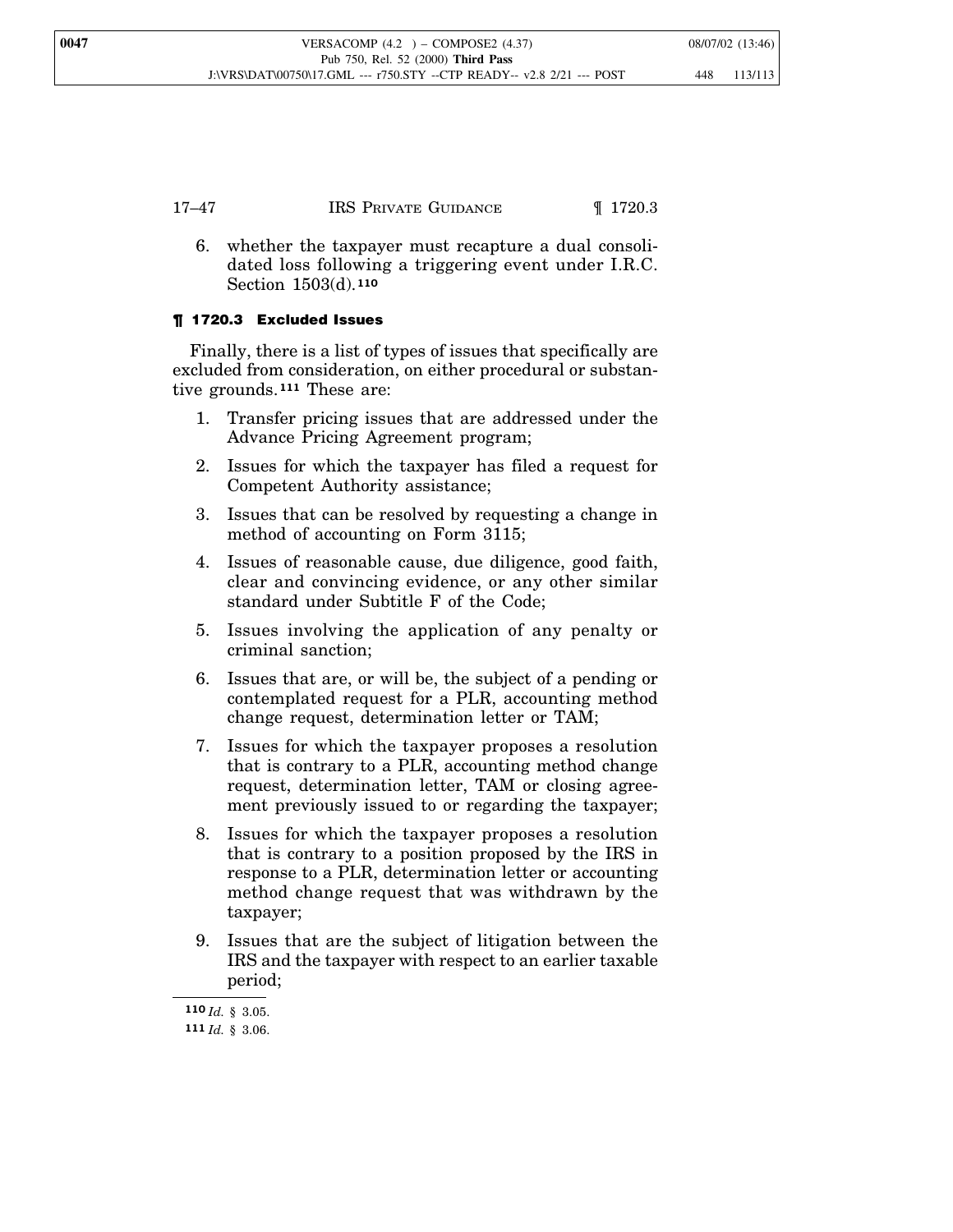## ¶ 1720.4 U.S.C. LAW SCHOOL TAX INSTITUTE 17–48

- 10. Issues that have been designated for litigation by the Office of Chief Counsel;
- 11. Issues involving a tax shelter described in I.R.C. Section  $6662(d)(2)(C)(iii)$ ; and
- 12. Issues that require a determination of whether the taxpayer, rather than another entity, is the common law employer.**<sup>112</sup>**

The term "taxpayer", as used here, also includes affiliates and certain other related parties.**<sup>113</sup>**

## ¶ 1720.4 Accounting Methods Issues

Special limitations exist when the issue relates to an accounting method employed by the taxpayer. A PFA cannot be used to obtain the IRS's consent to a method change.**<sup>114</sup>** Where the PFA's application of the law to the facts might result in a change of treatment that would constitute a change of method, the PFA can be used to resolve only the factual characterization of the items at issue, and then the method change must be obtained using the applicable administrative procedures.**<sup>115</sup>** The extent to which this limitation creates a disincentive to use the program for issues that may involve established methods may depend on the expected difficulty of obtaining the consent to the method change (e.g., little where an automatic consent is available).

## ¶ 1721 ADMINISTRATIVE DISCRETION

A noteworthy feature of the PFA program is that, once a taxpayer applies, participation is at the discretion of the relevant LMSB Industry Director or his delegate. **<sup>116</sup>** LMSB is organized into five "industry" groupings, each of which is headed by an Industry Director. LMSB has indicated that its

**<sup>112</sup>** *Id.* § 3.06.

**<sup>113</sup>** *Id.* § 3.08.

**<sup>114</sup>** *Id.* §§ 3.07 and 7.03.

**<sup>115</sup>** *Id.* § 3.07.

**<sup>116</sup>** *Id.* § 5.01.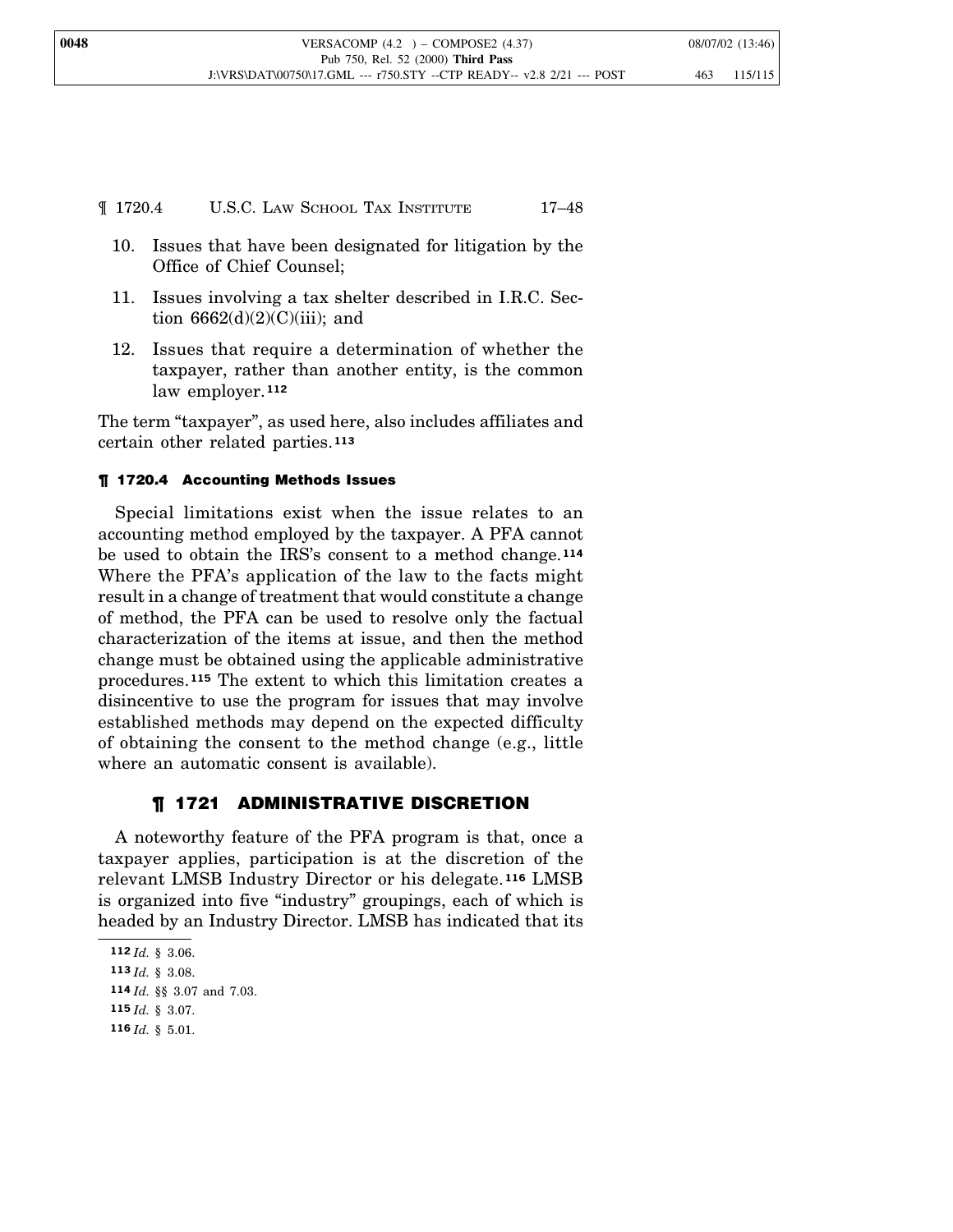| 17–49 | <b>IRS PRIVATE GUIDANCE</b> | $\P$ 1721.2 |
|-------|-----------------------------|-------------|
|-------|-----------------------------|-------------|

selection criteria will include several factors listed in Revenue Procedure 2001-22, Section 5.02. **117**

## ¶ 1721.1 Suitability of Issue

One of the selection criteria is the suitability of the issue for the program. **<sup>118</sup>** Thus, if the application appears facially to involve an issue off limits to the program, the application will be rejected. This does not preclude LMSB from concluding that the issue is unsuitable at a later point, as the LMSB Industry Director is authorized to enter into a PFA only if the issue is suitable.**<sup>119</sup>**

## ¶ 1721.2 Availability of Service Resources

One particularly interesting criterion for selection is "[t]he availability of Service resources." **<sup>120</sup>** Although the IRS can deny issuance of a PLR in the interests of sound tax administration, it does not refuse to rule in particular cases (outside of published "no-rule" areas) as a function of staffing availability. By contrast, acceptance of a taxpayer's request to participate in the PFA program is discretionary with the management of the relevant LMSB industry grouping. Because the PFA program draws on resources otherwise deployed in the IRS's examination program, the availability of appropriate staffing is a significant determinant of its willingness to accept a request for a PFA.

Larry Langdon, LMSB Division Commissioner, recently stated that LMSB is reconsidering the extent to which the PFA program should be the centerpiece of its resolution initiatives, because the program is resource-and personnelintensive.**<sup>121</sup>** He said that the program was successful and should continue, but that LMSB had revised its expected acceptance rate downward to a target of thirty cases for fiscal 2002.**<sup>122</sup>**

 *Id.* § 5.02. *Id.* § 5.02(1). *Id.* § 7.01. *Id.* § 5.02(3). 2001 TNT 185-2 (Sept. 21, 2001). **122** *Id.*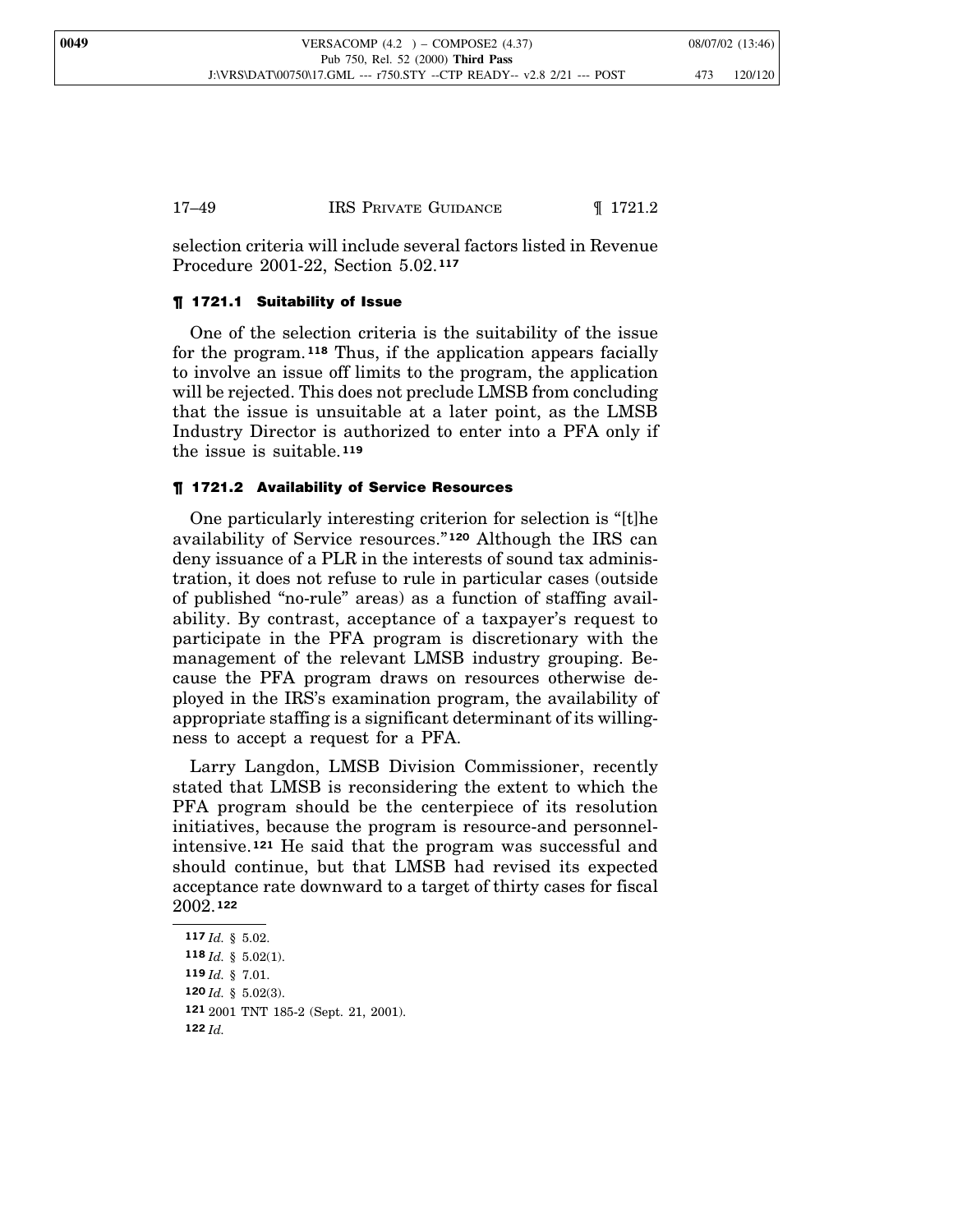#### ¶ 1721.3 U.S.C. LAW SCHOOL TAX INSTITUTE 17–50

#### ¶ 1721.3 Ability and Willingness of Taxpayer to Dedicate Sufficient Resources

Two other criteria are related to the resources consideration: "[t]he ability and willingness of the taxpayer to dedicate sufficient resources to the LMSB PFA process" and "the overall probability of completing the process and entering into an LMSB PFA by the proposed date for filing the taxpayer's return." **<sup>123</sup>** In effect, LMSB is authorized, based on what it knows about the issue and the taxpayer (from what is both within and outside the application) to estimate the probability of successfully completing the audit and reaching agreement by the expected filing date, and to reject applications when it does not have high hopes.

This, too, is unlike the procedures for PLRs, where the IRS considers all requests and generally tries to work as far as it can with the taxpayer before it concludes that a PLR cannot be issued. The good news for taxpayers about PFAs is that the application is not nearly as extensive as that required for a PLR, so the potential downside for wasted effort is more limited. Nevertheless, a taxpayer should consider discussing a PFA request with the IRS before completing an application. If the taxpayer currently is under examination, the taxpayer should seek out the team manager of the examination. If the taxpayer is not under examination, a call to the LMSB Manager of Pre-Filing Services and/or the office of the relevant LMSB Industry Director might be advisable. If the taxpayer does apply, it should say in its application encouraging things about the condition of its records and its willingness to cooperate promptly to facilitate the progress of the audit. And the taxpayer should mean it.

#### ¶ 1721.4 Contact by LMSB Representative

A taxpayer that requests a PFA will be contacted by a representative of LMSB to discuss the application before the application is accepted or rejected.**<sup>124</sup>** If LMSB decides to reject the application, the taxpayer is not entitled to a

**<sup>123</sup>** Rev. Proc. 2001-22, 2001-9 I.R.B. 745, §§ 5.02(4) and (7).

**<sup>124</sup>** *Id.* § 5.03.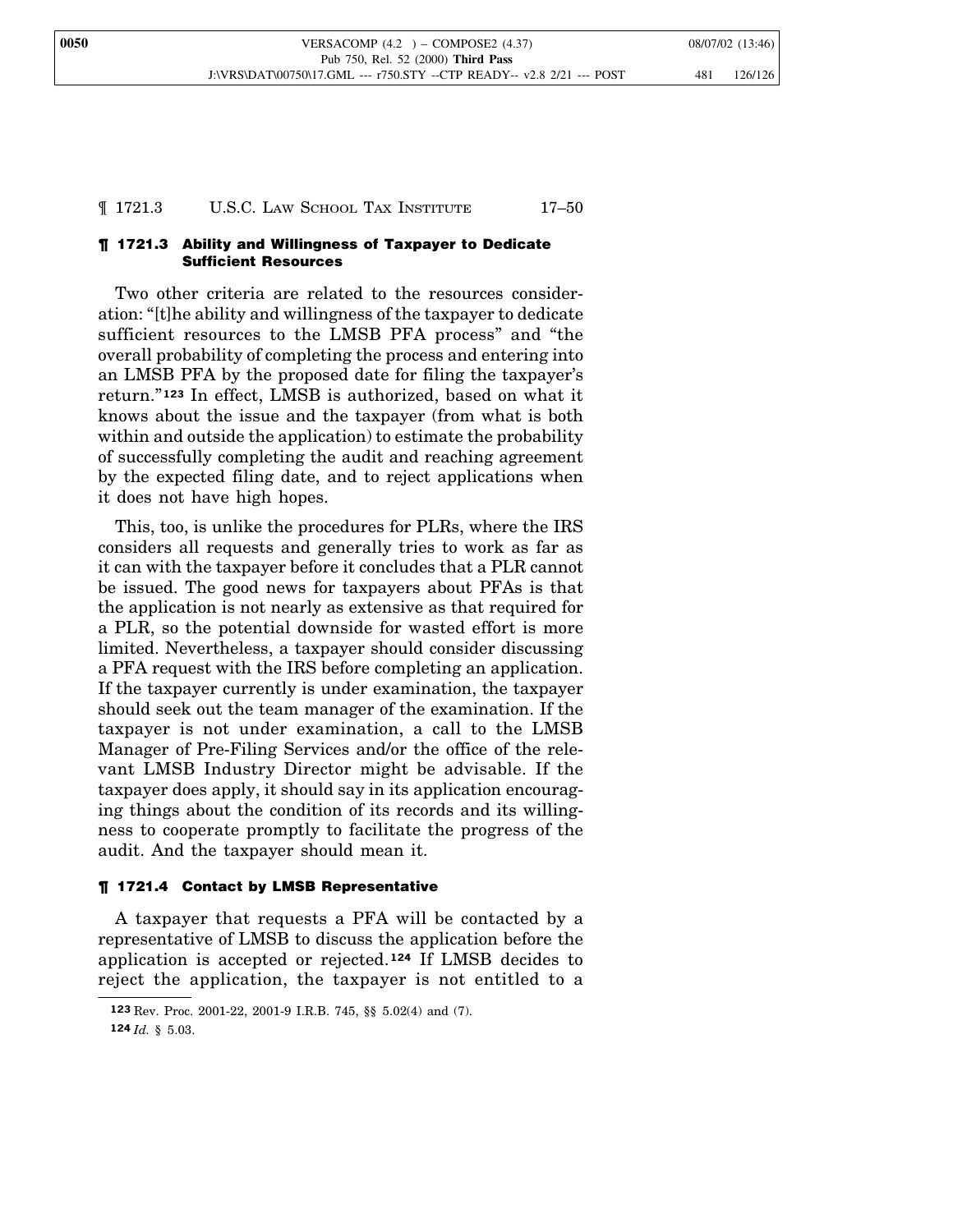conference.**<sup>125</sup>** In that case, the taxpayer would have to file its return based on its own factual determinations.

## ¶ 1722 REQUESTING A PFA

Section 4 of Revenue Procedure 2001-22**<sup>126</sup>** outlines the procedures for requesting a PFA and the information required to be presented. In addition to providing information identifying the taxpayer, the request must discuss the issue to be resolved in the PFA. The taxpayer must summarize the relevant facts and applicable law, and discuss the suitability of the issue for the program given the criteria discussed above. It must also discuss the potential for the issue to affect other years of the taxpayer and other taxpayers. Finally, the taxpayer must address the IRS's administrative concerns by discussing whether the issue can be resolved by the date on which the taxpayer intends to file its relevant return and by describing the availability, organization and location of the taxpayer's records and other substantiation for its proposed position.**<sup>127</sup>** Requests are signed by the taxpayer under penalties of perjury.**<sup>128</sup>** If the taxpayer currently is under examination, the request is filed with the team manager of the examination. Otherwise, it is filed with LMSB's Manager, Pre-Filing Services, in Washington.**<sup>129</sup>**

## ¶ 1723 OPERATION OF THE PFA PROGRAM

If the LMSB Industry Director selects the taxpayer's PFA request for inclusion in the program, an orientation meeting is scheduled to plan the development of facts and resolution of the issue. **<sup>130</sup>** In addition, taxpayers whose applications to participate in the PFA program are accepted are subject to a user fee that varies from \$1,000 to \$10,000, depending on the amount of taxpayer's total assets.**<sup>131</sup>**

 *Id.* § 5.04. 2001-9 I.R.B. 745. *Id.* § 4.02. *Id.* §§ 4.03 and 4.05. 9 *Id.* § 4.06. *Id.* § 6.01. *Id.* § 10.02.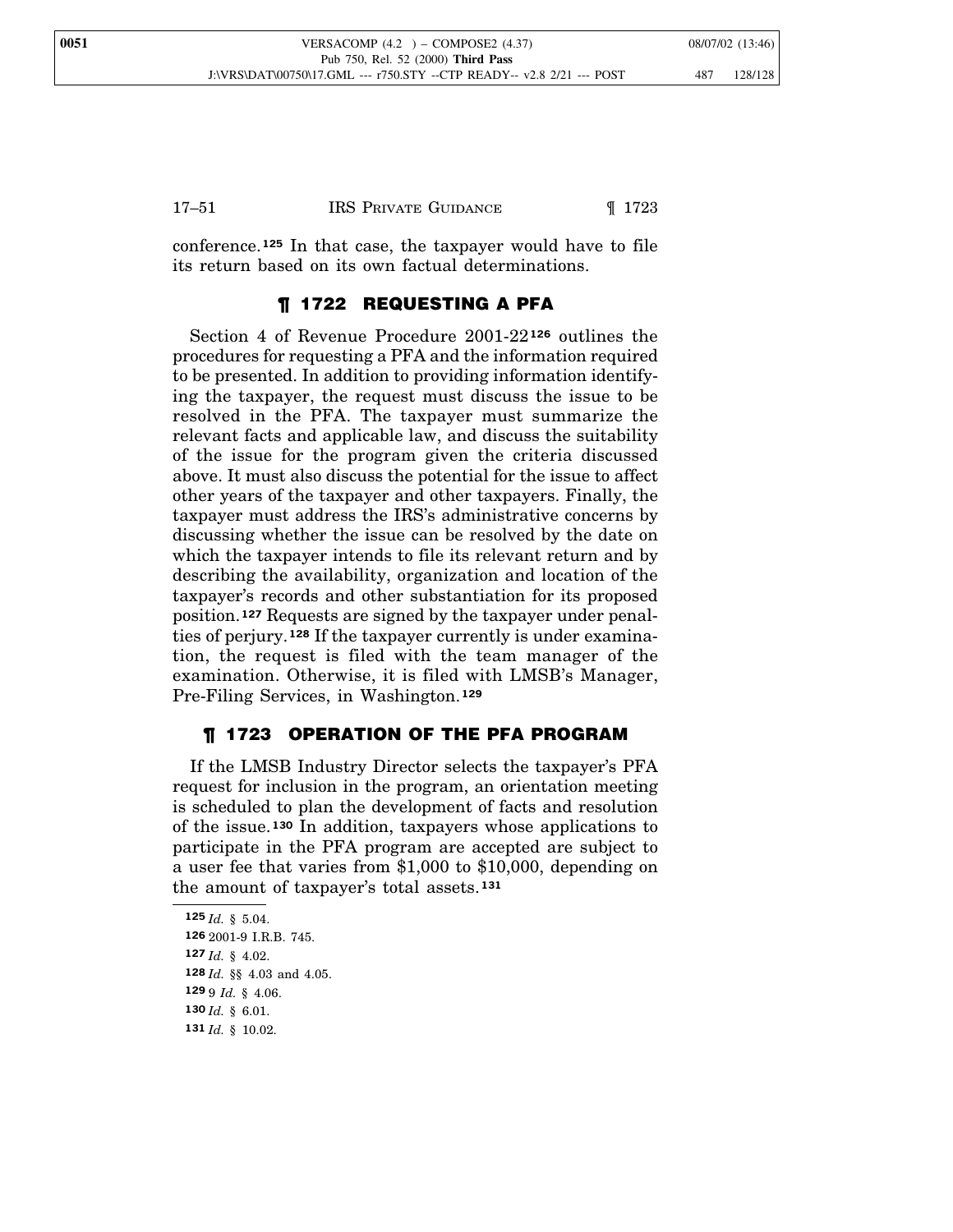¶ 1724 U.S.C. LAW SCHOOL TAX INSTITUTE 17–52

From this point forward, the process proceeds like a normal examination, except that it is limited to a single issue and the IRS and the taxpayer are expected to work quickly towards producing and evaluating the relevant information. If the parties reach an agreement, a PFA is drafted and executed.

## ¶ 1724 EFFECT OF A PFA

A PFA is a closing agreement under I.R.C. Section 7121. **132** As such, it only will be completed if the taxpayer and the IRS reach an agreement on the treatment of the items in question; there can be no such thing as an "adverse PFA." Once signed, it is binding on the IRS and the taxpayer. It is unlike a PLR, which can be revoked under certain circumstances.**<sup>133</sup>** A closing agreement has a higher degree of finality.**<sup>134</sup>**

If the taxpayer has not yet filed the relevant return, it must file in accordance with the agreement reached in the PFA and attach a copy of the PFA to its return. **<sup>135</sup>** If the PFA is completed after the taxpayer has filed its return and the agreed position differs from that taken on the return, the taxpayer must agree to amend its return to reflect the agreed position, and attach a copy of the PFA to the amended return.**<sup>136</sup>** A PFA typically will contain little in the way of subsequent conditions, as a closing agreement is intended to dispose of an issue with "finality." **<sup>137</sup>** As a practical matter, the PFA does not depend on representations to be validated at a later date, because the facts have been examined by the IRS before entering into the PFA. Under normal circumstances, subsequent examination effectively will be limited to ascertaining that the taxpayer followed the terms of the agreement.

 *Id.* § 7.02. *Id.* § 12.04. *See* I.R.C. § 7121(b). Rev. Proc. 2001-22, 2001-9 I.R.B. 745, § 6.05. *Id.* § 6.06. I.R.C. § 7121.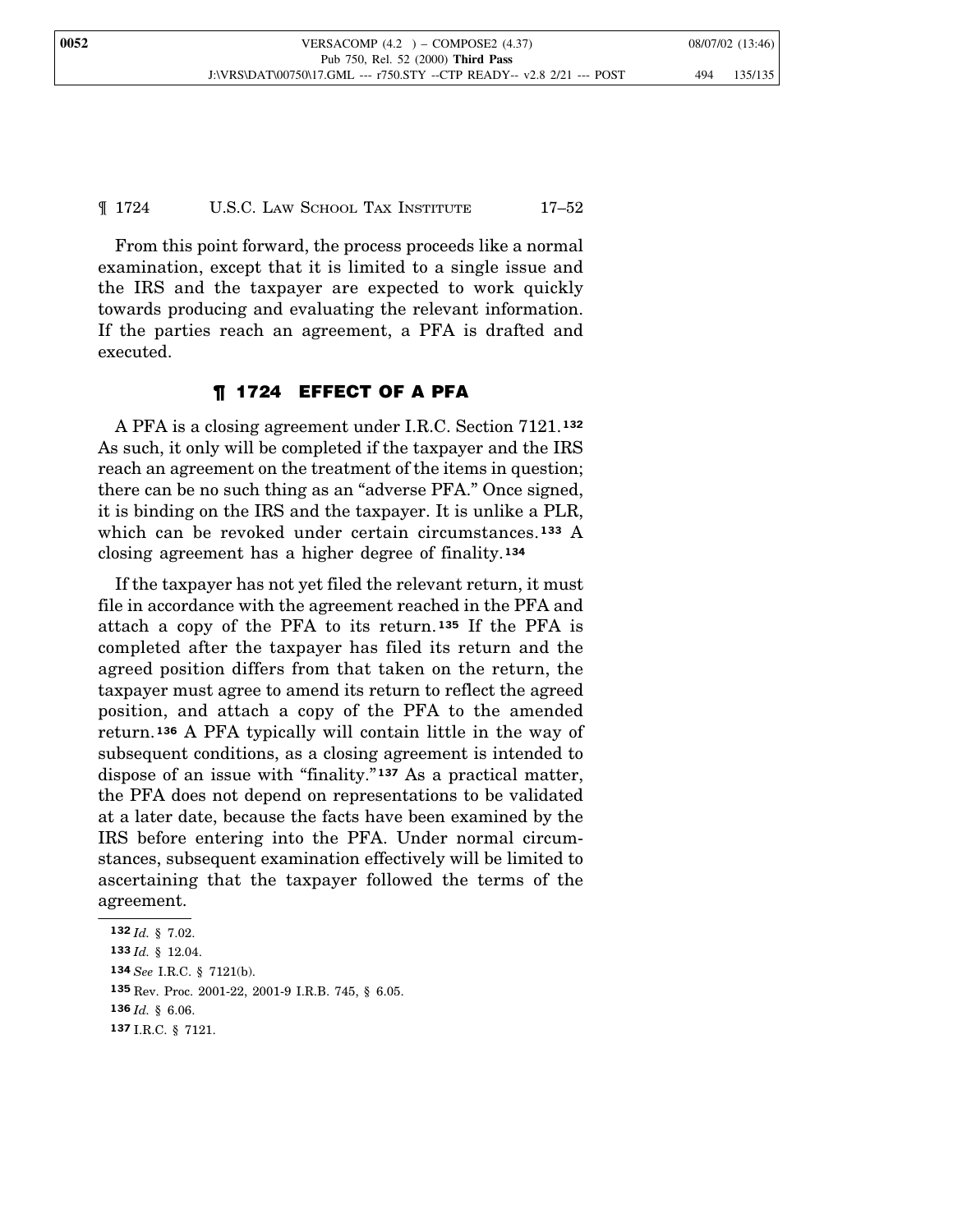## 17–53 IRS PRIVATE GUIDANCE 1726

## ¶ 1725 UNAGREED ISSUES

The PFA process will not always result in a closing agreement. Even after a PFA request is accepted into the program, either the IRS or the taxpayer may stop the process at any time by withdrawing the request in writing. **<sup>138</sup>** Thus, for example, LMSB can terminate the process if it finds that the taxpayer is not being prompt or complete in responding to requests for information or documents. A taxpayer can withdraw because it does not like the direction of the examination, or because the IRS does not agree with its proposed position. The only things the taxpayer cannot do are obtain a refund of its user fee and, more importantly, keep the IRS from coming back to the issue (and perhaps to its earlier position) when the taxpayer's return comes up for examination after filing.**<sup>139</sup>** If the examination of the issue is completed but the IRS and the taxpayer do not reach agreement, after the return is filed, the issue is considered ripe for expedited resolution techniques such as Accelerated Issue Resolution,**<sup>140</sup>** and, failing resolution, Early Referral to Appeals. **<sup>141</sup>**

Regarding unagreed issues, the PFA program differs materially, at least in theory, from the PLR program. Although (and, perhaps, because) a PLR is not binding on the taxpayer, the IRS can issue a PLR with a conclusion contrary to that requested by the taxpayer, although the taxpayer generally can avoid this result through timely withdrawal of the ruling request.**<sup>142</sup>** However, as noted above, an "adverse PFA" is, even in theory, not possible.

## ¶ 1726 DISCLOSURE

A PFA is a closing agreement reflecting the results of a completed examination, albeit limited to a specific issue. Thus, it is confidential return information protected under

**<sup>138</sup>** Rev. Proc. 2001-22, 2001-9 I.R.B. 745, § 8.01.

**<sup>139</sup>** *Id.* §§ 10.04 and 8.02.

**<sup>140</sup>** *See* Rev. Proc. 94-67, 1994-2 C.B. 800.

**<sup>141</sup>** *See* Rev. Proc. 99-28, 1999-2 C.B. 109; Rev. Proc. 2001-22, 2001-9I.R.B. 745, § 9.

**<sup>142</sup>** *See* Rev. Proc. 2002-1, 2002-1 I.R.B. 1, § 8.07.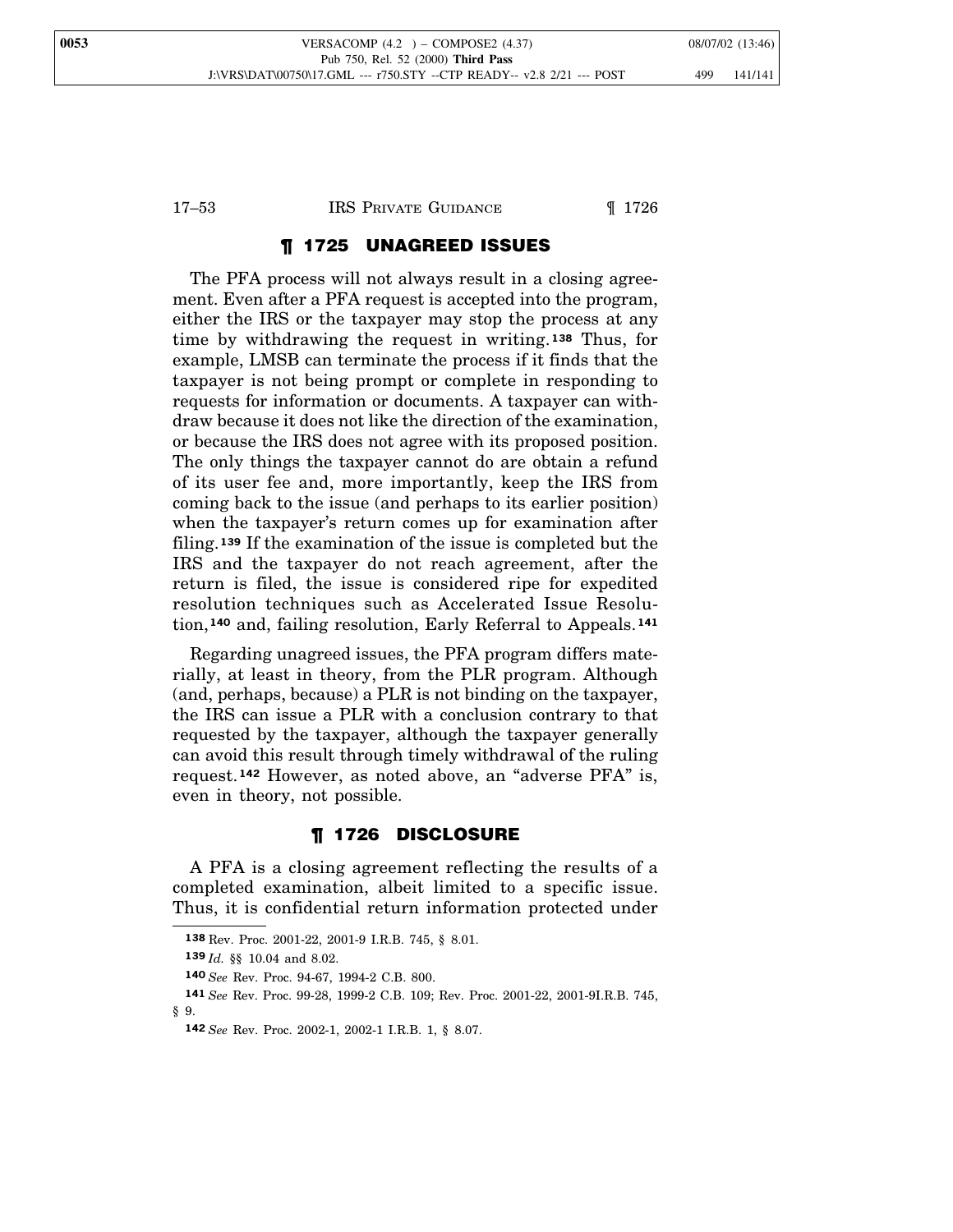¶ 1727 U.S.C. LAW SCHOOL TAX INSTITUTE 17–54

I.R.C. Section 6103 of the Code from disclosure by the IRS.**<sup>143</sup>** Unlike PLRs, they are not made public even in redacted form.**<sup>143</sup>** It's not clear the public is missing anything — PFAs should not make interesting reading. A PLR is issued on the strength of the taxpayer's representations, which are recited in detail so that an examining agent later can determine whether the representations match the true story. A PFA is completed after the examination, so there is no administrative need to tell a story that can be verified later. A PFA needs to have enough detail to determine what the parties agreed upon. In many cases, that agreement should be reduced to one or more dollar amounts.

The IRS is required to publish a report annually on the operation of the PFA program, much like it does regarding Advance Pricing Agreements. These reports should give some indication of the scope of the program, both in terms of subjects covered and the number of requests resulting in actual agreements.

## ¶ 1727 REASONS TO SEEK A PFA

Why would a taxpayer ask to be audited?

O.K., a PFA is not every taxpayer's solution to every problem. Nonetheless, there may be good reasons to request one in a specific case.

## ¶ 1727.1 Timely Access to Relevant Records and Personnel

Revenue Procedure 2001-22**<sup>145</sup>** notes that a pre-filing examination can often resolve issues without significant cost, burden and delay, because the taxpayer and the IRS have more timely access to the records and personnel relevant to the issue.**<sup>146</sup>** There is some truth to this. If a business or subsidiary member of a consolidated group recently has been, or is about to be, sold, the taxpayer or consolidated group often is dependent on the buyer to preserve the records and

**<sup>143</sup>** Rev. Proc. 2001-22, 2001-9 I.R.B. 745, § 11.01. **143** *Id.* **145** 2001-9 I.R.B. 745. **146** *Id.* § 1.02.